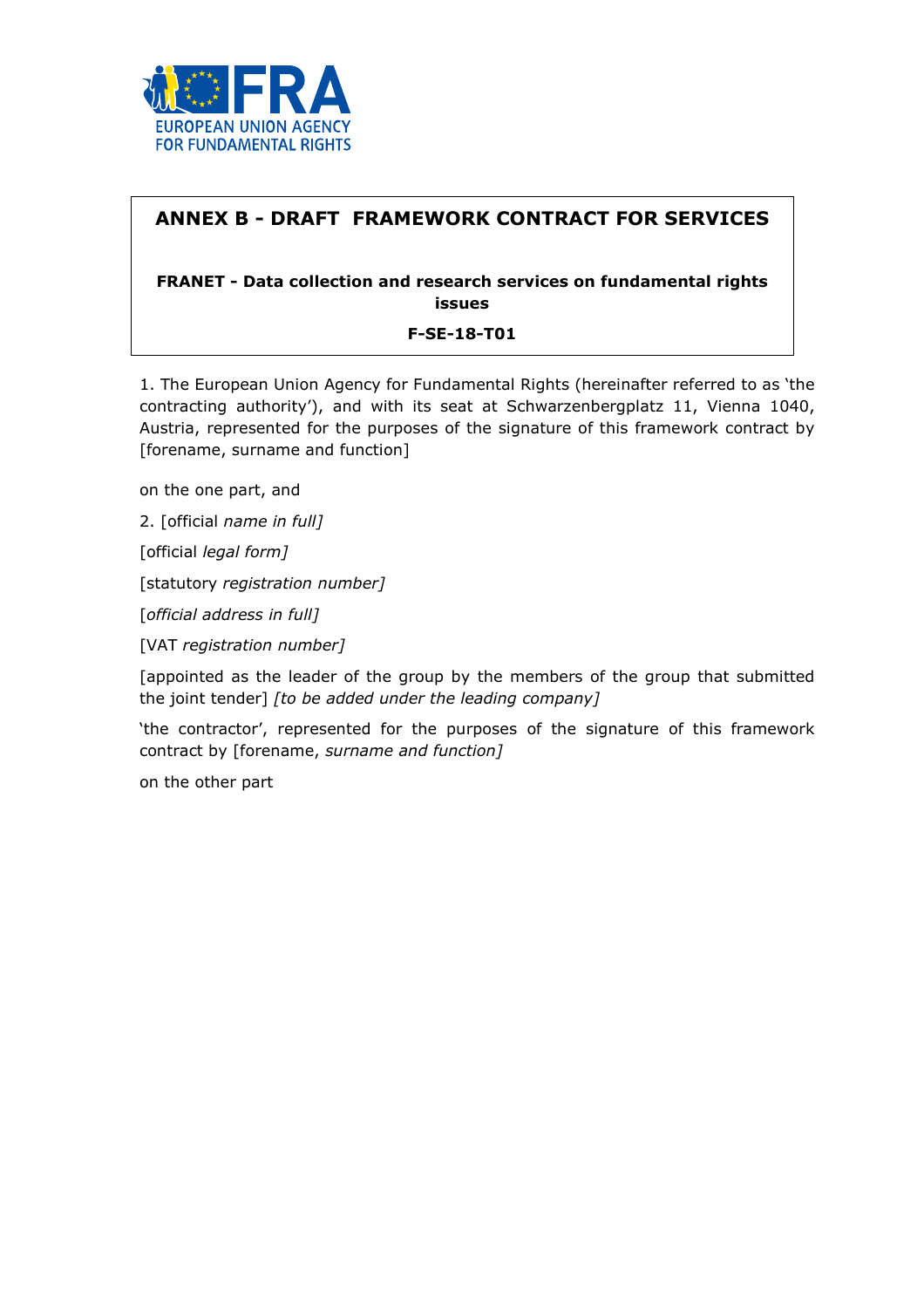#### HAVE AGREED

to the special conditions, the general conditions for framework contracts for services, and the following annexes:

- Annex I Tender and technical specifications (Invitation to tender No F-SE-18-T01 of *[to be completed]*).
- Annex II Contractor's tender of  $[to$  be completed<sup> $]$ </sup> Original archived at the contracting authority's premises.
- Annex III Model for *order forms* and model specific contract
- Annex IV Bank Identification Form and Legal Entities File

Annex V – Power of Attorney

which form an integral part of this framework contract ('the FWC').

This FWC sets out:

- the procedure by which the contracting authority may order services from the contractor;
- the provisions that apply to any *specific contract* which the contracting authority and the contractor may conclude under this FWC; and
- the obligations of the parties during and after the duration of this FWC.

All documents issued by the contractor (end-user agreements, general terms and conditions, etc.) except its tender are held inapplicable, unless explicitly mentioned in the special conditions of this FWC. In all circumstances, in the event of contradiction between this FWC and documents issued by the contractor, this FWC prevails, regardless of any provision to the contrary in the contractor's documents.

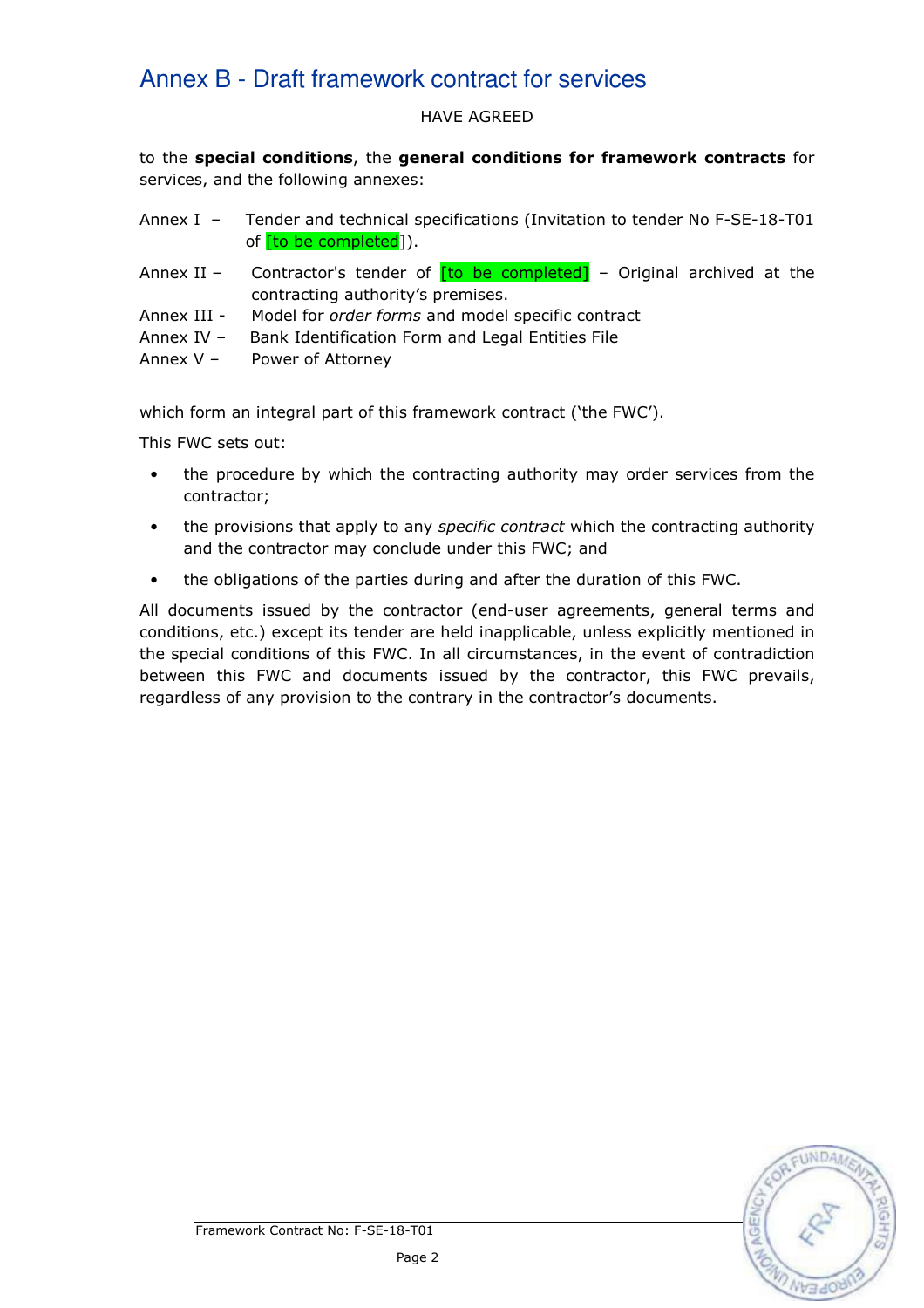# Table of contents

| <u>1.</u>               |                                                                        |
|-------------------------|------------------------------------------------------------------------|
| <u>1.1</u>              |                                                                        |
| 1.2                     |                                                                        |
| 1.3                     |                                                                        |
| 1.4                     | Appointment of the contractor and implementation of the FWC  5         |
| 1.5                     |                                                                        |
| 1.6                     |                                                                        |
| 1.7                     |                                                                        |
| 1.8                     |                                                                        |
| 1.9                     |                                                                        |
| 1.10                    |                                                                        |
| 1.11                    |                                                                        |
| 1.12                    |                                                                        |
| 1.13                    |                                                                        |
| 1.14                    | 1.14 Service provided on the premises of the contracting authority  17 |
| 1.15                    |                                                                        |
| $\overline{\mathbf{2}}$ | <b>GENERAL CONDITIONS FOR SERVICE FRAMEWORK CONTRACTS 19</b>           |
| 2.1                     |                                                                        |
| 2.2                     | Roles and responsibilities in the event of a joint tender 21           |
| 2.3                     |                                                                        |
| 2.4                     |                                                                        |
| 2.5                     |                                                                        |
| 2.6                     |                                                                        |
| 2.7                     | Conflict of interests and professional conflicting interests  26       |
| 2.8                     |                                                                        |
| 2.9                     |                                                                        |
| 2.10                    |                                                                        |
| 2.11                    |                                                                        |
| 2.12                    |                                                                        |
| 2.13                    |                                                                        |
| 2.14                    |                                                                        |
| 2.15                    |                                                                        |
| 2.16                    |                                                                        |
| 2.17                    |                                                                        |
| 2.18                    |                                                                        |
| 2.19                    |                                                                        |
| 2.20                    |                                                                        |
| 2.21                    |                                                                        |
| 2.22                    |                                                                        |
| 2.23                    |                                                                        |
| 2.24                    |                                                                        |

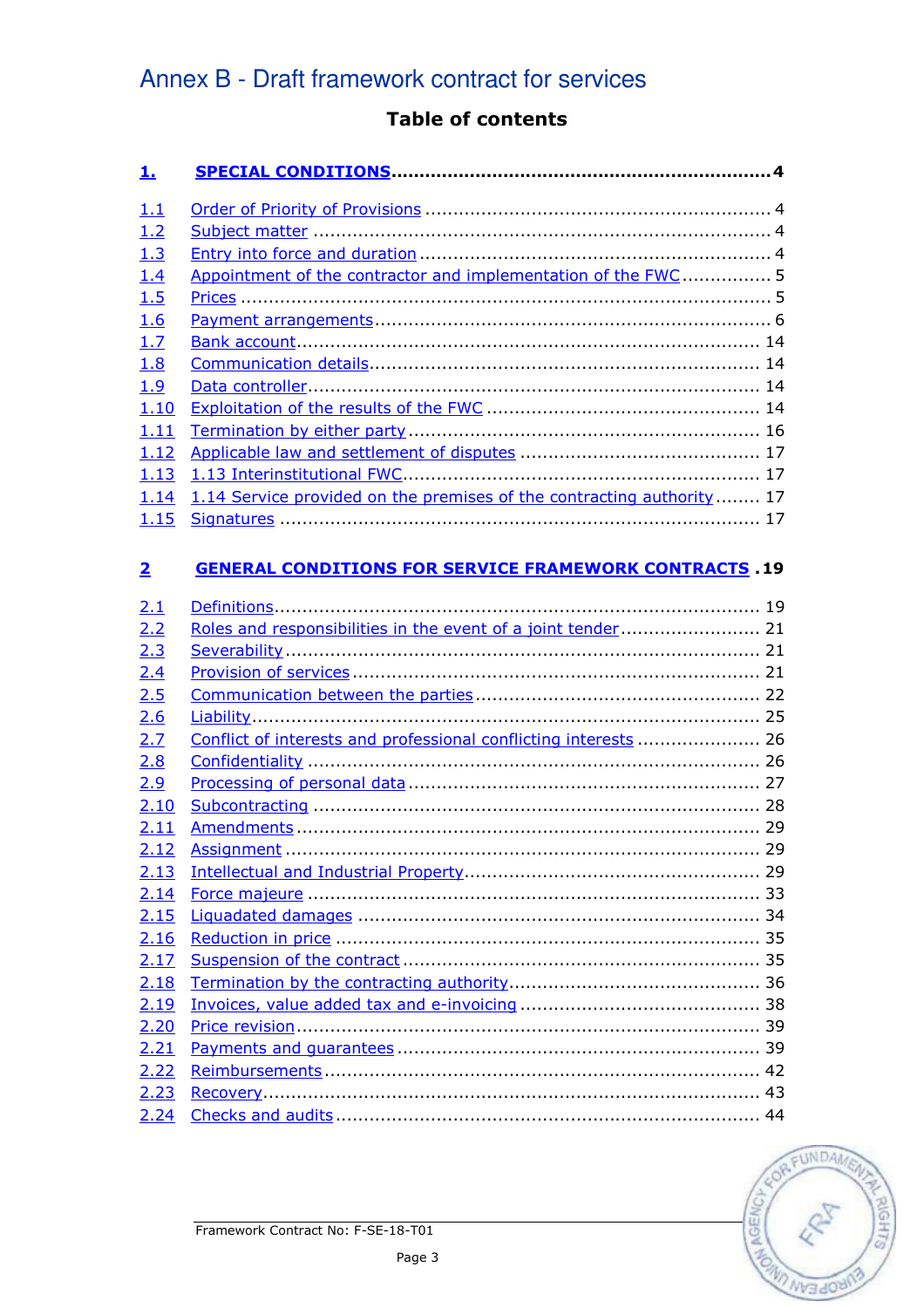# 1. SPECIAL CONDITIONS

# 1.1 ORDER OF PRIORITY OF PROVISIONS

If there is any conflict between different provisions in this FWC, the following rules must be applied:

- (a) The terms set out in the special conditions take precedence over those in the other parts of the FWC.
- (b) The terms set out in the general conditions take precedence over those in the order form and specific contract (Annex III)
- (c) The terms set out in the order form and specific contract (Annex III) take precedence over those in the other annexes.
- (d) The terms set out in the tender specifications (Annex I) take precedence over those in the tender (Annex II).
- (e) The terms set out in the FWC take precedence over those in the order forms and specific contracts.
- (f) The terms set out in the specific contracts/order forms take precedence over those in the requests for services.
- (g) The terms set out in the requests for services take precedence over those in the specific tenders.

Any reference to *specific contracts* applies also to *order forms*.

#### 1.2 SUBJECT MATTER

The subject matter of the FWC is the provision of FRANET - Data collection and research services on fundamental rights issues to the contracting authority, divided in 3 Lots as follows:

- Lot 26 Finland
- Lot 31 Albania
- Lot 32 Serbia

## 1.3 ENTRY INTO FORCE AND DURATION

- **1.3.1** The FWC enters into force on the date on which the last party signs it.
- **1.3.2** The *implementation of the FWC* cannot start before its entry into force.
- **1.3.3** The FWC is concluded for a period of one (1) year with effect from the date of its entry into force.
- **1.3.4** The parties must sign any *specific contracts* before the FWC expires.

The FWC continues to apply to such *specific contracts* after its expiry. The services relating to such specific contracts must be performed no later than six (6) months after the expiry of the FWC.

## 1.3.5 Renewal of the FWC

The FWC is renewed automatically three (3) times for 1 year each, unless one  $DA$ of the parties receives formal notification to the contrary at least three months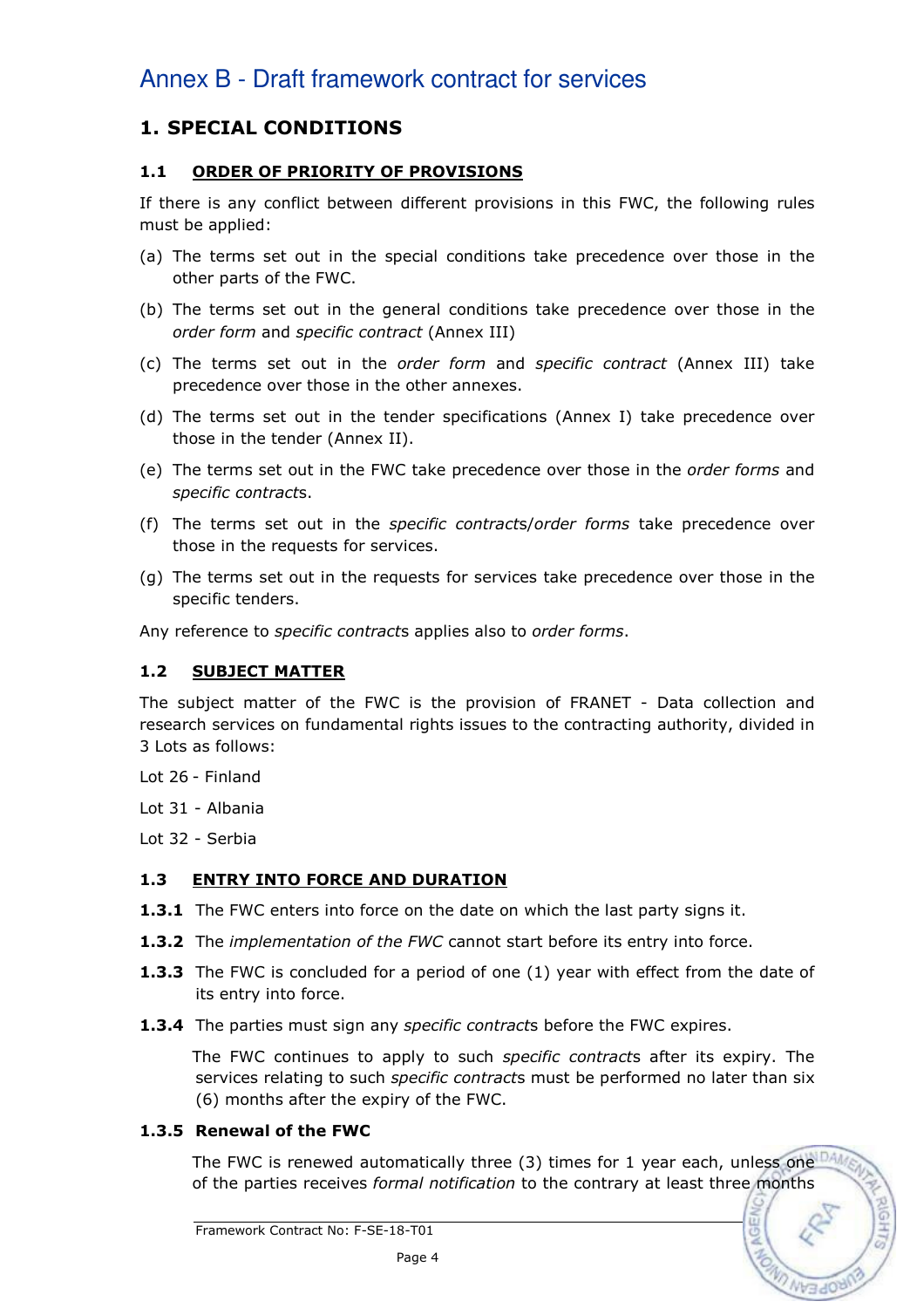before the end of the ongoing duration. Renewal does not change or postpone any existing obligations.

### 1.4 APPOINTMENT OF THE CONTRACTOR AND IMPLEMENTATION OF THE FWC

### 1.4.1 Appointment of the contractor

The contracting authority appoints the contractor for a multiple FWC in cascade in [to be completed] position.

#### 1.4.2 Period of provision of the services

The period for the provision of the services starts to run either from the date on which the *specific contract* is signed by the last party or from the date indicated in the specific contract.

#### 1.4.3 Implementation of multiple FWC in cascade

The FWC is implemented as follows: the contracting authority orders services by sending a specific contract in paper format or by e-mail to the contractor who is ranked first in the cascade.

Within five working days, the contractor must either:

- (a) send the specific contract back to the contracting authority signed and dated; or
- (b) send an explanation of why it cannot accept the order.

If the contractor does not accept the order or fails to observe the deadline or if it is in a situation of conflicting interests that may negatively affect the performance of the specific contract (see Article 2.7), the contracting authority may place the order with the next contractor on the cascade.

If the contractor repeatedly refuses to sign specific contracts or repeatedly fails to send them back on time, the contractor may be considered in breach of its obligations under this FWC as set out in Article 2.18.1 (c).

# 1.5 PRICES

## 1.5.1 Maximum amount of the FWC and maximum prices

The maximum amount covering all purchases under this FWC all renewals and reimbursement of expenses is EUR [to be completed]. However, this does not bind the contracting authority to purchase for the maximum amount.

The prices of the services are as listed in Annex II.

## 1.5.2 Price revision index

Price revision is determined by the formula set out in Article 2.20 and using the trend in the harmonised indices of consumer prices (HICP) monetary union index of consumer prices (MUICP) publised for the first time in Eurostat's monthly 'Data in Focus' publication available on the website: http://www.ec.europa.eu/eurostat/.

## 1.5.3 Reimbursement of expenses

Reimbursement of expenses is not applicable to this FWC.

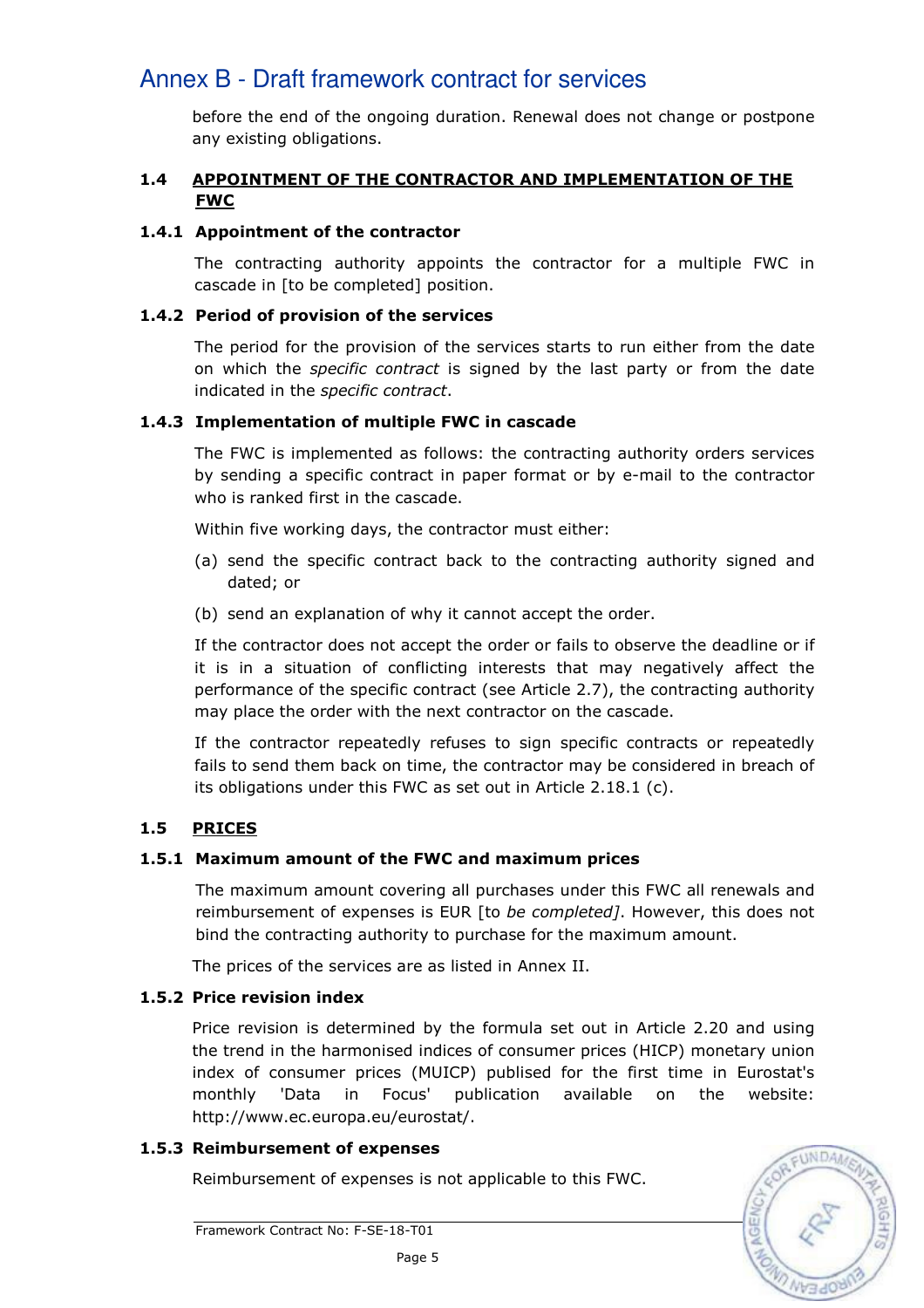# 1.6 PAYMENT ARRANGEMENTS

# 1.6.1 Pre-financing

For order forms or specific contracts of an amount greater than EUR 25,000 and following signature of the specific contract by the last party and its receipt by the contracting authority, the contractor (or leader in the case of a joint tender) may claim a pre-financing payment of 30% of the price referred to in the relevant specific contract. The contractor (or leader in the case of a joint tender) must send the contracting authority an involce in paper format for the pre-financing payment.

The contracting authority must pay the pre-financing within thirty (30) days of receiving the invoice.

# 1.6.2 Interim payment

1. For order forms or specific contracts of an amount greater than EUR 60,000 and where the implementation allows so, the contracting authority may consider interim payments. In these cases, the contractor (or leader in the case of a joint tender) may claim an interim payment equal to 40% of the total price referred to in the relevant specific contract in accordance with Article 2.21.6.

The contractor (or leader in the case of a joint tender) must send an invoice in paper format or via e-PRIOR for the interim payment as provided for in the tender specifications, accompanied by the following:

• a list of all *pre-existing rights* to the results or parts of the results or a declaration stating that there are no such *pre-existing rights*, as provided for in Article 2.13.4;

• when a progress report is foreseen in the specific contract, the relevant progress report or deliverable result or reference to tender specifications or specific contract.

2. When a progress report is foreseen in the specific contract, the contracting authority must approve any submitted documents or deliverables and pay within sixty (60) days from receipt of the invoice. When no progress report is foreseen in the specific contract, the contracting authority must approve any submitted documents or deliverables and pay within thirty (30) days from receipt of the invoice.

3. If the contracting authority has observations to make, it must send them to the contractor (or leader in the case of a joint tender) and suspend the time limit for payment in accordance with Article 2.21.7. The contractor (or leader in the case of a joint tender) has ten (10) days to submit additional information or corrections or a new version of the documents if the contracting authority requires it.

4. The contracting authority must give its approval and pay within the remainder of the time-limit indicated in point (2.) unless it rejects partially or fully the submitted documents or deliverables.

## 1.6.3 Payment of the balance



Framework Contract No: F-SE-18-T01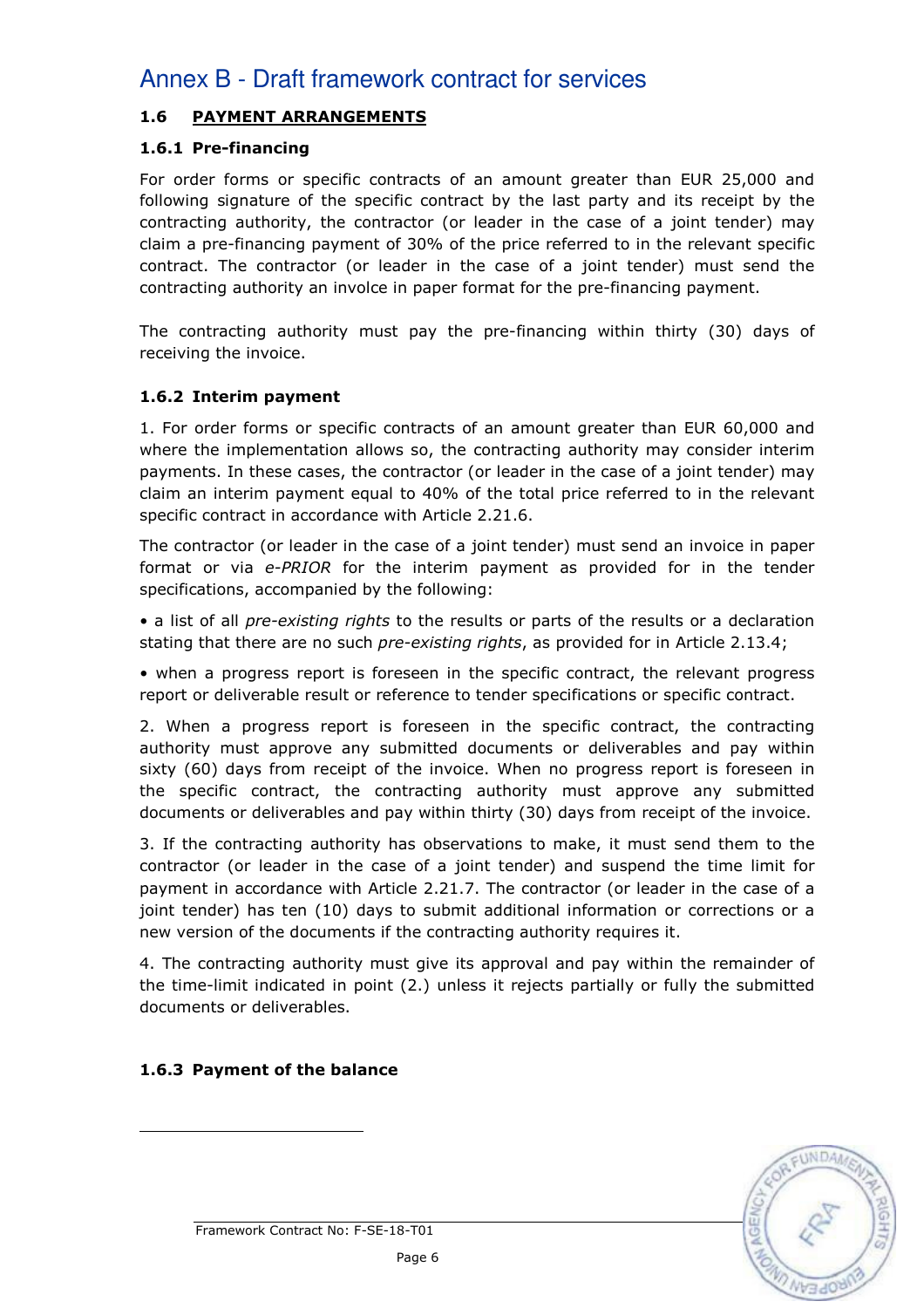1. The contractor (or leader in the case of a joint tender) may claim the payment of the balance in accordance with Article 2.21.6.

The contractor (or leader in the case of a joint tender) must send an invoice in paper format or via e-PRIOR for payment of the balance due under a specific contract, as provided for in the tender specifications and accompanied by the following:

• a list of all *pre-existing rights* to the results or parts of the results or a declaration stating that there are no such *pre-existing rights*, as provided for in Article 2.13.4;;

• when a progress report is foreseen in the specific contract, the relevant final progress report or deliverable or reference to tender specifications or specific contract

2. When a progress report is foreseen in the specific contract, the contracting authority must approve any submitted documents or deliverables and pay within sixty (60) days from receipt of the invoice. When no progress report is foreseen in the specific contract, the contracting authority must approve any submitted documents or deliverables and pay within thirty (30) days from receipt of the invoice.

3. If the contracting authority has observations to make, it must send them to the contractor (or leader in the case of a joint tender) and suspend the time limit for payment in accordance with Article 2.21.7. The contractor (or leader in the case of a joint tender) has ten (10) days to submit additional information or corrections or a new version of the documents if the contracting authority requires it.

4. The contracting authority must give its approval and pay within the remainder of the time-limit indicated in point (2.) unless it rejects partially or fully the submitted documents or deliverables.

#### 1.6.4 Performance guarantee

Performance guarantee is not applicable to this FWC.

## 1.6.5 Retention money guarantee

Retention money guarantee is not applicable to this FWC.

## 1.7 BANK ACCOUNT

Payments must be made to the contractor (or leader in the case of a joint tender)'s bank account denominated in euro, identified as follows:

Name of bank: [to be completed]

Full address of branch: [ to be completed]

Exact designation of account holder: [ to be completed]

Full account number including bank codes: [ to be completed]

IBAN code: [ to be completed]

BIC code: [ to be completed]

## 1.8 COMMUNICATION DETAILS

For the purpose of this FWC, communication must be sent to the following addresses:

Contracting authority:

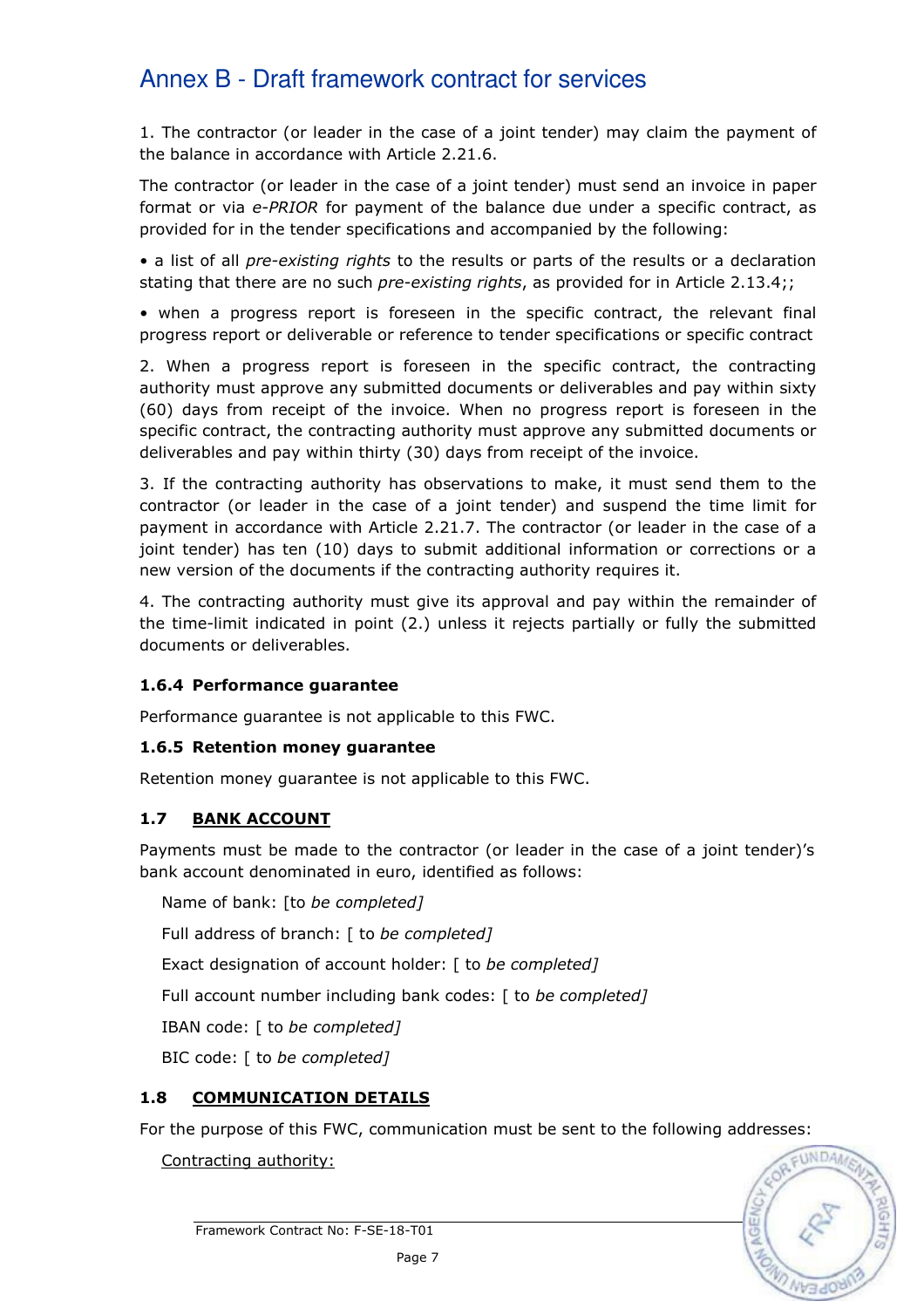European Union Agency for Fundamental Rights to the attention of Mr. Constantinos Manolopoulos Schwarzenbergplatz 11, Vienna 1040, Austria E-mail: procurement@fra.europa.eu Contractor (or Leader in the case of a joint tender): Mr/Mrs/Ms [complete] [Function] [Company name] [Official address in full] [Email]

By derogation from this Article, different contact details for the contracting authority or the contractor may be provided in *specific contracts*.

# 1.9 DATA CONTROLLER

For the purpose of Article 2.9, the data controller is the Head of Corporate Services, Mr Constantinos Manolopoulos.

# 1.10 EXPLOITATION OF THE RESULTS OF THE FWC

## 1.10.1 Detailed list of modes of exploitation of the results

In accordance with Article 2.13.1 whereby the Union acquires ownership of the results as defined in this FWC, including the tender specifications, these results may be used for any of the following modes of exploitation:

(a) use for its own purposes:

- making available to the staff of the contracting authority;
- making available to the persons and entities working for the contracting authority or cooperating with it, including contractors, subcontractors whether legal or natural persons, Union institutions, agencies and bodies, Member States' institutions;
- installing, uploading, processing;
- arranging, compiling, combining, retrieving;
- copying, reproducing in whole or in part and in unlimited number of copies.]

[(b) distribution to the public in hard copies, in electronic or digital format, on the internet including social networks as a downloadable or non-downloadable file;]

[(c) communication through press information services;]

[(d) inclusion in widely accessible databases or indexes, such as via 'open access' or 'open data' portals, or similar repositories, whether freely accessible or accessible only upon subscription;]

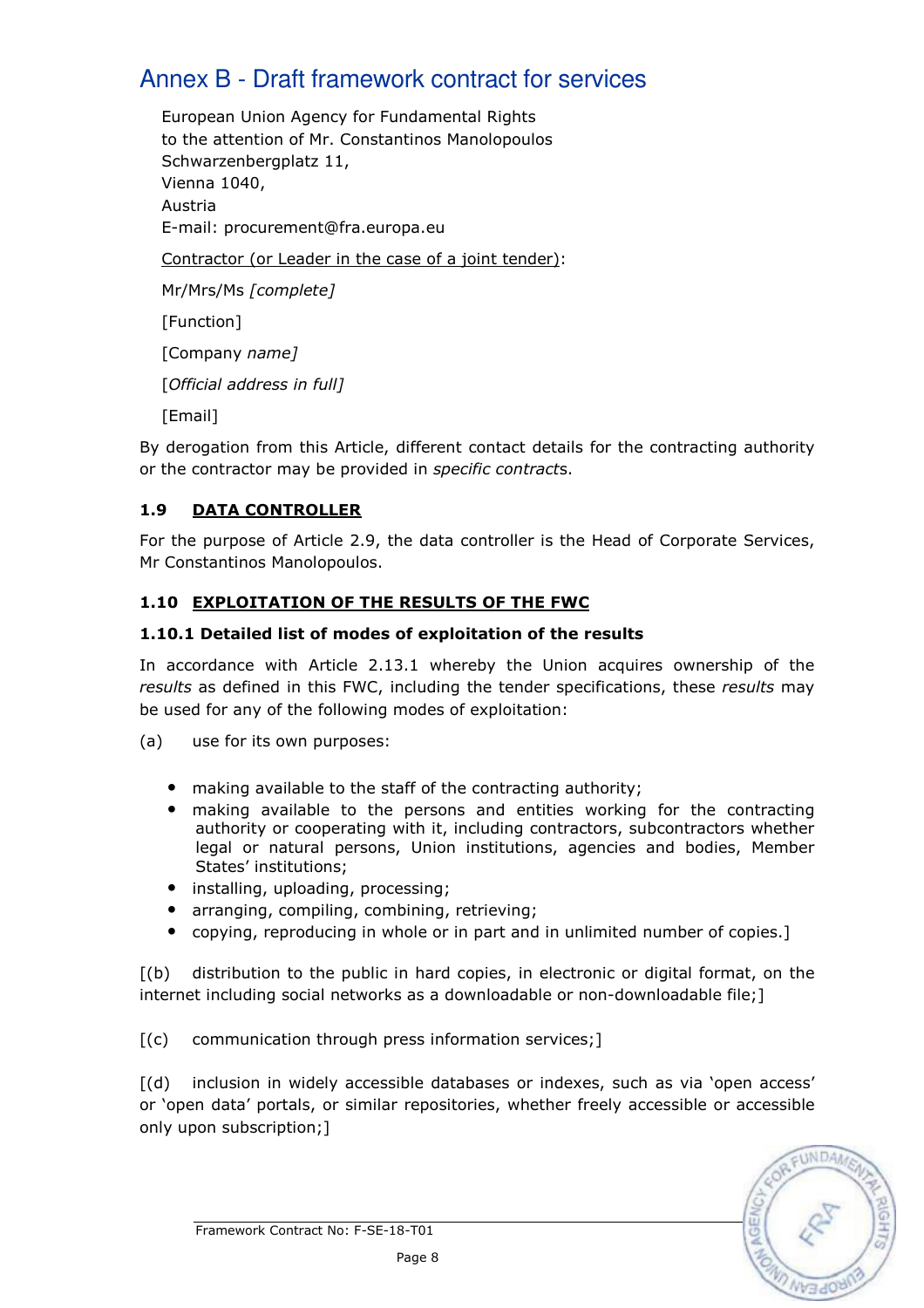[(e) modifications by the contracting authority or by a third party in the name of the contracting authority, including:

- shortening;
- summarising;
- modifying the content, the dimensions;
- making technical changes to the content (necessary correction of technical errors), adding new parts or functionalities, changing functionalities, providing third parties with additional information concerning the result (e.g. source code) with a view to making modifications;
- addition of new elements, paragraphs, titles, leads, bolds, legend, table of content, summary, graphics, subtitles, sound;
- addition of metadata, for text and data-mining purposes; addition of rightmanagement information; addition of technological protection measures;
- preparation in audio form, preparation as a presentation, animation, pictograms story, slide-show, public presentation;
- extracting a part or dividing into parts;
- translating, inserting subtitles, dubbing in different language versions:
	- English, French, German;
	- all official languages of EU;
	- languages used within EU;
	- languages of candidate countries.

 $[f(f)]$  rights to authorise, license, or sub-license in case of licensed *pre-existing* rights, the modes of exploitation set out in any of the points (a) to (e) to third parties.]

[(g) other adaptations which the parties may later agree; in such case, the following rules apply: the contracting authority must consult the contractor. If necessary, the contractor must in turn seek the agreement of any *creator* or other right holder and must reply to the contracting authority within one month by providing its agreement, including any suggestions of modifications, free of charge. The contractor may refuse the intended modification only if a *creator* can demonstrate that the intended modification may harm his/her honour or reputation, thereby violating his/her moral rights.]

The modes of exploitation may be defined in more details in the specific contract.

## 1.10.2 Licence or transfer of pre-existing rights

[All pre-existing rights incorporated in the results, if any, are licensed to the Union as set out in Article 2.13.2.]

[By derogation to Article 2.13.2, the Union acquires fully and irrevocably all preexisting rights incorporated in the results, if any [except for the following rights [*insert exceptions*] [unless provided otherwise in a *specific contract*].]

## [1.10.3 Provision of list of pre-existing rights and documentary evidence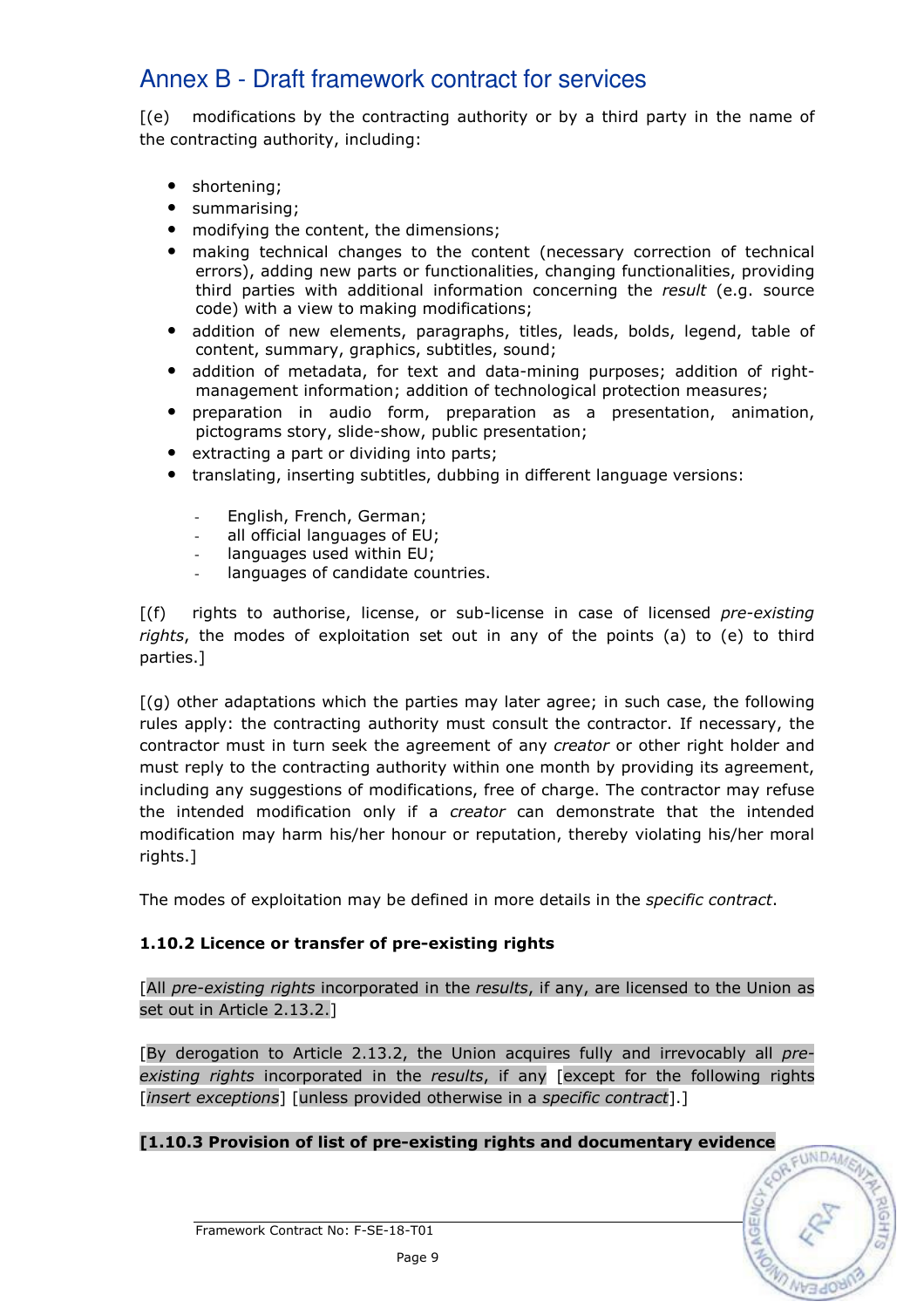The contractor must provide the contracting authority with a list of *pre-existing rights* as set out in Article 2.13.4 together with the invoice for payment of the balance at the latest.

[In addition, the contractor must provide the contracting authority with relevant and exhaustive evidence of the acquisition of all the necessary pre-existing rights together with a presentation of relevant result. To this effect, the contractor must provide [a statement in accordance with Annex [insert reference]] [the relevant evidence listed in Article 2.13.5 as appropriate or, failing that, third parties' statements in accordance with Annex [insert reference]].]

## 1.11 TERMINATION BY EITHER PARTY

Either party may terminate the FWC and/or the FWC and *specific contracts* by sending formal notification to the other party with one month written notice.

If the FWC or a *specific contract* is terminated:

- (a) neither party is entitled to compensation;
- (b) the contractor is entitled to payment only for the services provided before termination takes effect.

The second, third and fourth paragraphs of Article 2.18.4 apply.

# 1.12 APPLICABLE LAW AND SETTLEMENT OF DISPUTES

- 1.12.1 The FWC is governed by Union law, complemented, where necessary, by the law of Austria.
- **1.12.2** The Court of Justice of the European Union have exclusive jurisdiction over any dispute regarding the interpretation, application or validity of the FWC.

## 1.13 1.13 INTERINSTITUTIONAL FWC

Not applicable to this contract.

# 1.14 1.14 SERVICE PROVIDED ON THE PREMISES OF THE CONTRACTING **AUTHORITY**

If necessary for *performance of a specific contract*, the contracting authority may give the *personnel* of the contractor access to its premises by means of an access card. The access card remains the property of the European Union Agency for Fundamental Rights and must be returned to Administration upon request, upon expiry or in cases where the application conditions are no longer met.

If the access card is not returned on the day it expires, the contracting authority may claim liquidated damages of EUR 100 for each day of delay up to a maximum of EUR Claim inquidated damages of EST. The state of fair compensation for the damage  $1,000$ . This represents a reasonable estimate of fair compensation for the damage incurred.

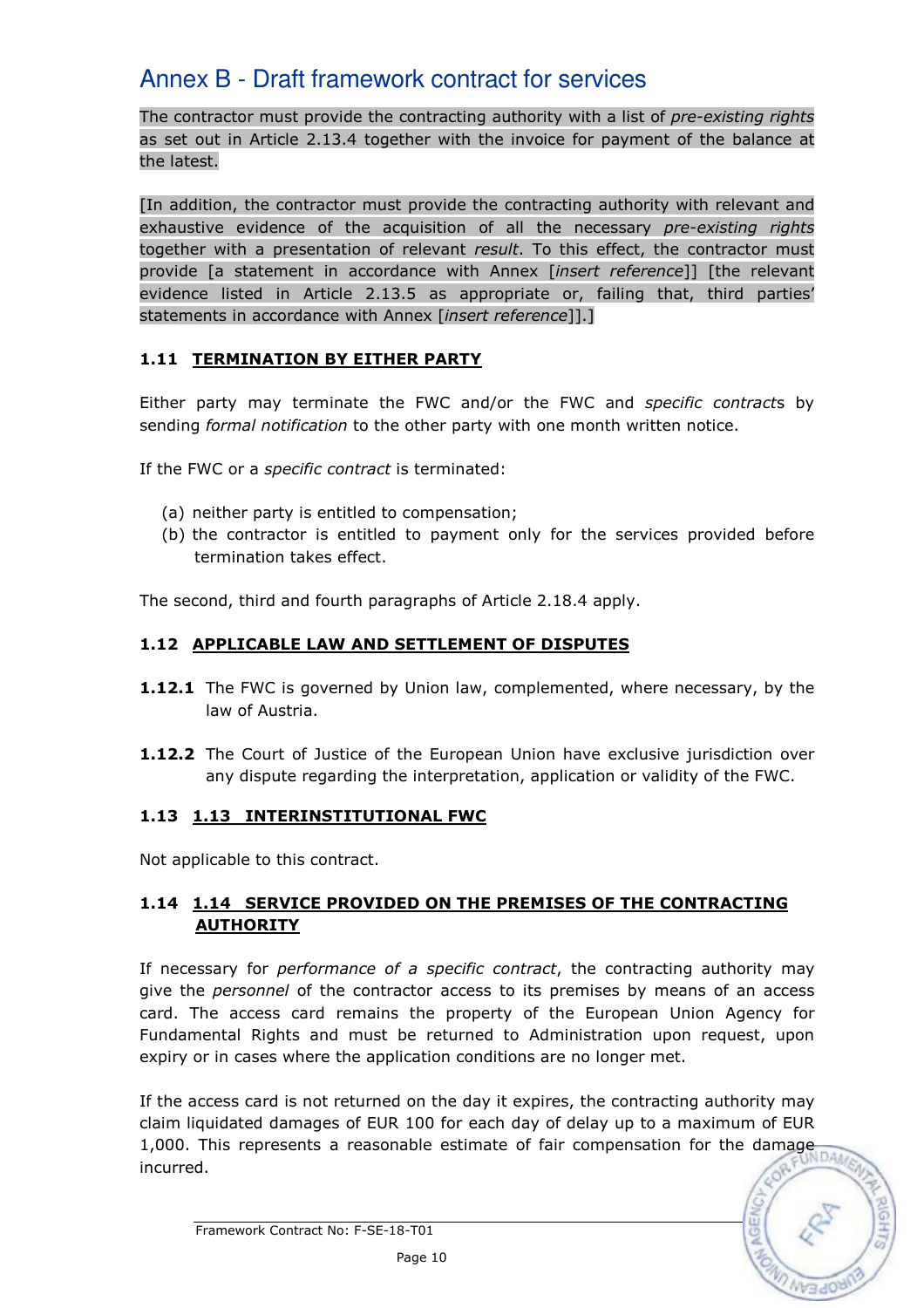# 1.15 SIGNATURES

| For the contractor,                      | For the contracting authority, |
|------------------------------------------|--------------------------------|
| [name]<br>[function]                     | [name]<br>[function]           |
|                                          | Signature: Signature:          |
| Done at ____________, date: ____________ |                                |

In duplicate in English.

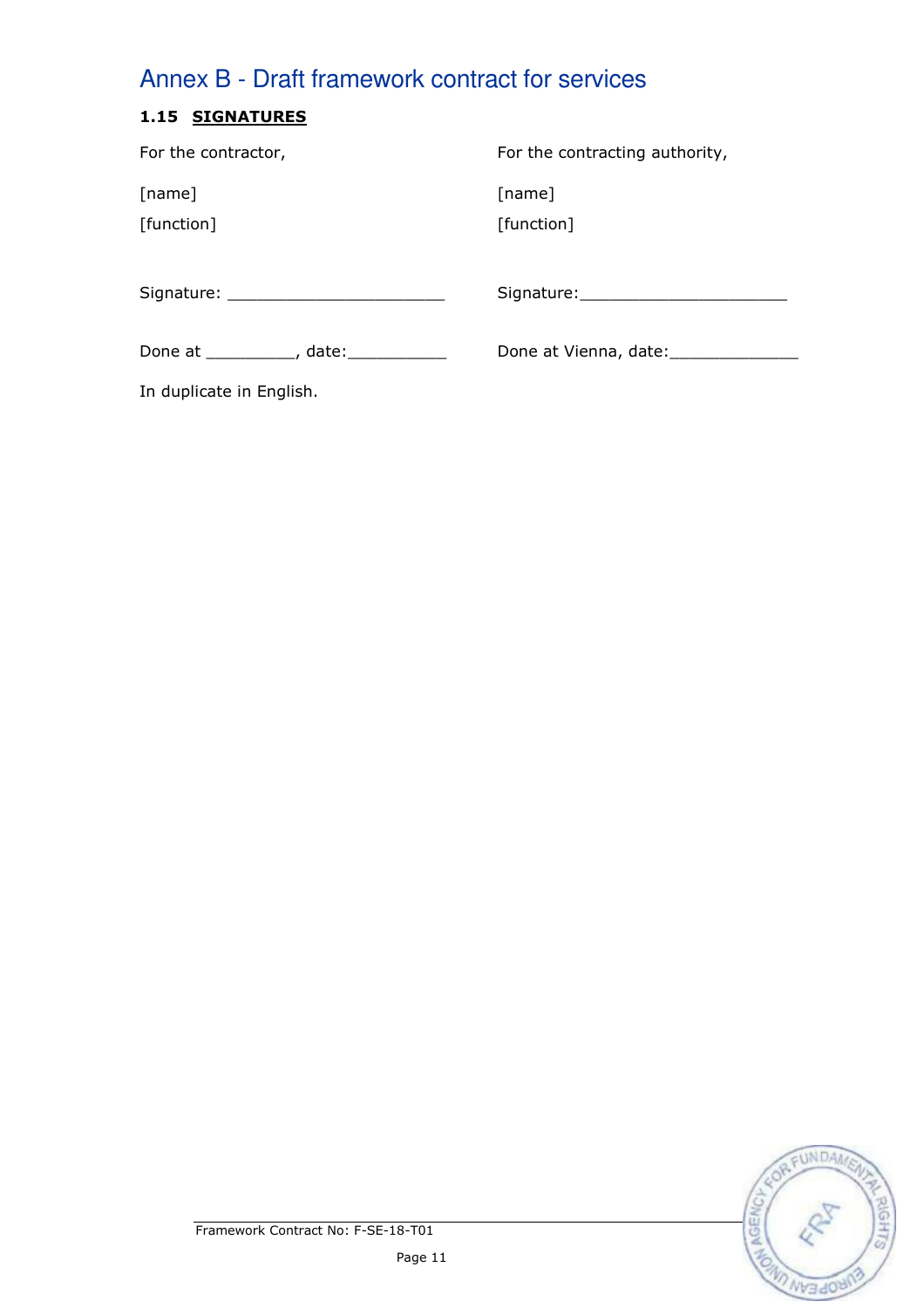# 2 GENERAL CONDITIONS FOR SERVICE FRAMEWORK CONTRACTS

## 2.1 DEFINITIONS

For the purpose of this FWC, the following definitions (indicated in italics in the text) apply:

'Back office': the internal system(s) used by the parties to process electronic invoices;

'Confidential information or document': any information or document received by either party from the other or accessed by either party in the context of the implementation of the FWC, that any of the parties has identified in writing as confidential. It may not include information that is publicly available;

**Conflict of interest**': a situation where the impartial and objective *implementation* of the FWC by the contractor is compromised for reasons involving family, emotional life, political or national affinity, economic interest, or any other shared interest with the contracting authority or any third party related to the subject matter of the FWC;

'Creator': means any natural person who contributes to the production of the result;

'EDI message' (electronic data interchange): a message created and exchanged through the electronic transfer, from computer to computer, of commercial and administrative data using an agreed standard;

'e-PRIOR': the service-oriented communication platform that provides a series of web services and allows the exchange of standardised electronic messages and documents between the parties. This is done either through web services, with a machine-to-machine connection between the parties' back office systems (EDI messages), or through a web application (the supplier portal). The Platform may be used to exchange electronic documents (e-documents) such as electronic requests for services, electronic *specific contracts*, electronic acceptance of services and electronic invoices between the parties. Technical specifications (i.e. the interface control document), details on access and user manuals are available at the following website:

http://ec.europa.eu/dgs/informatics/supplier\_portal/documentation/documentation\_e n.htm

'Force majeure': any unforeseeable, exceptional situation or event beyond the control of the parties that prevents either of them from fulfilling any of their obligations under the FWC. The situation or event must not be attributable to error or negligence on the part of the parties or on the part of the subcontractors and must prove to be inevitable despite their exercising due diligence. Defaults of service, defects in equipment or material or delays in making them available, labour disputes, strikes and financial difficulties may not be invoked as *force majeure*, unless they stem directly from a relevant case of force majeure;

'Formal notification' (or 'formally notify'): form of communication between the **Pormal notification** (or formally liverty to sender sender with compelling<br>parties made in writing by mail or email, which provides the sender with compelling evidence that the message was delivered to the specified recipient;

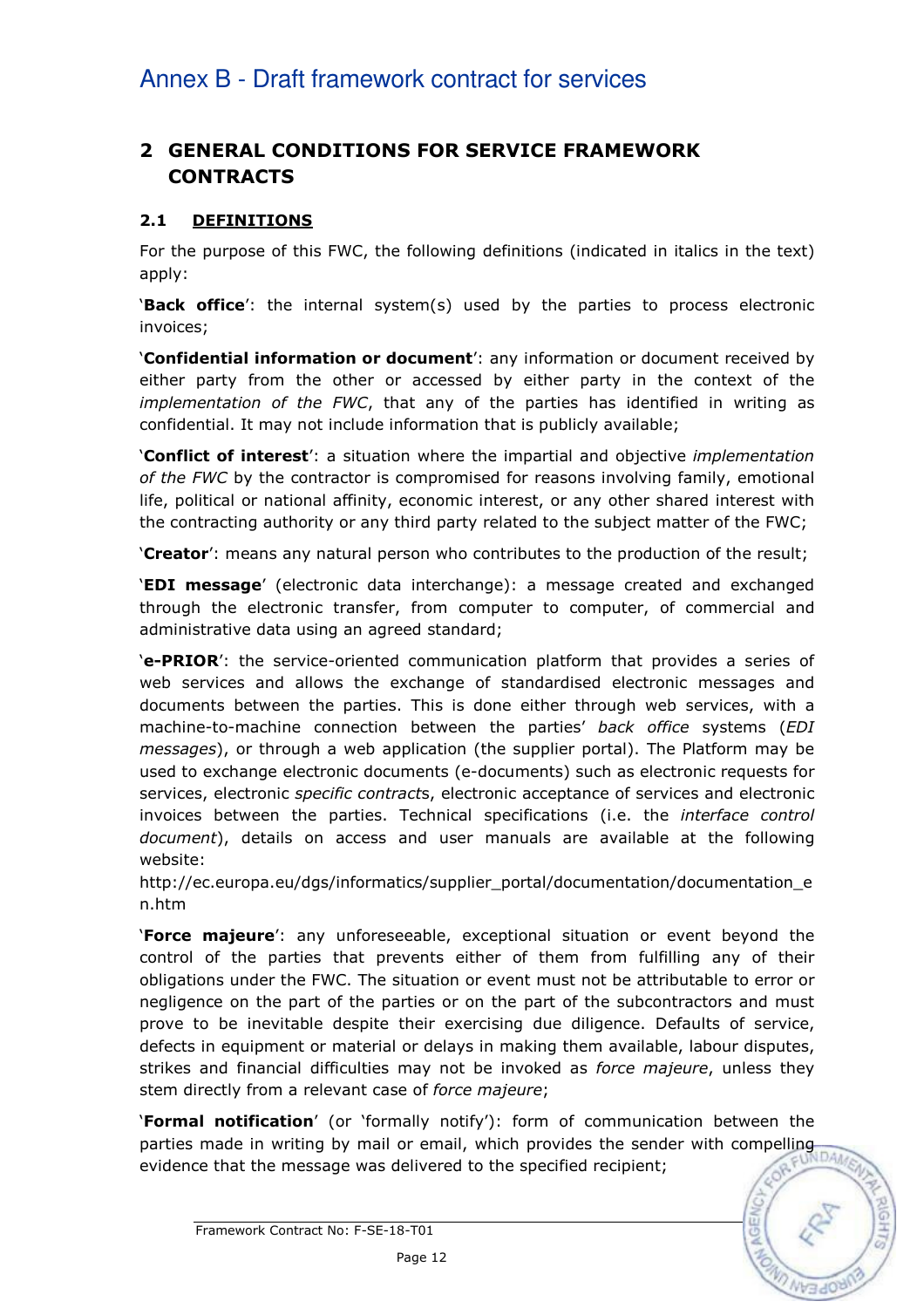'Fraud': any intentional act or omission affecting the Union's financial interests relating to the use or presentation of false, incorrect or incomplete statements or documents or to non-disclosure of information in violation of a specific obligation;

'Implementation of the FWC': the purchase of services envisaged in the FWC through the signature and performance of *specific contracts*;

'Interface control document': the guideline document which lays down the technical specifications, message standards, security standards, checks of syntax and semantics, etc. to facilitate machine-to-machine connection. This document is updated on a regular basis;

'Irregularity': any infringement of a provision of Union law resulting from an act or omission by an economic operator, which has, or would have, the effect of prejudicing the Union's budget.

'Notification' (or 'notify'): form of communication between the parties made in writing including by electronic means;

'Order form': a simplified form of specific contract by which the contracting authority orders services under this FWC;

'Performance of a *specific contract'*: the execution of tasks and delivery of the purchased services by the contractor to the contracting authority;

'Personnel': persons employed directly or indirectly or contracted by the contractor to implement the FWC;

'Pre-existing material': any material, document, technology or know-how which exists prior to the contractor using it for the production of a result in the implementation of the FWC;

'Pre-existing right': any industrial and intellectual property right on *pre-existing* material; it may consist in a right of ownership, a licence right and/or right of use belonging to the contractor, the *creator*, the contracting authority as well as to any other third parties;

'Professional conflicting interest': a situation in which the contractor's previous or ongoing professional activities affect its capacity to implement the FWC or to perform a specific contract to an appropriate quality standard.

**'Related person'**: any person who has the power to represent the contractor or to take decisions on its behalf;

**Request for services**': a document from the contracting authority requesting that the contractors in a multiple FWC provide a specific tender for services whose terms are not entirely defined under the FWC;

'Result': any intended outcome of the *implementation of the FWC*, whatever its form or nature, which is delivered and finally or partially approved by the contracting authority. A result may be further defined in this FWC as a deliverable. A result may, in addition to materials produced by the contractor or at its request, also include preexisting materials;

'Specific contract': a contract implementing the FWC and specifying details of a service to be provided;

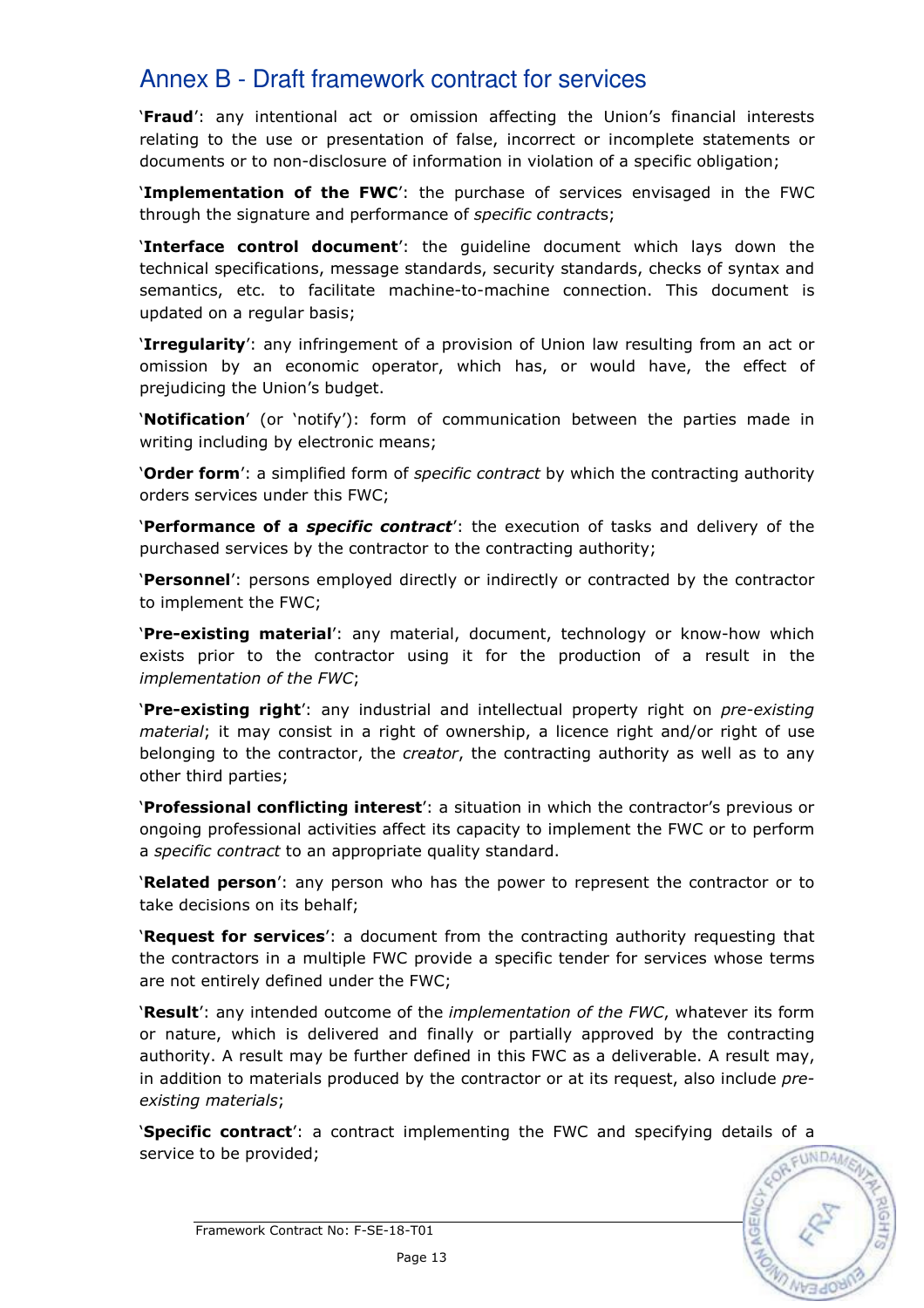'Substantial error': any infringement of a contract provision resulting from an act or omission, which causes or might cause a loss to the Union's budget.

'Supplier portal': the e-PRIOR portal, which allows the contractor to exchange electronic business documents, such as invoices, through a graphical user interface; its main features can be found in the supplier portal overview document available on:

http://ec.europa.eu/dgs/informatics/supplier\_portal/doc/um\_supplier\_portal\_overvie w.pdf

# 2.2 ROLES AND RESPONSIBILITIES IN THE EVENT OF A JOINT TENDER

In the event of a joint tender submitted by a group of economic operators and where the group does not have legal personality or legal capacity, one member of the group is appointed as leader of the group.

# 2.3 SEVERABILITY

Each provision of this FWC is severable and distinct from the others. If a provision is or becomes illegal, invalid or unenforceable to any extent, it must be severed from the remainder of the FWC. This does not affect the legality, validity or enforceability of any other provisions of the FWC, which continue in full force and effect. The illegal, invalid or unenforceable provision must be replaced by a legal, valid and enforceable substitute provision which corresponds as closely as possible with the actual intent of the parties under the illegal, invalid or unenforceable provision. The replacement of such a provision must be made in accordance with Article 2.11. The FWC must be interpreted as if it had contained the substitute provision as from its entry into force.

# 2.4 PROVISION OF SERVICES

- **2.4.1** Signature of the FWC does not guarantee any actual purchase. The contracting authority is bound only by specific contracts implementing the FWC.
- **2.4.2** The contractor must provide services of high quality standards, in accordance with the state of the art in the industry and the provisions of this FWC, in particular the tender specifications and the terms of its tender.
- **2.4.3** The contractor must comply with the minimum requirements provided for in the tender specifications. This includes compliance with applicable obligations under environmental, social and labour law established by Union law, national law and collective agreements or by the international environmental, social and labour law provisions listed in Annex X to Directive 2014/24/EU<sup>2</sup>.
- **2.4.4** The contractor must obtain any permit or licence required in the State where the services are to be provided.
- 2.4.5 All periods specified in the FWC are calculated in calendar days, unless otherwise specified.



<sup>&</sup>lt;sup>2</sup> OJ L 94 of 28.03.2014, p. 65

Framework Contract No: F-SE-18-T01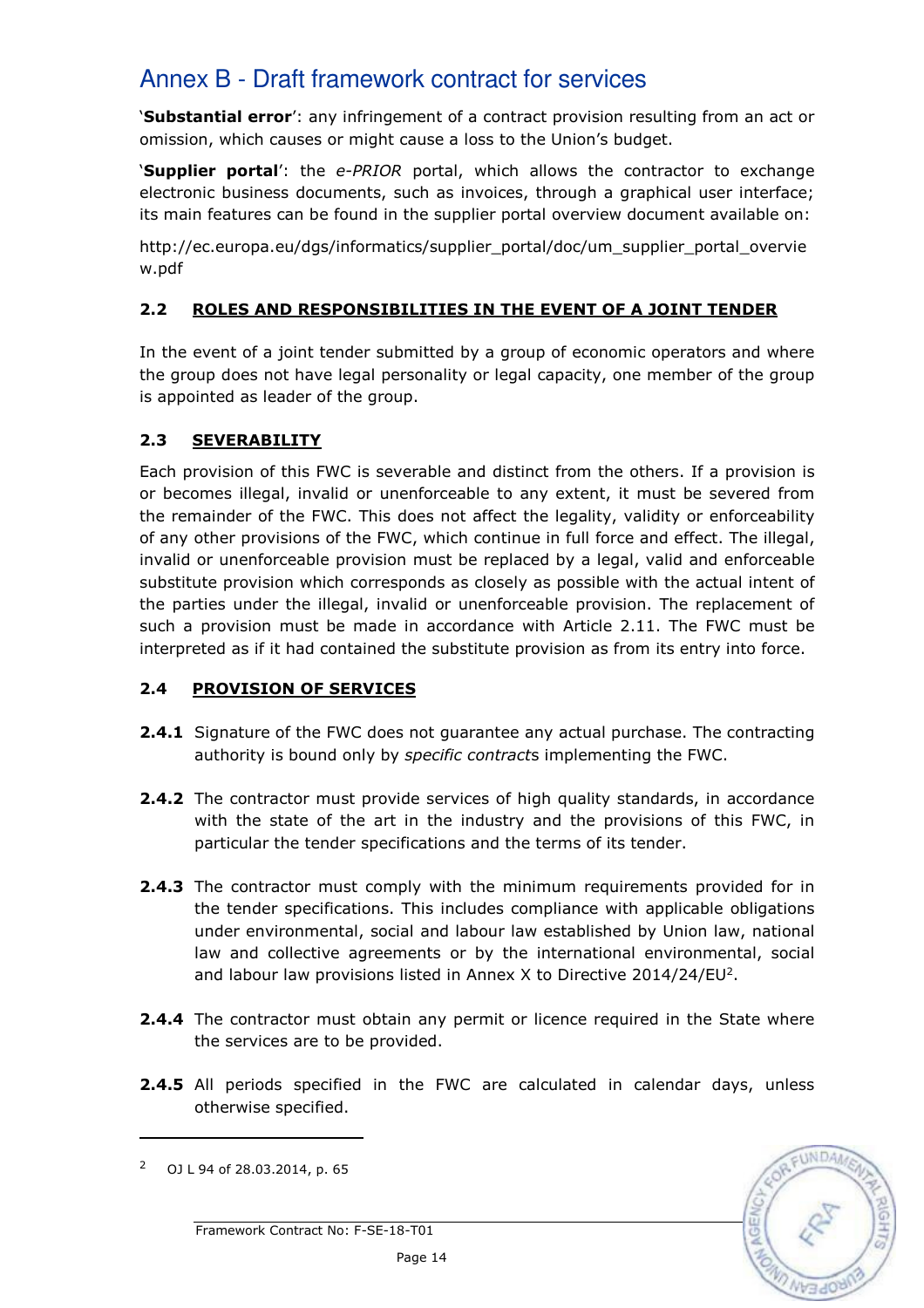- **2.4.6** The contractor must not present itself as a representative of the contracting authority and must inform third parties that it is not part of the European public service.
- **2.4.7** The contractor is responsible for the *personnel* who carry out the services and exercises its authority over its *personnel* without interference by the contracting authority. The contractor must inform its personnel that:
	- (a) they may not accept any direct instructions from the contracting authority; and
	- (b) their participation in providing the services does not result in any employment or contractual relationship with the contracting authority.
- **2.4.8** The contractor must ensure that the *personnel* implementing the FWC and any future replacement personnel possess the professional qualifications and experience required to provide the services, as the case may be on the basis of the selection criteria set out in the tender specifications.
- **2.4.9** At the contracting authority's reasoned request, the contractor must replace any member of *personnel* who:
	- (a) does not have the expertise required to provide the services; or
	- (b) has caused disruption at the premises of the contracting authority.

The contractor bears the cost of replacing its *personnel* and is responsible for any delay in providing the services resulting from the replacement of personnel.

## 2.5 COMMUNICATION BETWEEN THE PARTIES

#### 2.5.1 Form and means of communication

Any communication of information, notices or documents under the FWC must:

- (a) be made in writing in paper or electronic format in the language of the contract;
- (b) bear the FWC number and, if applicable, the specific contract number;
- (c) be made using the relevant communication details set out in Article 1.8; and
- (d) be sent by mail, email or, for the documents specified in the special conditions, via e-PRIOR.

If a party requests written confirmation of an e-mail within a reasonable time, the other party must provide an original signed paper version of the communication as soon as possible.

The parties agree that any communication made by email has full legal effect  $_{\text{DAD}}$ and is admissible as evidence in judicial proceedings.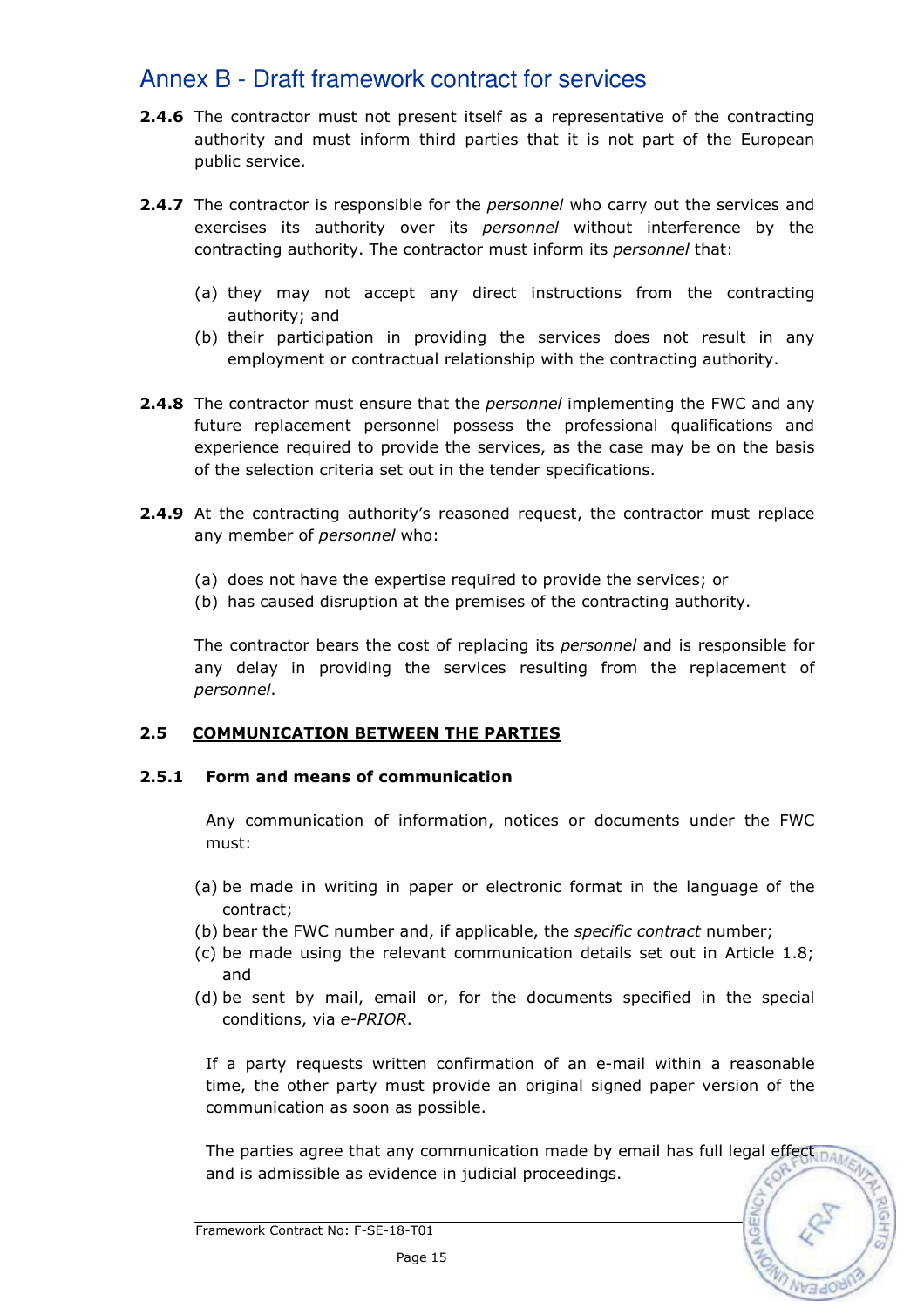## 2.5.2 Date of communications by mail and email

Any communication is deemed to have been made when the receiving party receives it, unless this FWC contract refers to the date when the communication was sent.

E-mail is deemed to have been received by the receiving party on the day of dispatch of that e-mail, provided that it is sent to the e-mail address indicated in Article 1.8. The sending party must be able to prove the date of dispatch. In the event that the sending party receives a non-delivery report, it must make every effort to ensure that the other party actually receives the communication by email or mail. In such a case, the sending party is not held in breach of its obligation to send such communication within a specified deadline.

Mail sent to the contracting authority is deemed to have been received by the contracting authority on the date on which the department responsible referred to in Article 1.8 registers it.

Formal notifications are considered to have been received by the receiving party on the date of receipt indicated in the proof received by the sending party that the message was delivered to the specified recipient.

## 2.5.3 Submission of e-documents via e-PRIOR

- 1. If provided for in the special conditions, the exchange of electronic documents (e-documents) such as requests for services, specific contracts and invoices between the parties is automated through the use of the e-PRIOR platform. This platform provides two possibilities for such exchanges: either through web services (machine-to-machine connection) or through a web application (the *supplier portal*).
- 2. The contracting authority takes the necessary measures to implement and maintain electronic systems that enable the supplier portal to be used effectively.
- 3. In the case of machine-to-machine connection, a direct connection is established between the parties' back offices. In this case, the parties take the measures necessary on their side to implement and maintain electronic systems that enable the machine-to-machine connection to be used effectively. The electronic systems are specified in the interface control document. The contractor (or leader in the case of a joint tender) must take the necessary technical measures to set up a machine-to-machine connection and at its own cost.
- 4. If communication via the supplier portal or via the web services (machineto-machine connection) is hindered by factors beyond the control of one party, it must notify the other immediately and the parties must take the necessary measures to restore this communication.

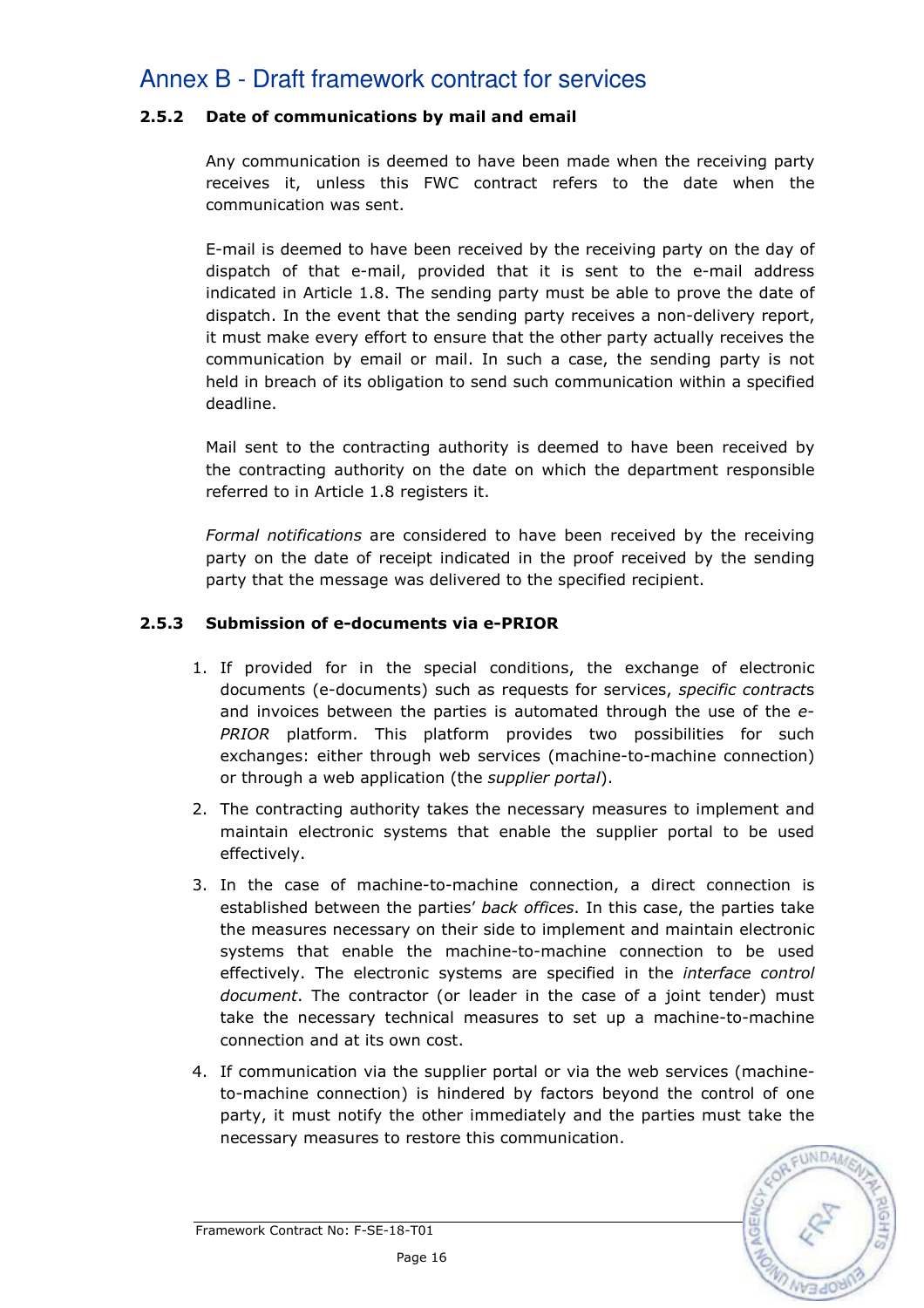- 5. If it is impossible to restore the communication within two working days, one party must notify the other that alternative means of communication specified in Article 2.5.1 will be used until the supplier portal or the machine-to-machine connection is restored.
- 6. When a change in the interface control document requires adaptations, the contractor (or leader in the case of a joint tender) has up to six months from receipt of the *notification* to implement this change. This period can be shortened by mutual agreement of the parties. This period does not apply to urgent measures required by the security policy of the contracting authority to ensure integrity, confidentiality and non-repudiation of information and the availability of e-PRIOR, which must be applied immediately.

# 2.5.4 Validity and date of e-documents

- 1. The parties agree that any e-document, including related attachments exchanged via e-PRIOR:
	- (a) is considered as equivalent to a paper document;
	- (b) is deemed to be the original of the document;
	- (c) is legally binding on the parties once an  $e$ -PRIOR authorised person has performed the 'sign' action in e-PRIOR and has full legal effect; and
	- (d) constitutes evidence of the information contained in it and is admissible as evidence in judicial proceedings.
- 2. The parties expressly waive any rights to contest the validity of such a document solely on the grounds that communications between the parties occurred through e-PRIOR or that the document has been signed through e-PRIOR. If a direct connection is established between the parties' back offices to allow electronic transfer of documents, the parties agree that an e-document, sent as mentioned in the *interface control document*, qualifies as an EDI message.
- 3. If the e-document is dispatched through the supplier portal, it is deemed to have been legally issued or sent when the contractor (or leader in the case of a joint tender) is able to successfully submit the e-document without any error messages. The generated PDF and XML document for the e-document are considered as a proof of receipt by the contracting authority.
- 4. In the event that an e-document is dispatched using a direct connection established between the parties' back offices, the e-document is deemed to have been legally issued or sent when its status is 'received' as defined in the interface control document.
- 5. When using the supplier portal, the contractor (or leader in the case of a joint tender) can download the PDF or XML message for each e-document for one year after submission. After this period, copies of the e-documents are no longer available for automatic download from the supplier portal.

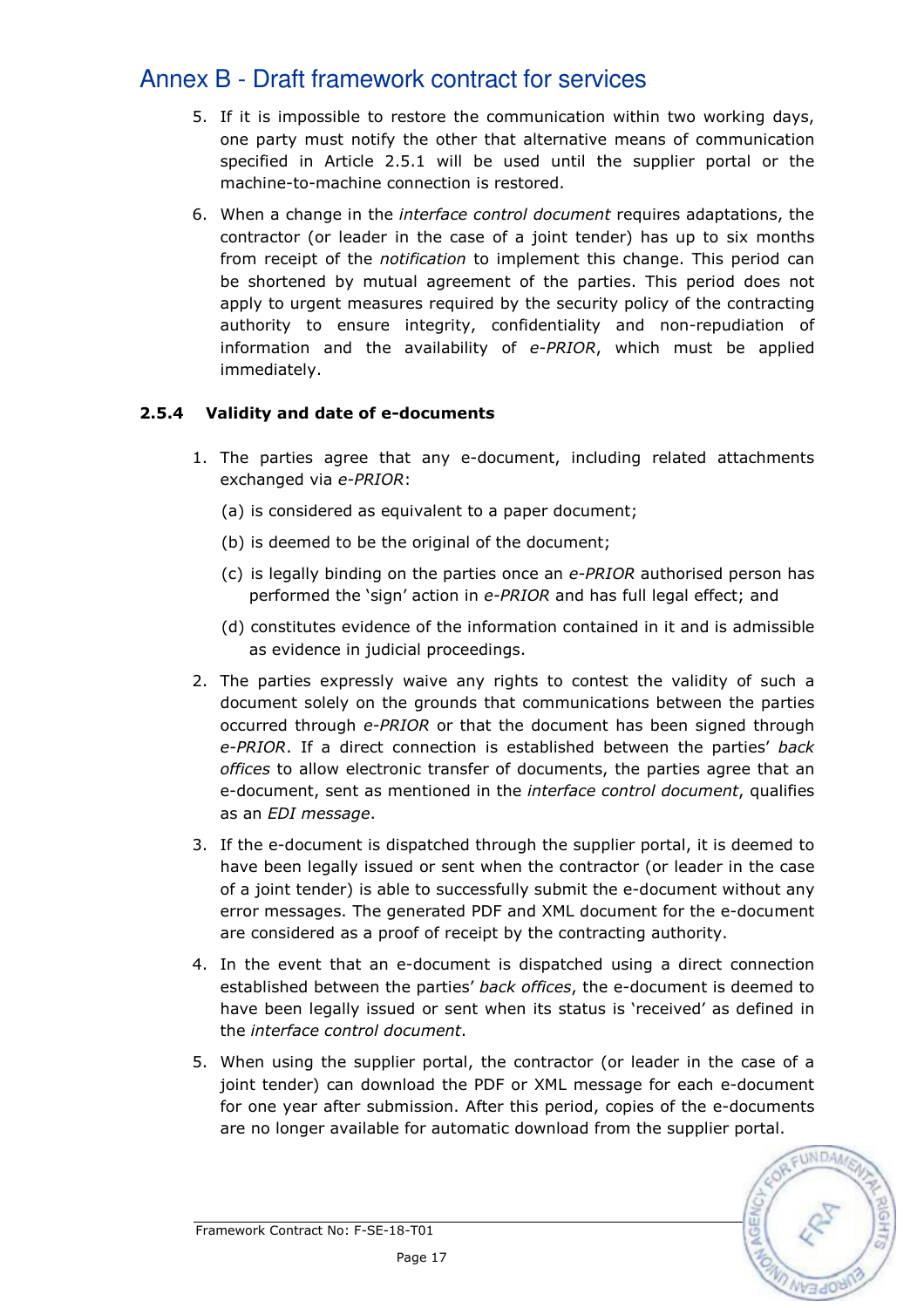## 2.5.5 Authorised persons in e-PRIOR

The contractor submits a request for each person who needs to be assigned the role of 'user' in e-PRIOR. These persons are identified by means of the European Communication Authentication Service (ECAS) and authorised to access and perform actions in e-PRIOR within the permissions of the user roles that the contracting authority has assigned to them.

User roles enabling these e-PRIOR authorised persons to sign legally binding documents such as specific tenders or specific contracts are granted only upon submission of supporting documents proving that the authorised person is empowered to act as a legal representative of the contractor.

## 2.6 LIABILITY

- **2.6.1** The contracting authority is not liable for any damage or loss caused by the contractor, including any damage or loss to third parties during or as a consequence of implementation of the FWC.
- 2.6.2 If required by the relevant applicable legislation, the contractor must take out an insurance policy against risks and damage or loss relating to the implementation of the FWC. It must also take out supplementary insurance as reasonably required by standard practice in the industry. Upon request, the contractor must provide evidence of insurance coverage to the contracting authority.
- **2.6.3** The contractor is liable for any loss or damage caused to the contracting authority during or as a consequence of *implementation of the FWC*, including in the event of subcontracting, but only up to an amount not exceeding three times the total amount of the relevant specific contract. However, if the damage or loss is caused by the gross negligence or wilful misconduct of the contractor or of its personnel or subcontractors, the contractor is liable for the whole amount of the damage or loss.
- **2.6.4** If a third party brings any action against the contracting authority in connection with the implementation of the FWC, including any action for alleged breach of intellectual property rights, the contractor must assist the contracting authority in the legal proceedings, including by intervening in support of the contracting authority upon request. If the contracting authority's liability towards the third party is established and that such liability is caused by the contractor during or as a consequence of the implementation of the FWC, Article 2.6.3 applies.
- **2.6.5** If the contractor is composed of two or more economic operators (i.e. who submitted a joint tender), they are all jointly and severally liable to the contracting authority for the implementation of the FWC.
- **2.6.6** The contracting authority is not liable for any loss or damage caused to the paper contractor during or as a consequence of implementation of the FWC, unless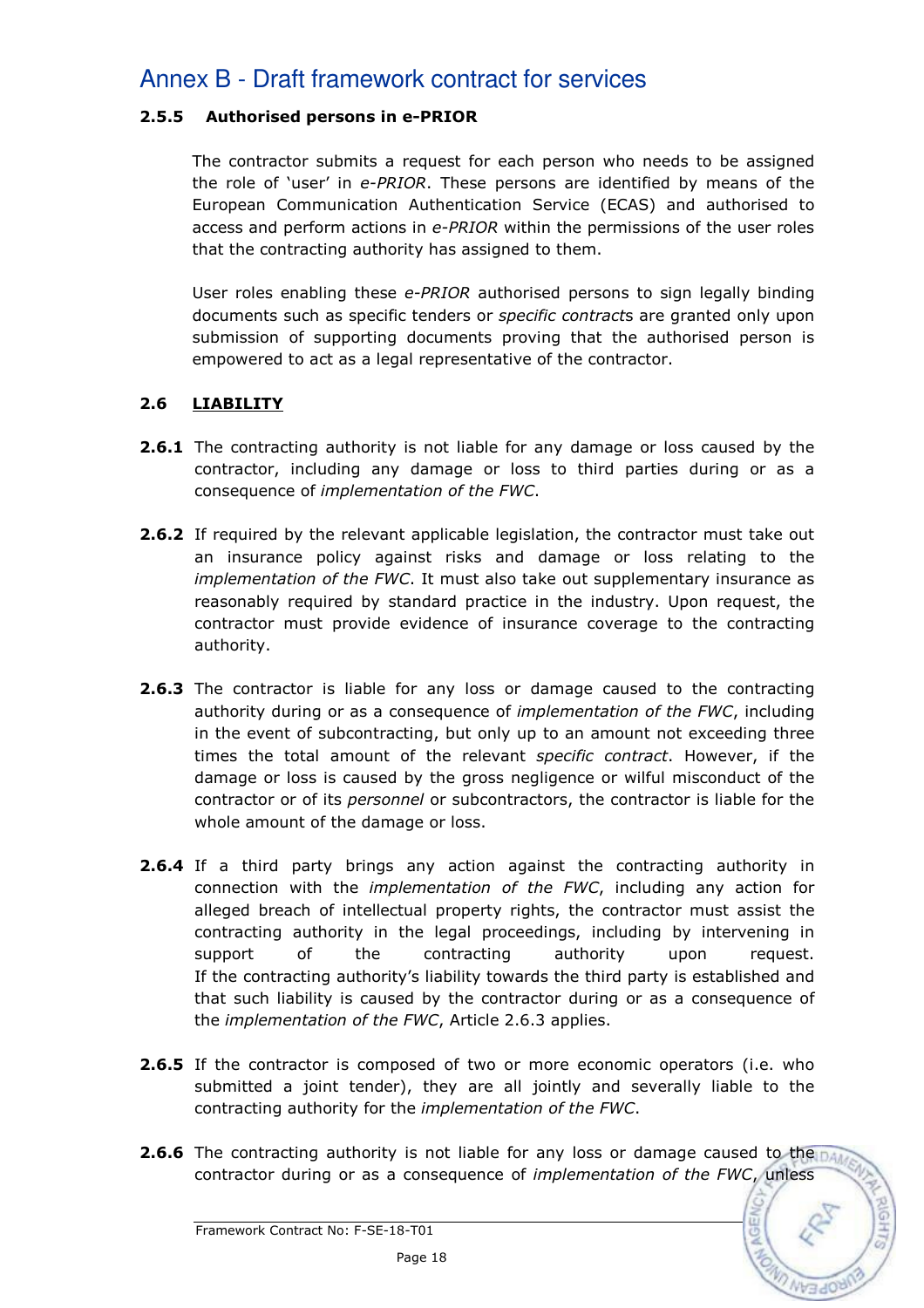the loss or damage was caused by wilful misconduct or gross negligence of the contracting authority.

# 2.7 CONFLICT OF INTERESTS AND PROFESSIONAL CONFLICTING INTERESTS

- **2.7.1** The contractor must take all the necessary measures to prevent any situation of conflict of interest or professional conflicting interest.
- 2.7.2 The contractor must notify the contracting authority in writing as soon as possible of any situation that could constitute a *conflict of interest* or a professional conflicting interest during the implementation of the FWC. The contractor must immediately take action to rectify the situation.

The contracting authority may do any of the following:

- (a) verify that the contractor's action is appropriate;
- (b) require the contractor to take further action within a specified deadline;

decide not to award a specific contract to the contractor.

- 2.7.3 The contractor must pass on all the relevant obligations in writing to:
	- (a) its personnel;
	- (b) any natural person with the power to represent it or take decisions on its behalf;
	- (c) third parties involved in the implementation of the FWC, including subcontractors.

The contractor must also ensure that the persons referred to above are not placed in a situation which could give rise to conflicts of interest.

## 2.8 CONFIDENTIALITY

- **2.8.1.** The contracting authority and the contractor must treat with confidentiality any information or documents, in any format, disclosed in writing or orally, relating to the *implementation of the FWC* and identified in writing as confidential.
- 2.8.2 Each party must:
	- (a) not use confidential information or documents for any purpose other than to perform its obligations under the FWC or a *specific contract* without the prior written agreement of the other party;
	- (b) ensure the protection of such confidential information or documents with the same level of protection as its own confidential information or documents and in any case with due diligence;

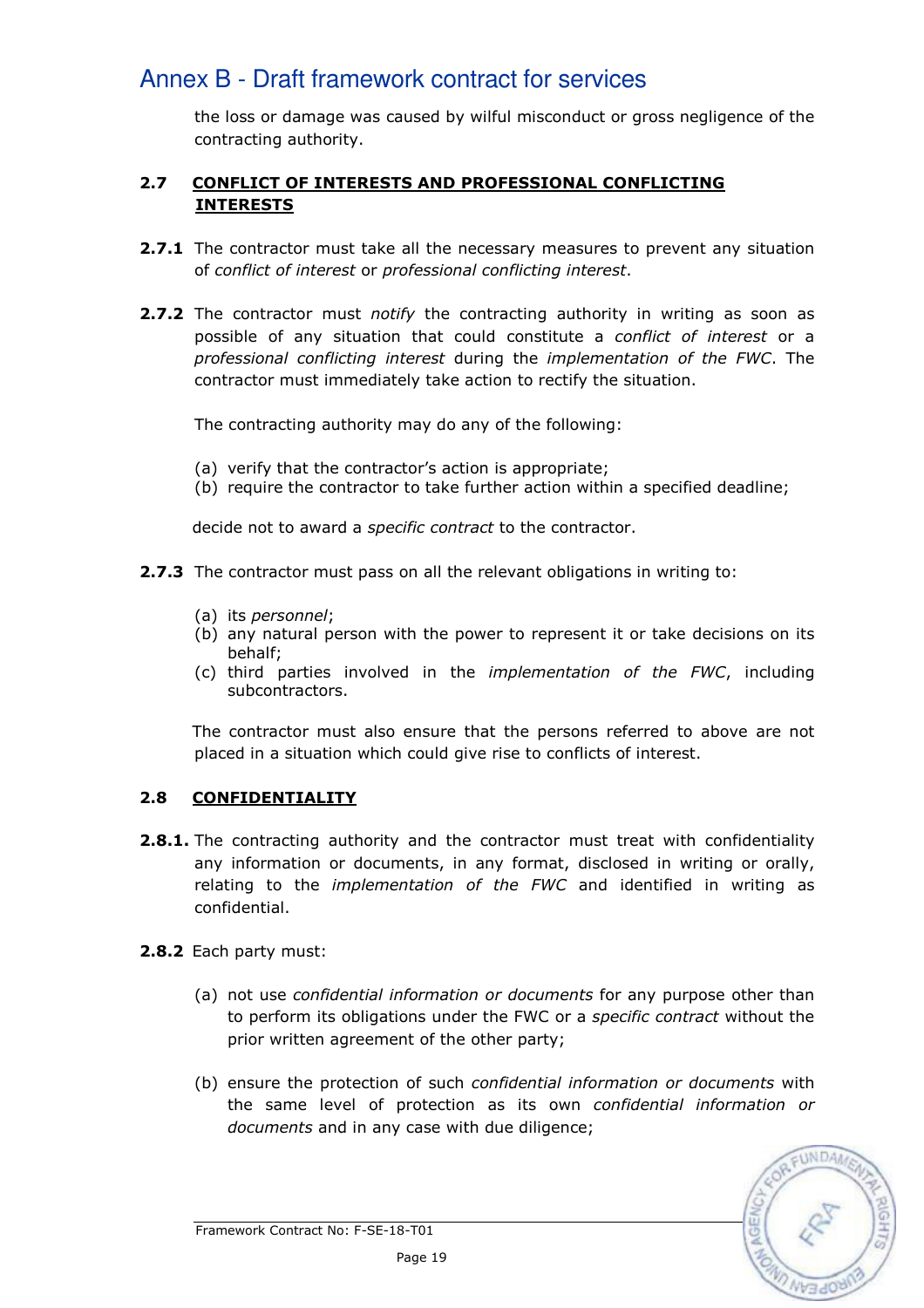- (c) not disclose, directly or indirectly, confidential information or documents to third parties without the prior written agreement of the other party.
- **2.8.3** The confidentiality obligations set out in this Article are binding on the contracting authority and the contractor during the implementation of the FWC and for as long as the information or documents remain confidential unless:
	- (a) the disclosing party agrees to release the receiving party from the confidentiality obligation earlier;
	- (b) the confidential information or documents become public through other means than a breach of the confidentiality obligation;
	- (c) the applicable law requires the disclosure of the confidential information or documents.
- **2.8.4** The contractor must obtain from any natural person with the power to represent it or take decisions on its behalf, as well as from third parties involved in the implementation of the FWC a commitment that they will comply with this Article. At the request of the contracting authority, the contractor must provide a document providing evidence of this commitment:

## 2.9 PROCESSING OF PERSONAL DATA

- 2.9.1 Any personal data included in the FWC must be processed in accordance with Regulation (EC) No 45/2001 of the European Parliament and of the Council of 18 December 2000 on the protection of individuals with regard to the processing of personal data by the Community institutions and bodies and on the free movement of such data. Such data must be processed by the data controller solely for the purposes of the implementation, management and monitoring of the FWC. This does not affect its possible transmission to bodies entrusted with monitoring or inspection tasks in application of Union law.
- **2.9.2** The contractor has the right to access its personal data and the right to rectify any such data. The contractor should address any queries concerning the processing of its personal data to the data controller.
- **2.9.3** The contractor has right of recourse at any time to the European Data Protection Supervisor.
- **2.9.4** If the FWC requires the contractor to process any personal data, the contractor may act only under the supervision of the data controller, in particular with regard to the purposes of the processing, the categories of data that may be processed, the recipients of the data and the means by which the data subject may exercise its rights.
- 2.9.5 The contractor must grant personnel access to the data to the extent strictly necessary for the implementation, management and monitoring of the FWC. UNDAM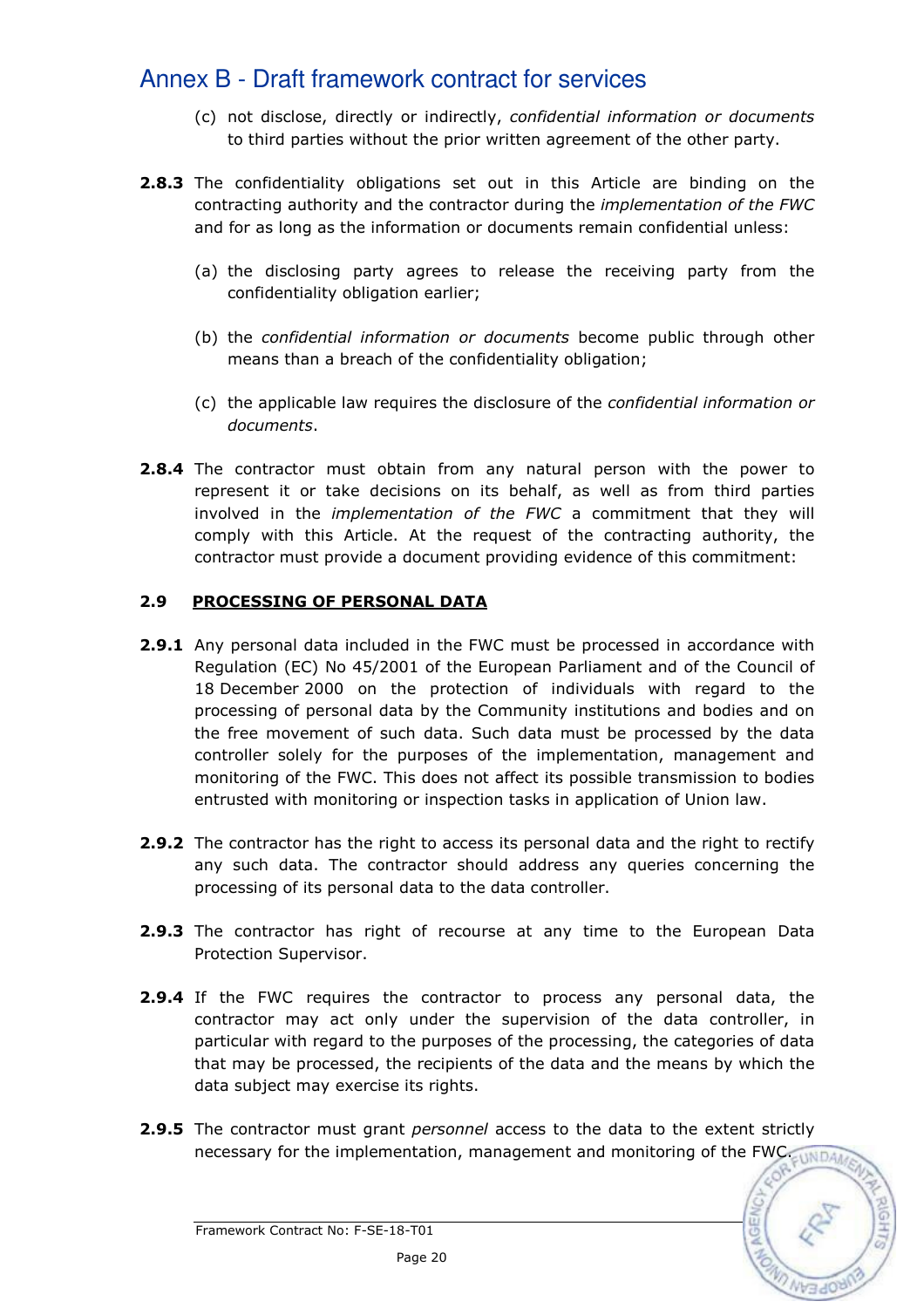- **2.9.6** The contractor must adopt appropriate technical and organisational security measures, giving due regard to the risks inherent in the processing and to the nature of the personal data concerned, in order to:
	- (a) prevent any unauthorised person from gaining access to computer systems processing personal data, and especially:
		- (i) unauthorised reading, copying, alteration or removal of storage media;
		- (ii) unauthorised data inputting, as well as any unauthorised disclosure, alteration or erasure of stored personal data;
		- (iii) unauthorised use of data processing systems by means of data transmission facilities;
	- (b) ensure that authorised users of a data-processing system can access only the personal data to which their access right refers;
	- (c) record which personal data have been communicated, when and to whom;
	- (d) ensure that personal data being processed on behalf of third parties can be processed only in the manner prescribed by the contracting authority;
	- (e) ensure that, during communication of personal data and transport of storage media, the data cannot be read, copied or erased without authorisation;
	- (f) design its organisational structure in such a way that it meets data protection requirements.

## 2.10 SUBCONTRACTING

- **2.10.1** The contractor must not subcontract and have the FWC implemented by third parties beyond the third parties already mentioned in its tender without prior written authorisation from the contracting authority.
- **2.10.2** Even if the contracting authority authorises subcontracting, the contractor remains bound by its contractual obligations and is solely responsible for the implementation of the FWC.
- **2.10.3** The contractor must ensure that the subcontract does not affect the rights of the contracting authority under this FWC, particularly those under Articles 2.8, 2.13 and 2.24.
- **2.10.4** The contracting authority may request the contractor to replace a subcontractor found to be in a situation provided for in points (d) and (e) of Article 2.18.1.



Framework Contract No: F-SE-18-T01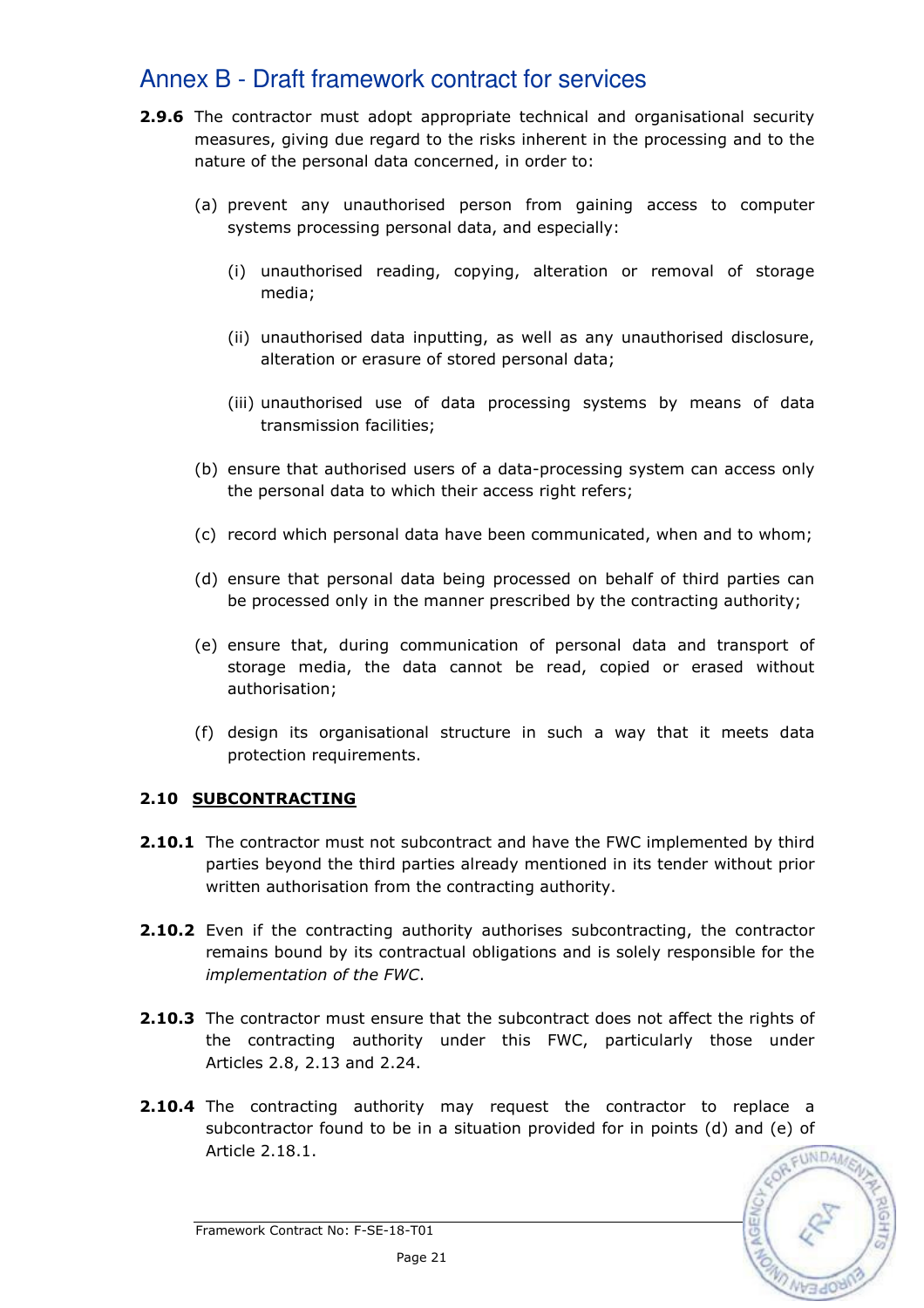# 2.11 AMENDMENTS

- **2.11.1** Any amendment to the FWC or a *specific contract* must be made in writing before all contractual obligations have been fulfilled. A specific contract does not constitute an amendment to the FWC.
- 2.11.2 Any amendment must not make changes to the FWC or a specific contract that might alter the initial conditions of the procurement procedure or result in unequal treatment of tenderers or contractors.

# 2.12 ASSIGNMENT

- **2.12.1** The contractor must not assign any of the rights and obligations arising from the FWC, including claims for payments or factoring, without prior written authorisation from the contracting authority. In such cases, the contractor must provide the contracting authority with the identity of the intended assignee.
- **2.12.2** Any right or obligation assigned by the contractor without authorisation is not enforceable against the contracting authority.

# 2.13 INTELLECTUAL AND INDUSTRIAL PROPERTY

## 2.13.1 Ownership of the rights in the results

The Union acquires irrevocably worldwide ownership of the results and of all intellectual property rights under the FWC. The intellectual property rights so acquired include any rights, such as copyright and other intellectual or industrial property rights, to any of the results and to all technological solutions and information created or produced by the contractor or by its subcontractor in *implementation of the FWC*. The contracting authority may exploit and use the acquired rights as stipulated in this FWC. The Union acquires all the rights from the moment the contracting authority approves the results delivered by the contractor. Such delivery and approval are deemed to constitute an effective assignment of rights from the contractor to the Union.

The payment of the price includes any fees payable to the contractor about the acquisition of ownership of rights by the Union including for all forms of exploitation and of use of the results.

## 2.13.2 Licensing of pre-existing rights

Unless provided otherwise in the special conditions, the Union does not acquire ownership of pre-existing rights under this FWC.

The contractor licenses the *pre-existing rights* on a royalty-free, nonexclusive and irrevocable basis to the Union, which may use the pre-existing materials for all the modes of exploitation set out in this FWC or in specific contracts. All pre-existing rights are licensed to the Union from the moment the results are delivered and approved by the contracting authority.

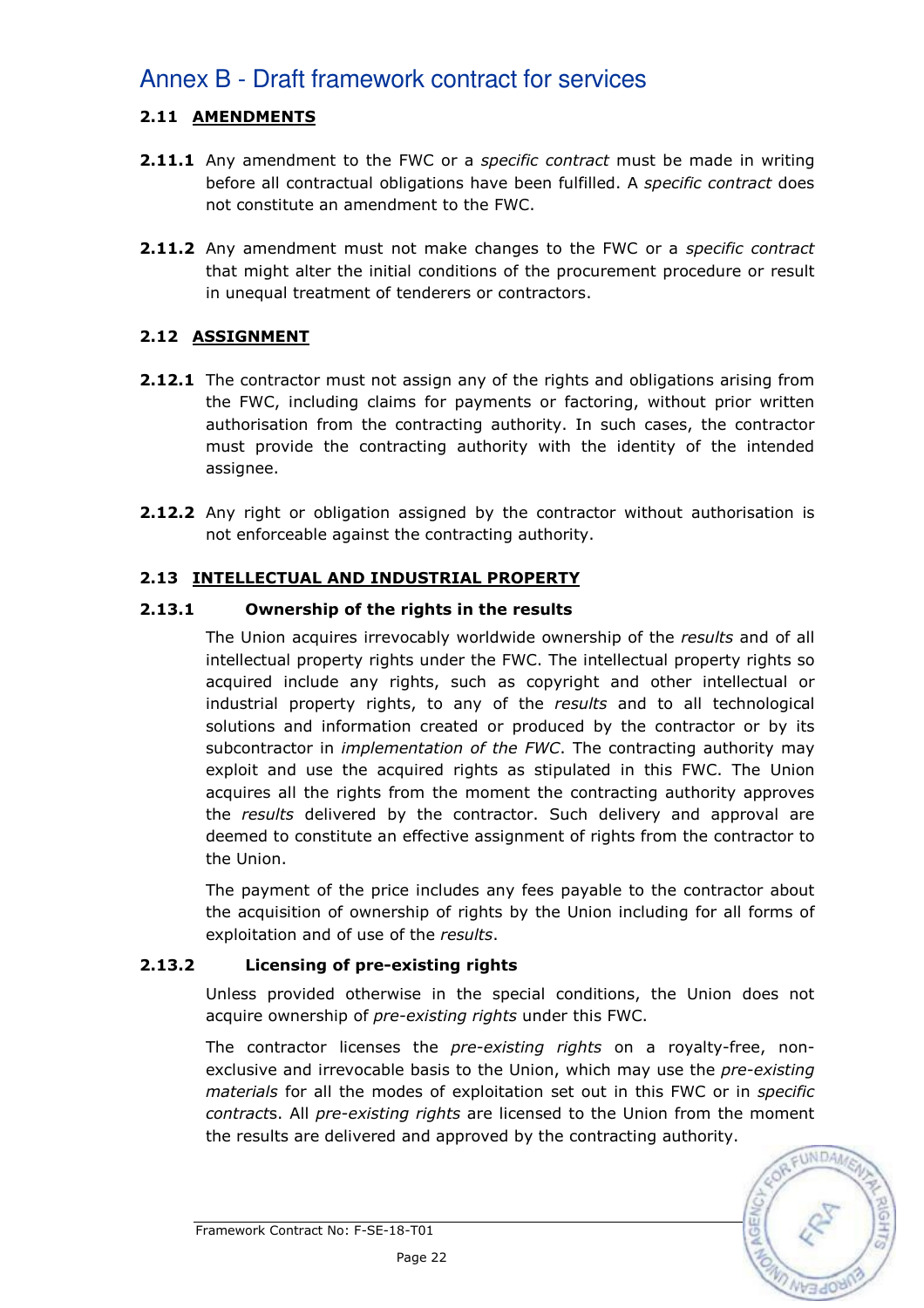The licensing of *pre-existing rights* to the Union under this FWC covers all territories worldwide and is valid for the duration of intellectual property rights protection.

The payment of the price as set out in the *specific contracts* is deemed to also include any fees payable to the contractor in relation to the licensing of pre-existing rights to the Union, including for all forms of exploitation and of use of the results.

Where *implementation of the FWC* requires that the contractor uses preexisting materials belonging to the contracting authority, the contracting authority may request that the contractor signs an adequate licence agreement. Such use by the contractor will not entail any transfer of rights to the contractor and is limited to the needs of this FWC.

# 2.13.3 Exclusive rights

The Union acquires the following exclusive rights:

- (a) reproduction: the right to authorise or prohibit direct or indirect, temporary or permanent reproduction of the results by any means (mechanical, digital or other) and in any form, in whole or in part;
- (b) communication to the public: the exclusive right to authorise or prohibit any display, performance or communication to the public, by wire or wireless means, including the making available to the public of the results in such a way that members of the public may access them from a place and at a time individually chosen by them; this right also includes the communication and broadcasting by cable or by satellite;
- (c) distribution: the exclusive right to authorise or prohibit any form of distribution of results or copies of the results to the public, by sale or otherwise;
- (d) rental: the exclusive right to authorise or prohibit rental or lending of the results or of copies of the results;
- (e) adaptation: the exclusive right to authorise or prohibit any modification of the results;
- (f) translation: the exclusive right to authorise or prohibit any translation, adaptation, arrangement, creation of derivative works based on the results, and any other alteration of the results, subject to the respect of moral rights of authors, where applicable;
- (g) where the results are or include a database: the exclusive right to authorise or prohibit the extraction of all or a substantial part of the contents of the database to another medium by any means or in any form; and the exclusive right to authorise or prohibit the re-utilization of all or a substantial part of the contents of the database by the distribution of copies, by renting, by on-line or other forms of transmission;
- (h) where the results are or include a patentable subject-matter: the right to register them as a patent and to further exploit such patent to the fullest extent;
- (i) where the results are or include logos or subject-matter which could be registered as a trademark: the right to register such logo or subjective under matter as a trademark and to further exploit and use it;

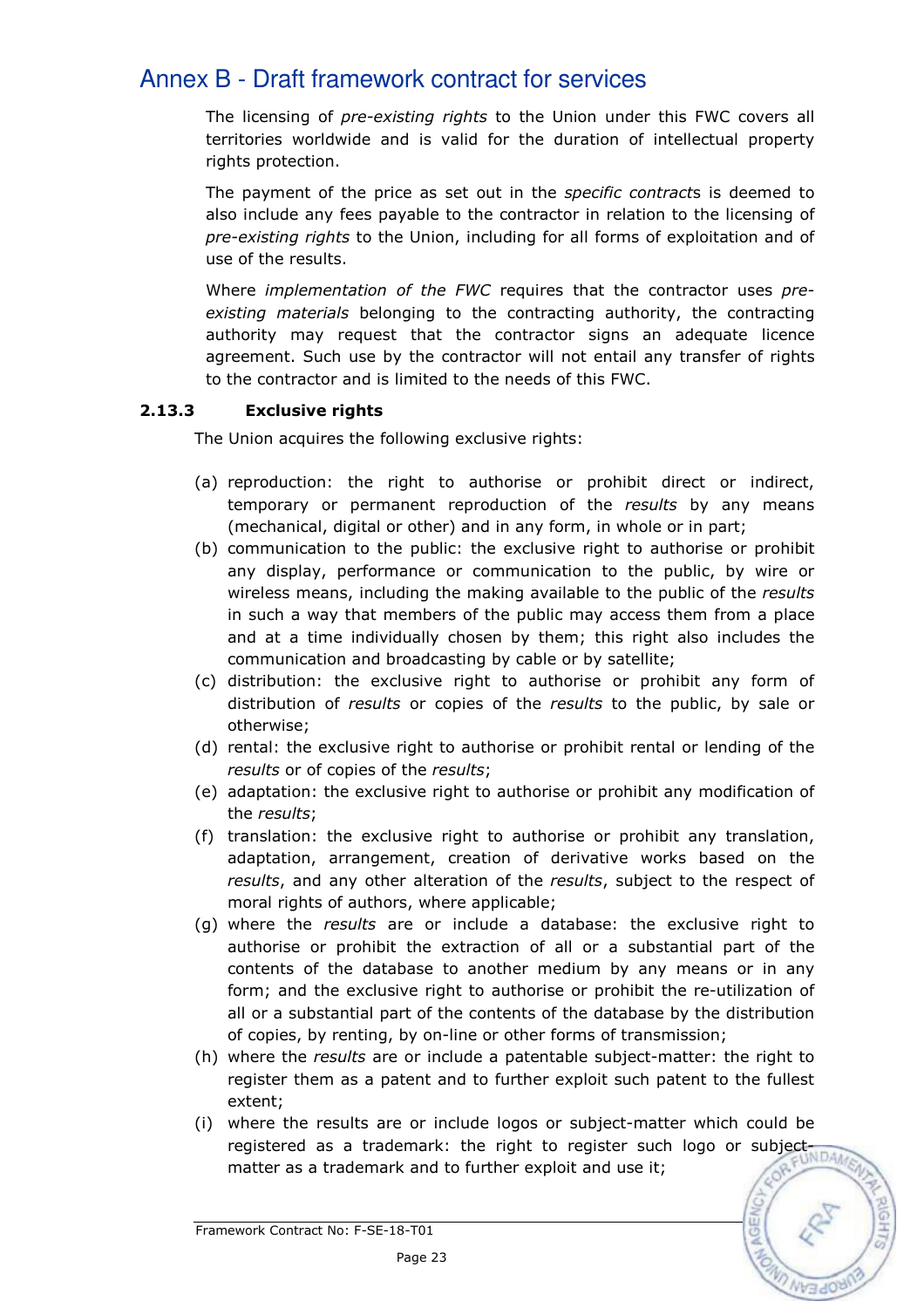- (j) where the results are or include know-how: the right to use such knowhow as is necessary to make use of the results to the full extent provided for by this FWC, and the right to make it available to contractors or subcontractors acting on behalf of the contracting authority, subject to their signing of adequate confidentiality undertakings where necessary;
- (k) where the results are documents:
	- (i) the right to authorise the reuse of the documents in conformity with the Commission Decision of 12 December 2011 on the reuse of Commission documents (2011/833/EU), to the extent it is applicable and the documents fall within its scope and are not excluded by any of its provisions; for the sake of this provision, 'reuse' and 'document' have the meaning given to it by this Decision;
	- (ii) the right to store and archive the results in line with the document management rules applicable to the contracting authority, including digitisation or converting the format for preservation or new use purposes;
- (l) where the results are or incorporate software, including source code, object code and, where relevant, documentation, preparatory materials and manuals, in addition to the other rights mentioned in this Article:
	- (i) end-user rights, for all uses by the Union or by subcontractors which result from this FWC and from the intention of the parties;
	- (ii) the rights to decompile or disassemble the software;
- (m) to the extent that the contractor may invoke moral rights, the right for the contracting authority, except where otherwise provided in this FWC, to publish the results with or without mentioning the *creator(s)'* name(s), and the right to decide when and whether the results may be disclosed and published.

The contractor warrants that the exclusive rights and the modes of exploitation may be exercised by the Union on all parts of the *results*, be they created by the contractor or consisting of pre-existing materials.

Where pre-existing materials are inserted in the results, the contracting authority may accept reasonable restrictions impacting on the above list, provided that the said materials are easily identifiable and separable from the rest, that they do not correspond to substantial elements of the results, and that, should the need arise, satisfactory replacement solutions exist, at no additional costs to the contracting authority. In such case, the contractor will have to clearly inform the contracting authority before making such choice and the contracting authority has the right to refuse it.

# 2.13.4 Identification of pre-existing rights

When delivering the results, the contractor must warrant that, for any use that the contracting authority may envisage within the limits set in this FWC, the results and the pre-existing material incorporated in the results are free of DA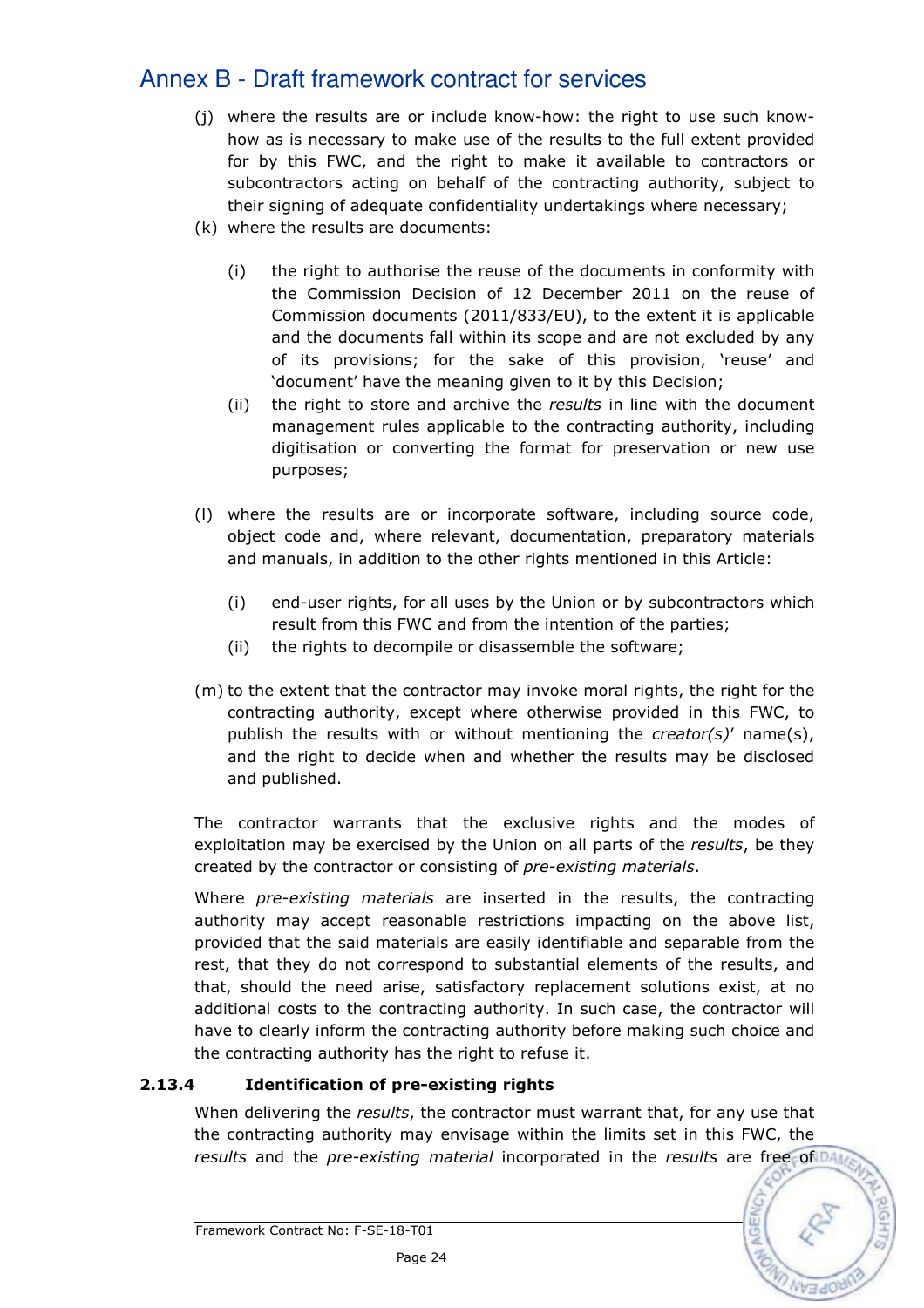claims from *creators* or from any third parties and all the necessary preexisting rights have been obtained or licensed.

To that effect, the contractor must establish a list of all *pre-existing rights* to the results of this FWC or parts thereof, including identification of the rights' owners. If there are no *pre-existing rights* to the *results*, the contractor must provide a declaration to that effect. The contractor must provide this list or declaration to the contracting authority together with the invoice for payment of the balance at the latest.

## 2.13.5 Evidence of granting of pre-existing rights

Upon request by the contracting authority, the contractor must provide evidence that it has the ownership or the right to use all the listed pre-existing rights, except for the rights owned or licensed by the Union. The contracting authority may request this evidence even after the end of this FWC.

This evidence may refer, for example, to rights to: parts of other documents, images, graphs, fonts, tables, data, software, technical inventions, know-how, IT development tools, routines, subroutines or other programs ('background technology'), concepts, designs, installations or pieces of art, data, source or background materials or any other parts of external origin.

This evidence must include, as appropriate:

- (a) the name and version number of a software product;
- (b) the full identification of the work and its author, developer, creator, translator, data entry person, graphic designer, publisher, editor, photographer, producer;
- (c) a copy of the licence to use the product or of the agreement granting the relevant rights to the contractor or a reference to this licence;
- (d) a copy of the agreement or extract from the employment contract granting the relevant rights to the contractor where parts of the results were created by its personnel;
- (e) the text of the disclaimer notice if any.

Provision of evidence does not release the contractor from its responsibilities if it is found that it does not hold the necessary rights, regardless of when and by whom this fact is revealed.

The contractor also warrants that it possesses the relevant rights or powers to execute the transfer and that it has paid or has verified payment of all due fees including fees due to collecting societies, related to the final results.

# 2.13.6 Quotation of works in the result

In the result, the contractor must clearly point out all quotations of existing works. The complete reference should include as appropriate, the following: name of the author, title of the work, date and place of publication, date of creation, address of publication on the internet, number, volume and other information that allows the origin to be easily identified.

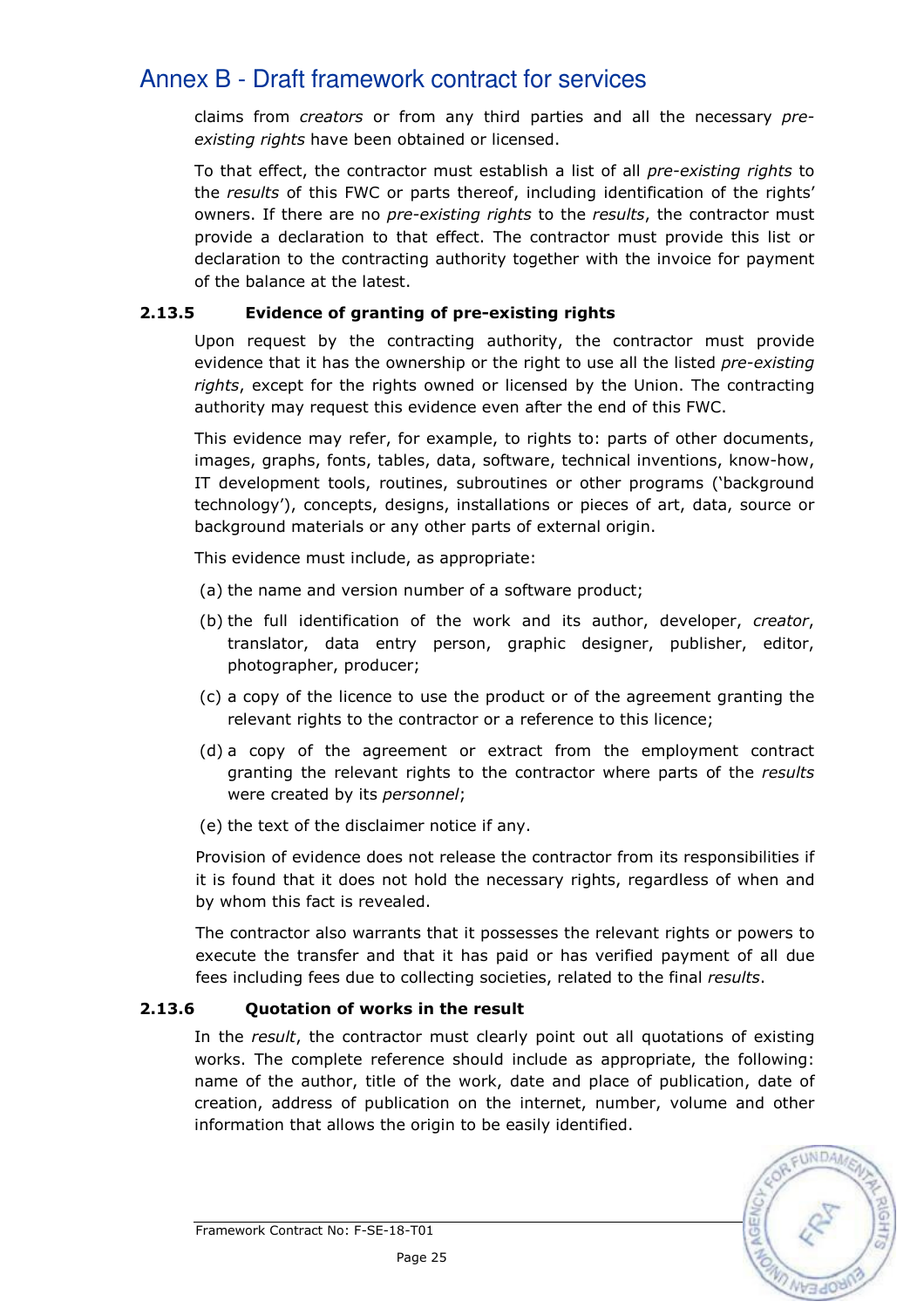# 2.13.7 Moral rights of creators

By delivering the results, the contractor warrants that the creators will not object to the following on the basis of their moral rights under copyright:

- (a) that their names be mentioned or not mentioned when the results are presented to the public;
- (b) that the results be divulged or not after they have been delivered in their final version to the contracting authority;
- (c) that the results be adapted, provided that this is done in a manner which is not prejudicial to the *creator's* honour or reputation.

If moral rights on parts of the results protected by copyright may exist, the contractor must obtain the consent of creators regarding the granting or waiver of the relevant moral rights in accordance with the applicable legal provisions and be ready to provide documentary evidence upon request.

## 2.13.8 Image rights and sound recordings

If natural persons appear in a result or their voice or any other private element is recorded in a recognisable manner, the contractor must obtain a statement by these persons (or, in the case of minors, by the persons exercising parental authority) giving their permission for the described use of their image, voice or private element and, on request, submit a copy of the permission to the contracting authority. The contractor must take the necessary measures to obtain such consent in accordance with the applicable legal provisions.

## 2.13.9 Copyright notice for pre-existing rights

When the contractor retains *pre-existing rights* on parts of the results, reference must be inserted to that effect when the result is used as set out in Article 1.10.1, with the following disclaimer:  $\degree$   $\degree$   $-$  year  $-$  European Union. All rights reserved. Certain parts are licensed under conditions to the EU', or with any other equivalent disclaimer as the contracting authority may consider best appropriate, or as the parties may agree on a case-by-case basis. This does not apply where inserting such reference would be impossible, notably for practical reasons.

## 2.13.10 Visibility of Union funding and disclaimer

When making use of the results, the contractor must declare that they have been produced under a contract with the Union and that the opinions expressed are those of the contractor only and do not represent the contracting authority's official position. The contracting authority may waive this obligation in writing or provide the text of the disclaimer.

## 2.14 FORCE MAJEURE

**2.14.1** If a party is affected by force majeure, it must immediately notify the other party, stating the nature of the circumstances, their likely duration and foreseeable effects.



Framework Contract No: F-SE-18-T01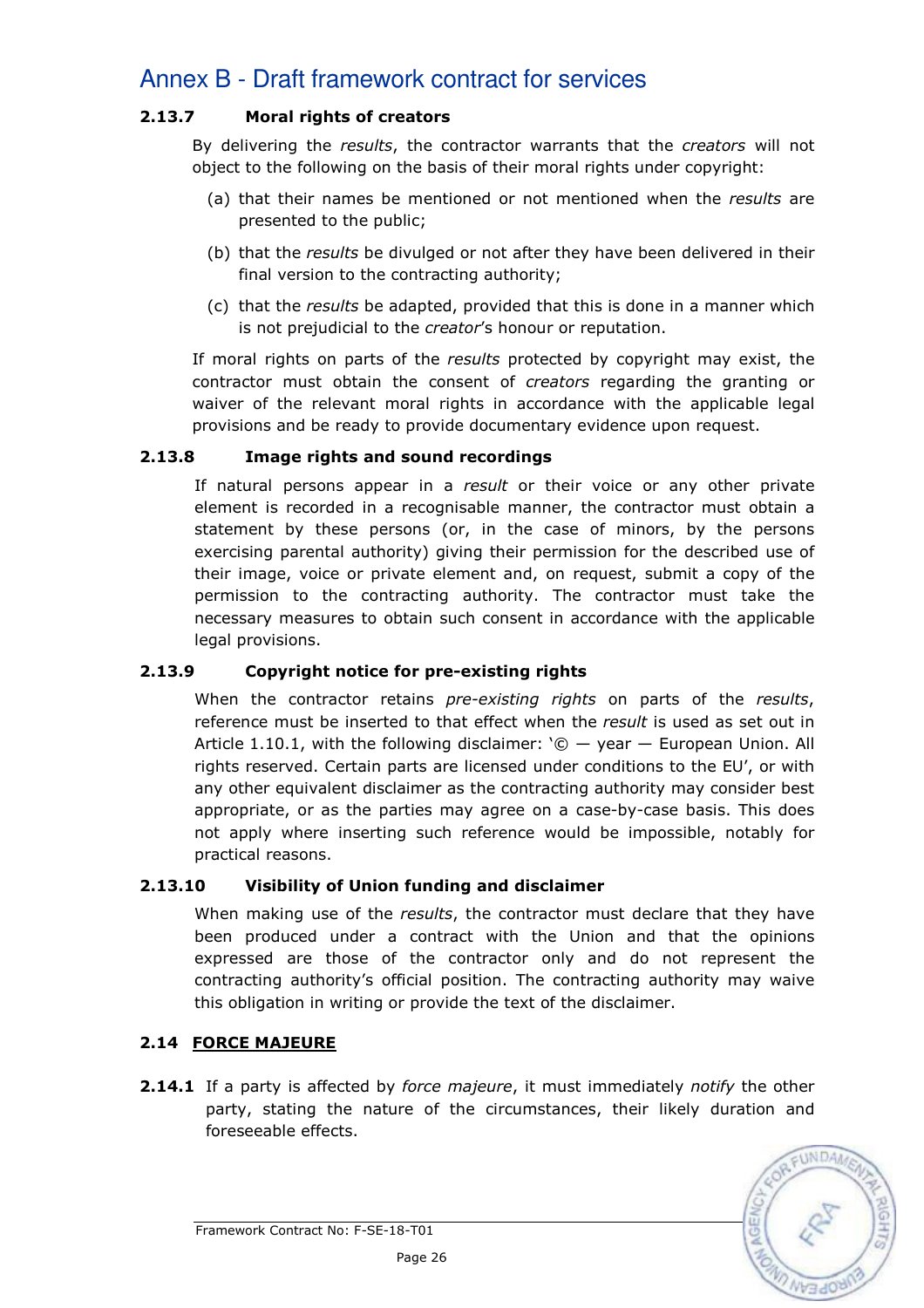- 2.14.2 A party is not liable for any delay or failure to perform its obligations under the FWC if that delay or failure is a *result* of force majeure. If the contractor is unable to fulfil its contractual obligations owing to force majeure, it has the right to remuneration only for the services actually provided.
- **2.14.3** The parties must take all necessary measures to limit any damage due to force majeure.

# 2.15 LIQUADATED DAMAGES

# 2.15.1 Delay in delivery

If the contractor fails to perform its contractual obligations within the applicable time limits set out in this FWC, the contracting authority may claim liquidated damages for each day of delay using the following formula:

 $0.3 \times (V/d)$ 

where:

V is the price of the relevant purchase or deliverable or result:

d is the duration specified in the relevant *specific contract* for delivery of the relevant purchase or deliverable or *result* or, failing that, the period between the date specified in Article 1.4.2 and the date of delivery or performance specified in the relevant specific contract, expressed in days.

Liquidated damages may be imposed together with a reduction in price under the conditions laid down in Article 2.16.

# 2.15.2 Procedure

The contracting authority must *formally notify* the contractor of its intention to apply liquidated damages and the corresponding calculated amount.

The contractor has 30 days following the date of receipt to submit observations. Failing that, the decision becomes enforceable the day after the time limit for submitting observations has elapsed.

If the contractor submits observations, the contracting authority, taking into account the relevant observations, must notify the contractor:

(a) of the withdrawal of its intention to apply liquidated damages; or

(b) of its final decision to apply liquidated damages and the corresponding amount.

# 2.15.3 Nature of liquidated damages

The parties expressly acknowledge and agree that any amount payable under this Article is not a penalty and represents a reasonable estimate of fair compensation for the damage incurred due to failure to provide the services within the applicable time limits set out in this FWC.

# 2.15.4 Claims and liability

Any claim for liquidated damages does not affect the contractor's actual or potential liability or the contracting authority's rights under Article 2.18.

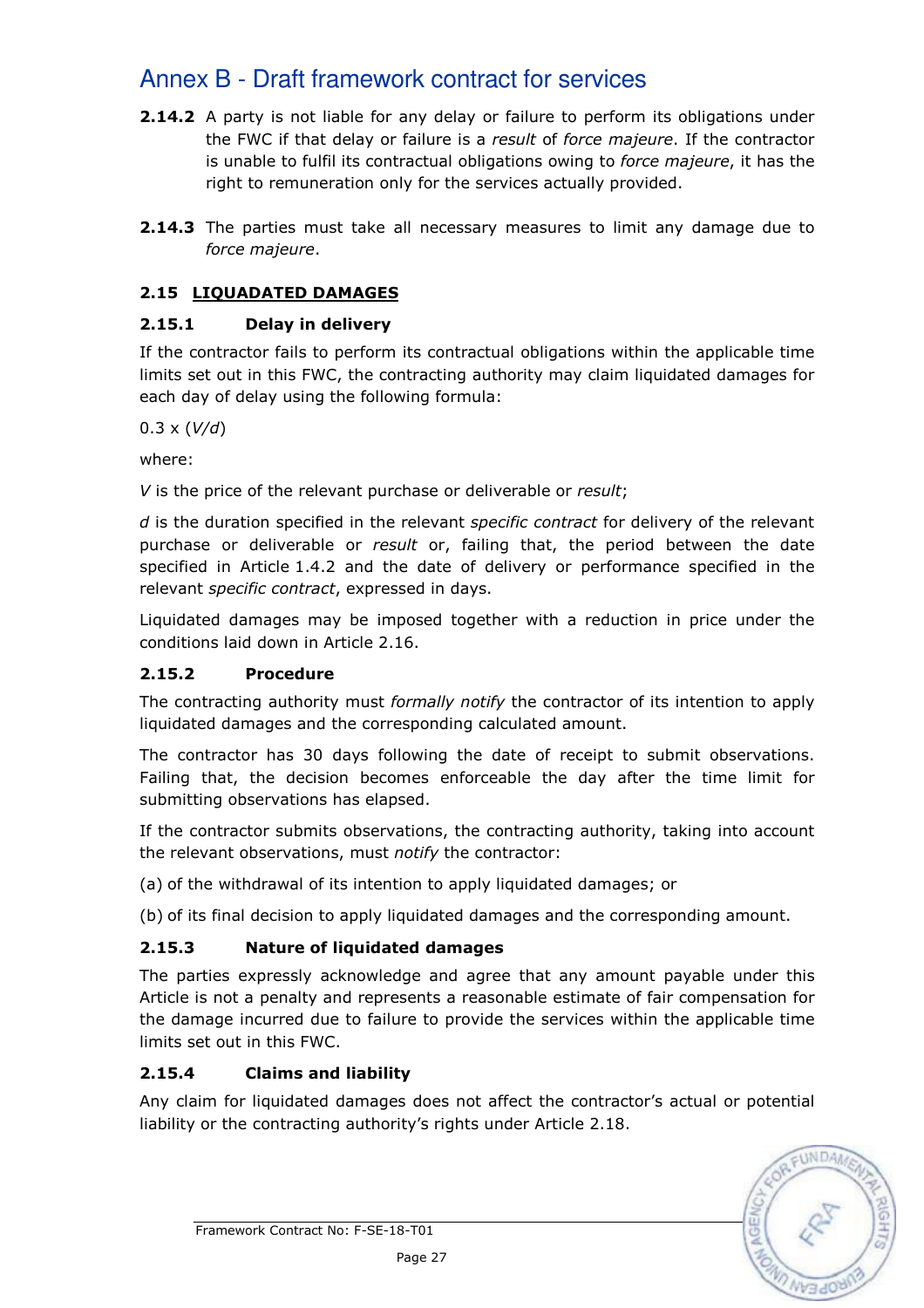# 2.16 REDUCTION IN PRICE

# 2.16.1 Quality standards

If the contractor fails to provide the service in accordance with the FWC or a specific contract ('unperformed obligations') or if it fails to provide the service in accordance with the expected quality levels specified in the tender specifications ('low quality delivery'), the contracting authority may reduce or recover payments proportionally to the seriousness of the unperformed obligations or low quality delivery. This includes in particular cases where the contracting authority cannot approve a *result.* report or deliverable as defined in Article 1.6 after the contractor has submitted the required additional information, correction or new version.

A reduction in price may be imposed together with liquidated damages under the conditions of Article 2.15.

## 2.16.2 Procedure

The contracting authority must formally notify the contractor of its intention to reduce payment and the corresponding calculated amount.

The contractor has 30 days following the date of receipt to submit observations. Failing that, the decision becomes enforceable the day after the time limit for submitting observations has elapsed.

If the contractor submits observations, the contracting authority, taking into account the relevant observations, must notify the contractor:

(a) of the withdrawal of its intention to reduce payment; or

(b) of its final decision to reduce payment and the corresponding amount.

# 2.16.3 Claims and liability

Any reduction in price does not affect the contractor's actual or potential liability or the contracting authority's rights under Article 2.18.

# 2.17 SUSPENSION OF THE CONTRACT

## 2.17.1 Suspension by the contractor

If the contractor is affected by force majeure, it may suspend the provision of the services under a specific contract.

The contractor must immediately *notify* the contracting authority of the suspension. The notification must include a description of the force majeure and state when the contractor expects to resume the provision of services.

The contractor must *notify* the contracting authority as soon as it is able to resume performance of the specific contract, unless the contracting authority has already terminated the FWC or the specific contract.

## 2.17.2 Suspension by the contracting authority

The contracting authority may suspend the implementation of the FWC or performance of a specific contract or any part of it:

(a) if the procedure for awarding the FWC or a specific contract or the implementation of the FWC proves to have been subject to substantial errors, irregularities or  $\frac{1}{2}$ fraud;

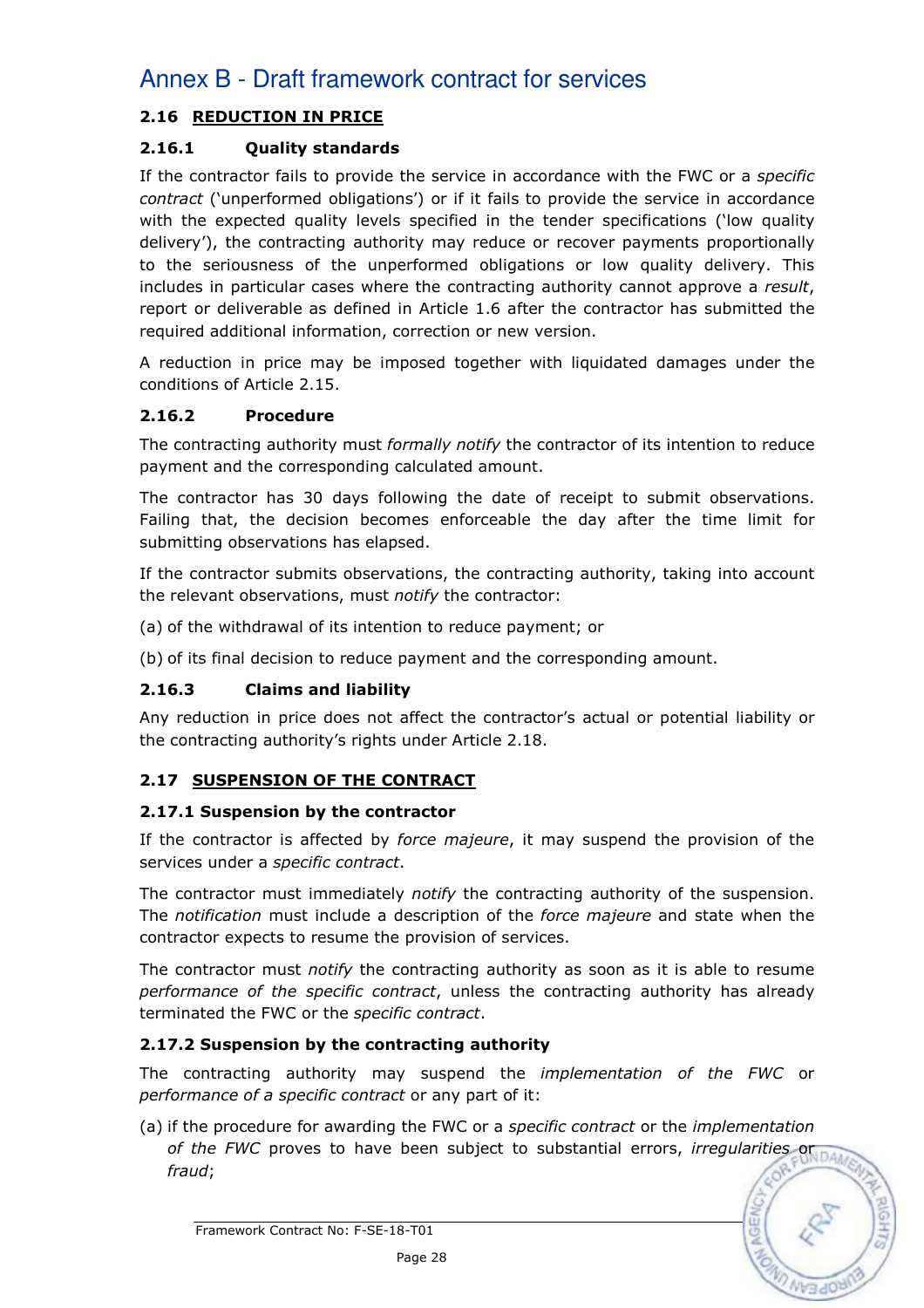(b) in order to verify whether the presumed substantial errors, irregularities or fraud actually occurred.

The contracting authority must formally notify the contractor of the suspension. Suspension takes effect on the date of formal notification, or at a later date if the formal notification so provides.

The contracting authority must *notify* the contractor as soon as possible whether:

- (a) it is lifting the suspension; or
- (b) it intends to terminate the FWC or a specific contract under Article 2.18.1(f) or  $(i).$

The contractor is not entitled to compensation for suspension of any part of the FWC or a specific contract.

## 2.18 TERMINATION BY THE CONTRACTING AUTHORITY

## 2.18.1 Grounds for termination

The contracting authority may terminate the FWC or a specific contract in the following circumstances:

- (a) if provision of the services under a pending *specific contract* has not actually started within 15 days of the scheduled date and the contracting authority considers the new date proposed, if any, unacceptable, taking into account Article 2.11.2;
- (b) if the contractor is unable, through its own fault, to obtain any permit or licence required for implementation of the FWC;
- (c) if the contractor does not implement the FWC or perform the specific contract in accordance with the tender specifications or request for service or is in breach of another substantial contractual obligation or repeatedly refuses to sign specific contracts. Termination of three or more specific contracts in these circumstances also constitutes grounds for termination of the FWC;
- (d) if the contractor or any person that assumes unlimited liability for the debts of the contractor is in one of the situations provided for in points (a) and (b) of Article 106(1) of the Financial Regulation<sup>3</sup>;
- (e) if the contractor or any related person is subject to any of the situations provided for in points (c) to (f) of Article 106(1) or to Article 106(2) of the Financial Regulation.
- (f) if the procedure for awarding the FWC or the implementation of the FWC prove to have been subject to substantial errors, irregularities or fraud;
- (g) if the contractor does not comply with applicable obligations under environmental, social and labour law established by Union law, national law, collective

<sup>3</sup> Regulation (EU, EURATOM) No 966/2012 on the financial rules applicable to the general budget of the Union, as amended http://eur-lex.europa.eu/legalcontent/EN/TXT/?uri=celex:32012R0966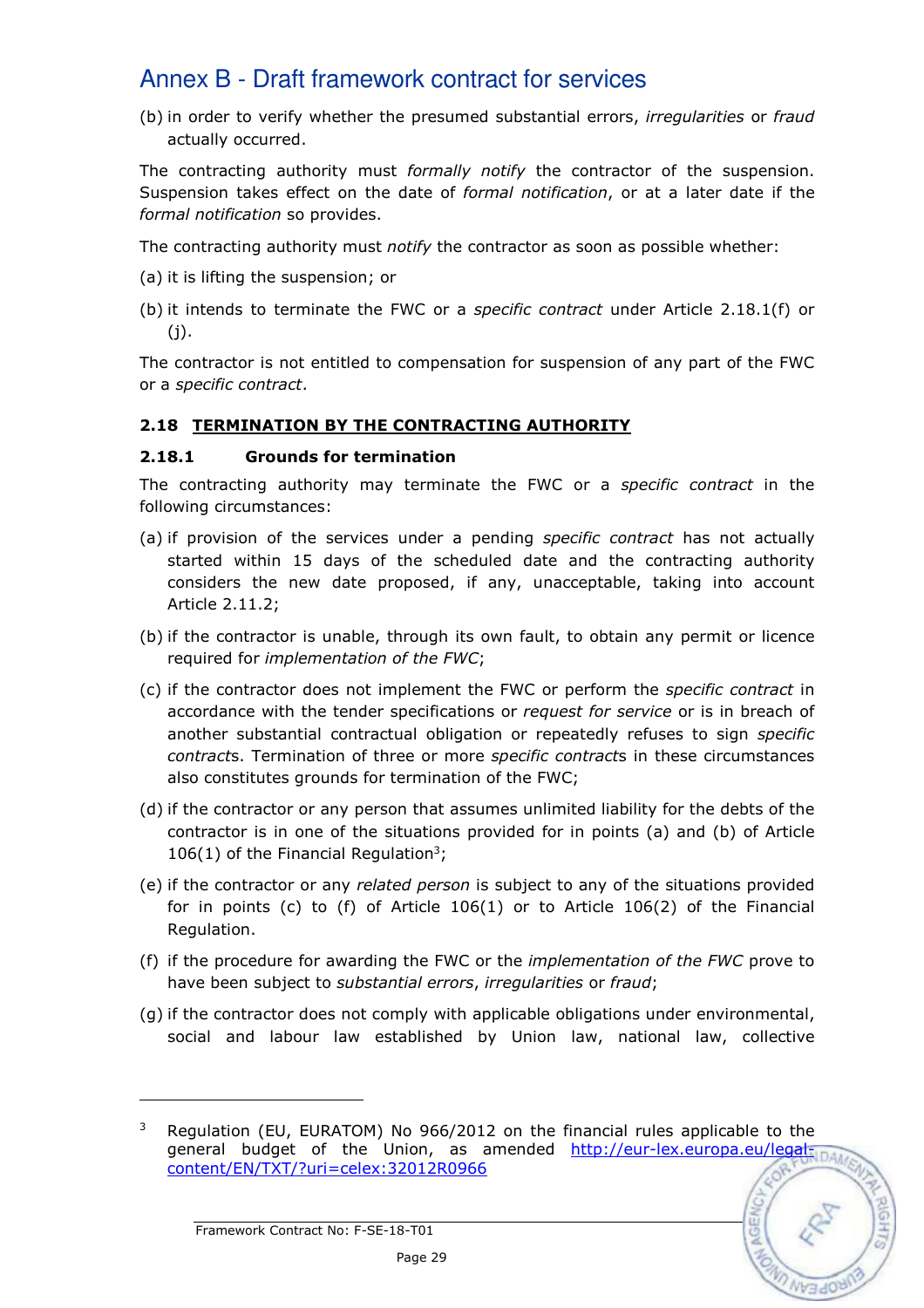agreements or by the international environmental, social and labour law provisions listed in Annex X to Directive 2014/24/EU;

- (h) if the contractor is in a situation that could constitute a *conflict of interest* or a professional conflicting interest as referred to in Article 2.7;
- (i) if a change to the contractor's legal, financial, technical, organisational or ownership situation is likely to substantially affect the implementation of the FWC or substantially modify the conditions under which the FWC was initially awarded;
- (i) in the event of *force majeure*, where either resuming implementation is impossible or the necessary ensuing amendments to the FWC or a specific contract would mean that the tender specifications are no longer fulfilled or result in unequal treatment of tenderers or contractors;
- (k) if the needs of the contracting authority change and it no longer requires new services under the FWC; in such cases ongoing specific contracts remain unaffected;
- (l) if the termination of the FWC with one or more of the contractors means that the multiple FWC with reopening of competition no longer has the minimum required level of competition.

# 2.18.2 Grounds for termination by the contractor

The contractor may terminate the FWC or a *specific contract* if:

- (a) it has evidence that the contracting authority has committed *substantial errors*, irregularities or fraud in the procedure for awarding the FWC or the implementation of the FWC;
- (b) the contracting authority fails to comply with its obligations, in particular the obligation to provide the information needed for the contractor to implement the FWC or to perform a specific contract as provided for in the tender specifications.

## 2.18.3 Procedure for termination

A party must *formally notify* the other party of its intention to terminate the FWC or a specific contract and the grounds for termination.

The other party has 30 days following the date of receipt to submit observations, including the measures it has taken to continue fulfilling its contractual obligations. Failing that, the decision to terminate becomes enforceable the day after the time limit for submitting observations has elapsed.

If the other party submits observations, the party intending to terminate must formally notify it either of the withdrawal of its intention to terminate or of its final decision to terminate.

In the cases referred to in points (a) to (d), (q) to (i), (k) and (l) of Article 2.18.1 and in Article 2.18.2, the date on which the termination takes effect must be specified in the formal notification.

In the cases referred to in points (e), (f) and (j) of Article 2.18.1, the termination takes effect on the day following the date on which the contractor receives notification of termination.

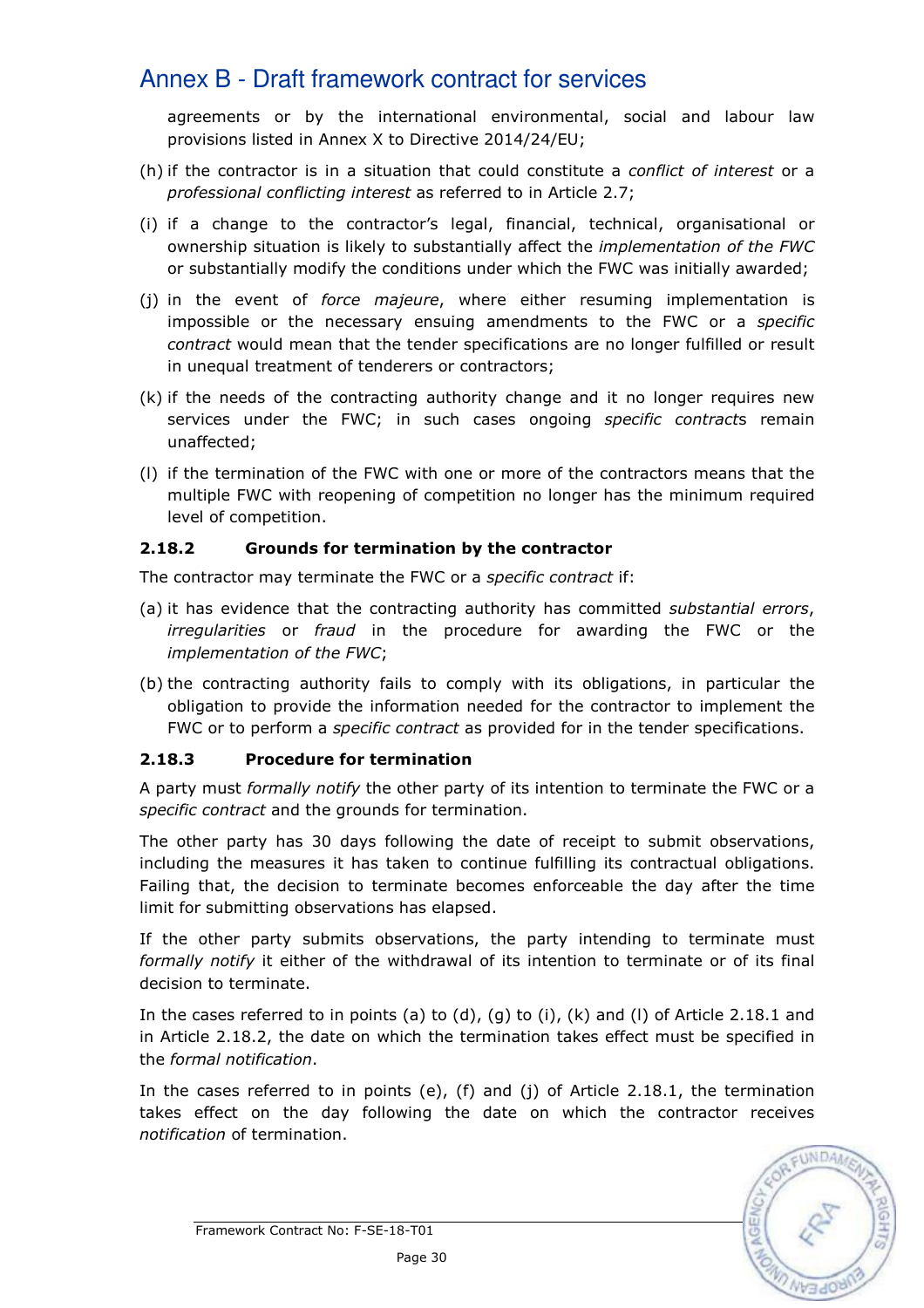In addition, at the request of the contracting authority and regardless of the grounds for termination, the contractor must provide all necessary assistance, including information, documents and files, to allow the contracting authority to complete, continue or transfer the services to a new contractor or internally, without interruption or adverse effect on the quality or continuity of the services. The parties may agree to draw up a transition plan detailing the contractor's assistance unless such plan is already detailed in other contractual documents or in the tender specifications. The contractor must provide such assistance at no additional cost, except if it can demonstrate that it requires substantial additional resources or means, in which case it must provide an estimate of the costs involved and the parties will negotiate an arrangement in good faith.

# 2.18.4 Effects of termination

The contractor is liable for damage incurred by the contracting authority as a result of the termination of the FWC or a specific contract including the cost of appointing another contractor to provide or complete the services, unless the damage was caused by the situation specified in Article 2.18.1(j), (k) or (I) or in Article 2.18.2. The contracting authority may claim compensation for such damage.

The contractor is not entitled to compensation for any loss resulting from the termination of the FWC or a *specific contract*, including loss of anticipated profits, unless the loss was caused by the situation specified in Article 2.18.2.

The contractor must take all appropriate measures to minimise costs, prevent damage and cancel or reduce its commitments.

Within 60 days of the date of termination, the contractor must submit any report, deliverable or result and any invoice required for services that were provided before the date of termination.

In the case of joint tenders, the contracting authority may terminate the FWC or a specific contract with each member of the group separately on the basis of points (d), (e) or (g) of Article 2.18.1, under the conditions set out in Article 2.11.2.

# 2.19 INVOICES, VALUE ADDED TAX AND E-INVOICING

## 2.19.1 Invoices and value added tax

Invoices must contain the contractor's (or leader's in the case of a joint tender) identification data, the amount, the currency and the date, as well as the FWC reference and reference to the specific contract.

Invoices must indicate the place of taxation of the contractor (or leader in the case of a joint tender) for value added tax (VAT) purposes and must specify separately amounts not including VAT and amounts including VAT.

The contracting authority is exempt from all taxes and duties, including VAT, in accordance with Articles 3 and 4 of the Protocol on the privileges and immunities of the European Union.

The contractor (or leader in the case of a joint tender) must complete the necessary formalities with the relevant authorities to ensure that the supplies and services required for *implementation of the FWC* are exempt from taxes and duties, including VAT.



Framework Contract No: F-SE-18-T01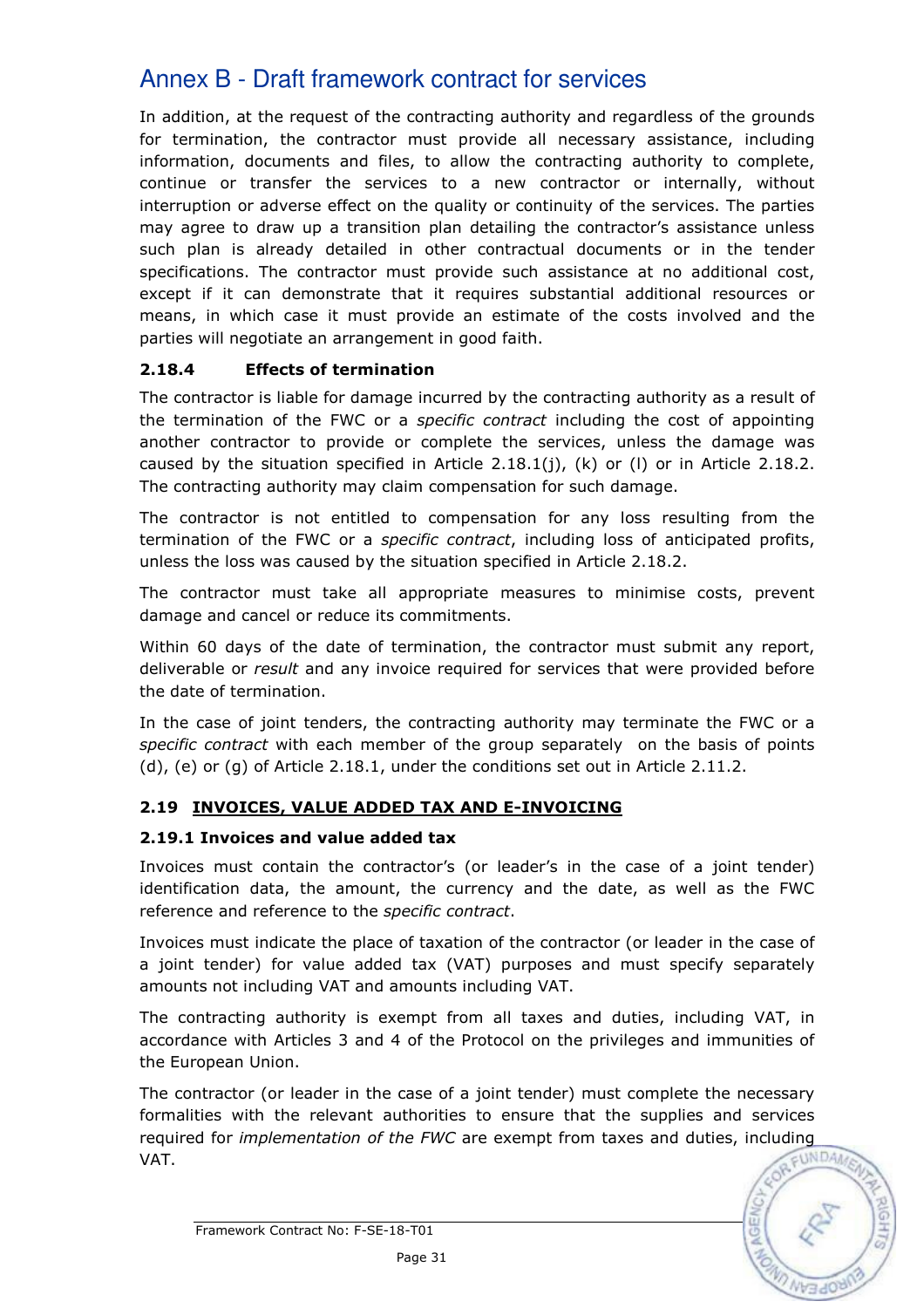# 2.19.2 E-invoicing

If provided for in the special conditions, the contractor (or leader in the case of a joint tender) submits invoices in electronic format if the conditions regarding electronic signature specified by Directive 2006/112/EC on VAT are fulfilled, i.e. using a qualified electronic signature or through electronic data interchange.

Reception of invoices by standard format (pdf) or email is not accepted.

# 2.20 PRICE REVISION

If a price revision index is provided in Article 1.5.2, this Article applies to it.

Prices are fixed and not subject to revision during the first year of the FWC.

At the beginning of the second and every following year of the FWC, each price may be revised upwards or downwards at the request of one of the parties.

A party may request a price revision in writing no later than three months before the anniversary date of entry into force of the FWC. The other party must acknowledge the request within 14 days of receipt.

At the anniversary date, the contracting authority must communicate the final index for the month in which the request was received, or failing that, the last provisional index available for that month. The contractor establishes the new price on this basis and communicates it as soon as possible to the contracting authority for verification.

The contracting authority purchases on the basis of the prices in force at the date on which the *specific contract* enters into force.

The price revision is calculated using the following formula:

$$
\Pr = \text{Po} \times (-)
$$
  
Io

where:  $Pr =$  revised price;

Po = price in the tender;

- Io = index for the month in which the FWC enters into force;
- Ir  $=$  index for the month in which the request to revise prices is received.

# 2.21 PAYMENTS AND GUARANTEES

## 2.21.1 Date of payment

Payments are deemed to be effected on the date when they are debited to the contracting authority's account.

# 2.21.2 Currency

Payments are made in euros or in the currency provided for in Article 1.7.

# 2.21.3 Conversion

The contracting authority makes any conversion between the euro and another currency at the daily euro exchange rate published in the Official Journal of the European Union, or failing that, at the monthly accounting exchange rate, as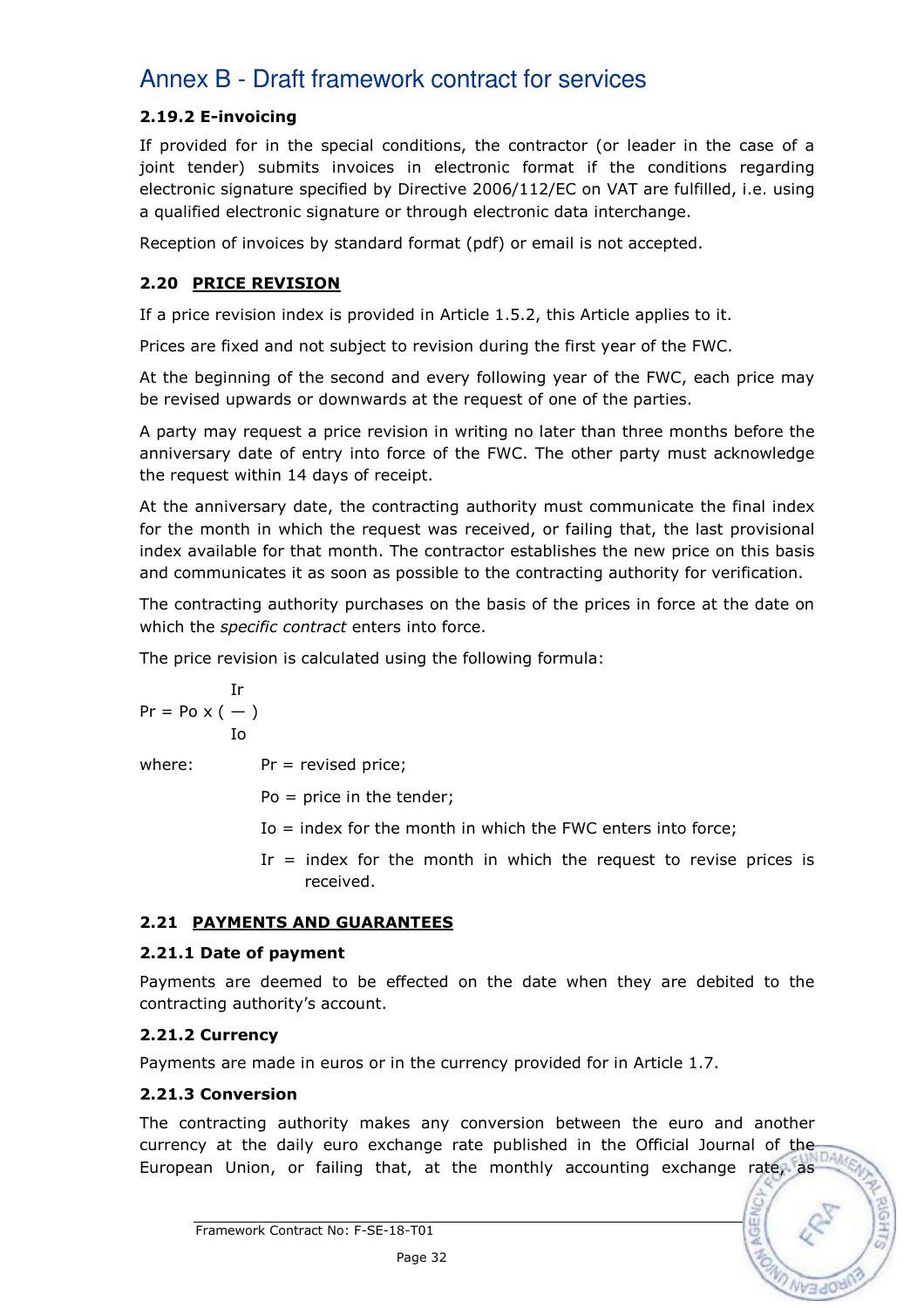established by the European Commission and published on the website indicated below, applicable on the day when it issues the payment order.

The contractor makes any conversion between the euro and another currency at the monthly accounting exchange rate, established by the Commission and published on the website indicated below, applicable on the date of the invoice.

http://ec.europa.eu/budget/contracts\_grants/info\_contracts/inforeuro/inforeuro\_en.c fm.

## 2.21.4 Costs of transfer

The costs of the transfer are borne as follows:

- (a) the contracting authority bears the costs of dispatch charged by its bank;
- (b) the contractor bears the costs of receipt charged by its bank;
- (c) the party causing repetition of the transfer bears the costs for repeated transfer.

## 2.21.5 Pre-financing, performance and money retention guarantees

If, as provided for in Article 1.6, a financial guarantee is required for the payment of pre-financing, as performance guarantee or as retention money guarantee, it must fulfil the following conditions:

- (a) the financial guarantee is provided by a bank or a financial institution approved by the contracting authority or, at the request of the contractor and with the agreement of the contracting authority, by a third party;
- (b) the guarantor stands as first-call guarantor and does not require the contracting authority to have recourse against the principal debtor (the contractor).

The contractor bears the cost of providing such guarantee.

Pre-financing guarantees must remain in force until the pre-financing is cleared against interim payments or payment of the balance. Where the payment of the balance takes the form of a debit note, the pre-financing guarantee must remain in force for three months after the debit note is sent to the contractor. The contracting authority must release the guarantee within the following month.

Performance guarantees cover compliance with substantial contractual obligations until the contracting authority has given its final approval for the service. The performance guarantee must not exceed 10 % of the total price of the specific contract. The contracting authority must release the guarantee fully after final approval of the service, as provided for in the specific contract.

Retention money guarantees cover full delivery of the service in accordance with the specific contract including during the contract liability period and until its final approval by the contracting authority. The retention money guarantee must not exceed 10 % of the total price of the *specific contract*. The contracting authority must release the guarantee after the expiry of the contract liability period as provided for in the specific contract.

The contracting authority must not request a retention money guarantee for a specific contract where it has requested a performance guarantee.

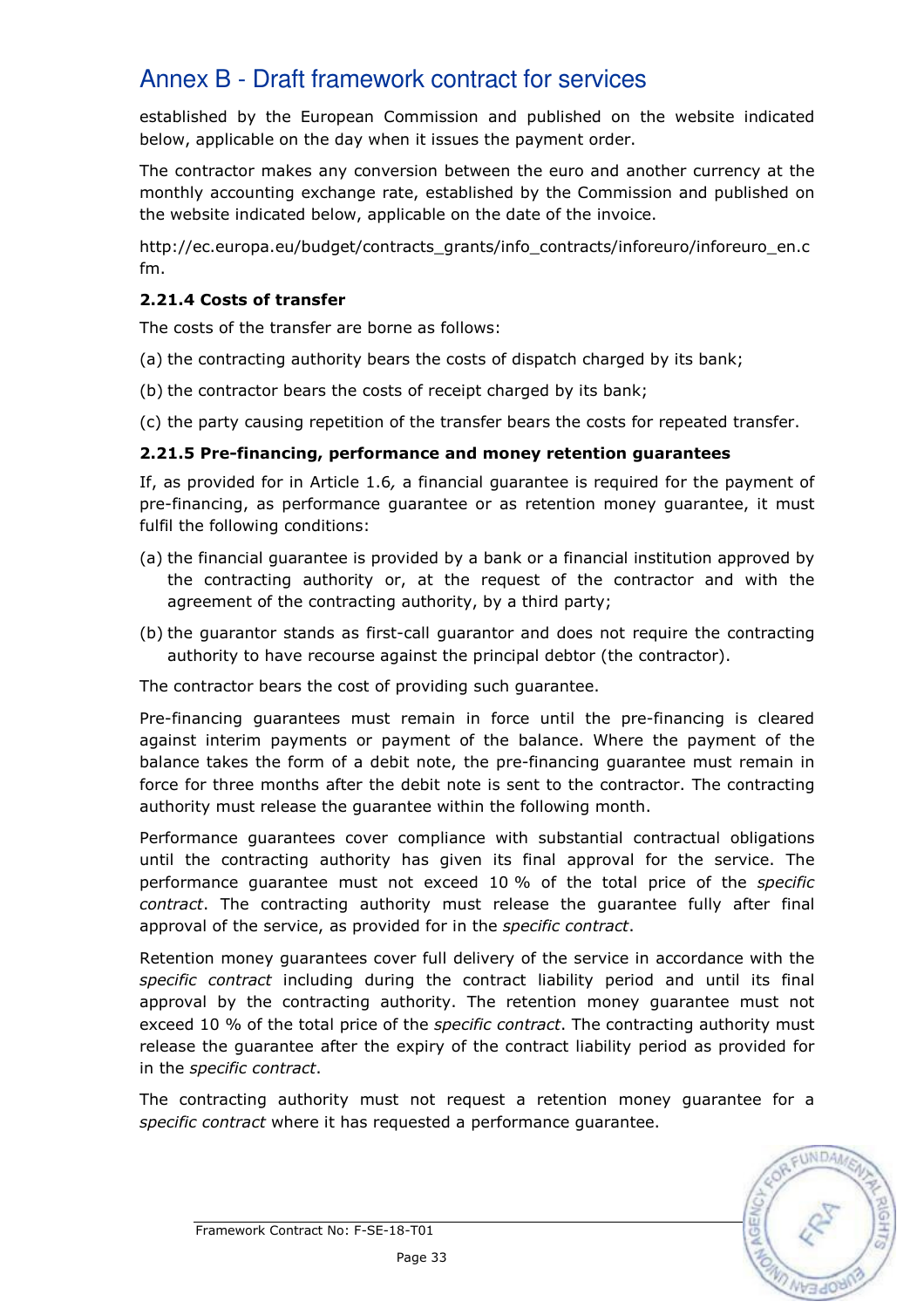## 2.21.6 Interim payments and payment of the balance

The contractor (or leader in the case of a joint tender) must send an invoice for interim payment, as provided for in Article 1.6 or in the tender specifications or in the specific contract.

The contractor (or leader in the case of a joint tender) must send an invoice for payment of the balance within 60 days of the end of the period of provision of the services, as provided for in Article 1.6, in the tender specifications or in the specific contract.

Payment of the invoice and approval of documents does not imply recognition of the regularity, authenticity, completeness and correctness of the declarations and information they contain.

Payment of the balance may take the form of recovery.

## 2.21.7 Suspension of the time allowed for payment

The contracting authority may suspend the payment periods specified in Article 1.6 at any time by *notifying* the contractor (or leader in the case of a joint tender) that its invoice cannot be processed. The reasons the contracting authority may cite for not being able to process an invoice are:

- (a) because it does not comply with the FWC;
- (b) because the contractor has not produced the appropriate documents or deliverables; or
- (c) because the contracting authority has observations on the documents or deliverables submitted with the invoice.

The contracting authority must notify the contractor (or leader in the case of joint tender) as soon as possible of any such suspension, giving the reasons for it.

Suspension takes effect on the date the contracting authority sends the notification. The remaining payment period resumes from the date on which the requested information or revised documents are received or the necessary further verification, including on-the-spot checks, is carried out. Where the suspension period exceeds two months, the contractor (or leader in the case of a joint tender) may request the contracting authority to justify the continued suspension.

Where the payment periods have been suspended following rejection of a document referred to in the first paragraph of this Article and the new document produced is also rejected, the contracting authority reserves the right to terminate the *specific* contract in accordance with Article 2.18.1(c)

## 2.21.8 Interest on late payment

On expiry of the payment periods specified in Article 1.6, the contractor (or leader in the case of a joint tender) is entitled to interest on late payment at the rate applied by the European Central Bank for its main refinancing operations in euros (the reference rate) plus eight points. The reference rate is the rate in force, as published in the C series of the Official Journal of the European Union, on the first day of the month in which the payment period ends.

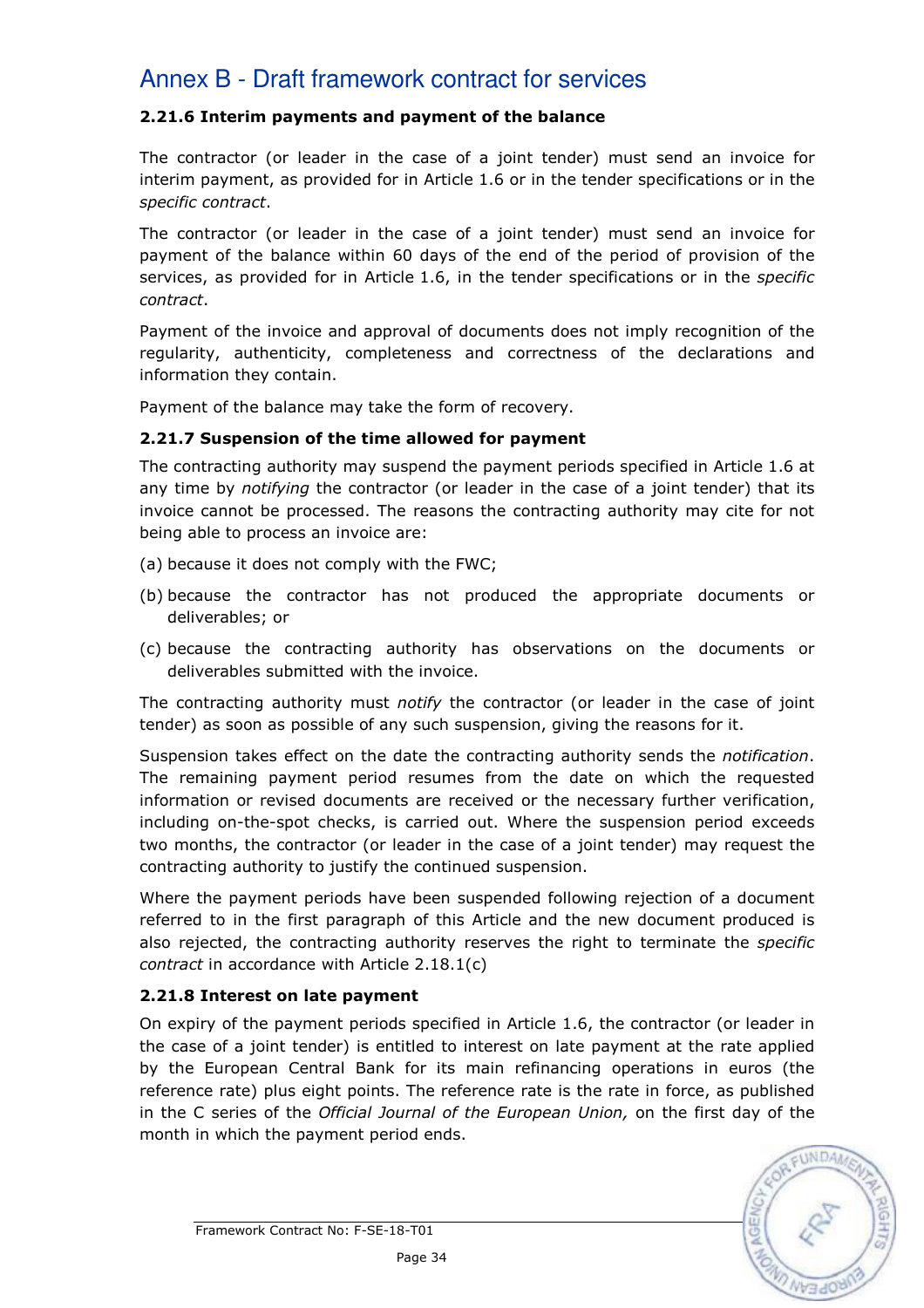Suspension of the payment period as provided for in Article 2.21.7 is not considered as giving rise to late payment.

Interest on late payment covers the period running from the day following the due date for payment up to and including the date of payment as defined in Article 2.21.1.

However, when the calculated interest is EUR 200 or less, it must be paid to the contractor (or leader in the case of a joint tender) only if it requests it within two months of receiving late payment.

## 2.22 REIMBURSEMENTS

- 2.22.1 If provided for in the special conditions or in the tender specifications, the contracting authority must reimburse expenses directly connected with the provision of the services either when the contractor provides it with supporting documents or on the basis of flat rates.
- **2.22.2** The contracting authority reimburses travel and subsistence expenses on the basis of the shortest itinerary and the minimum number of nights necessary for overnight stay at the destination.
- 2.22.3 The contracting authority reimburses travel expenses as follows:
	- (a) travel by air: up to the maximum cost of an economy class ticket at the time of the reservation;
	- (b) travel by boat or rail: up to the maximum cost of a first class ticket;
	- (c) travel by car: at the rate of one first class rail ticket for the same journey and on the same day;

In addition, the contracting authority reimburses travel outside Union territory if it has given its prior written approval for the expenses.

- 2.22.4 The contracting authority reimburses subsistence expenses on the basis of a daily subsistence allowance as follows:
	- (a) for journeys of less than 200 km for a return trip, no subsistence allowance is payable;
	- (b) the daily subsistence allowance is payable only on receipt of supporting documents proving that the person concerned was present at the destination;
	- (c) the daily subsistence allowance takes the form of a flat-rate payment to cover all subsistence expenses, including meals, local transport including transport to and from the airport or station, insurance and sundries;
	- (d) the daily subsistence allowance is reimbursed at the flat rates specified in Article 1.5.3;
	- (e) accommodation is reimbursed on receipt of supporting documents proving the necessary overnight stay at the destination, up to the flat-rate ceilings specified in Article 1.5.3.

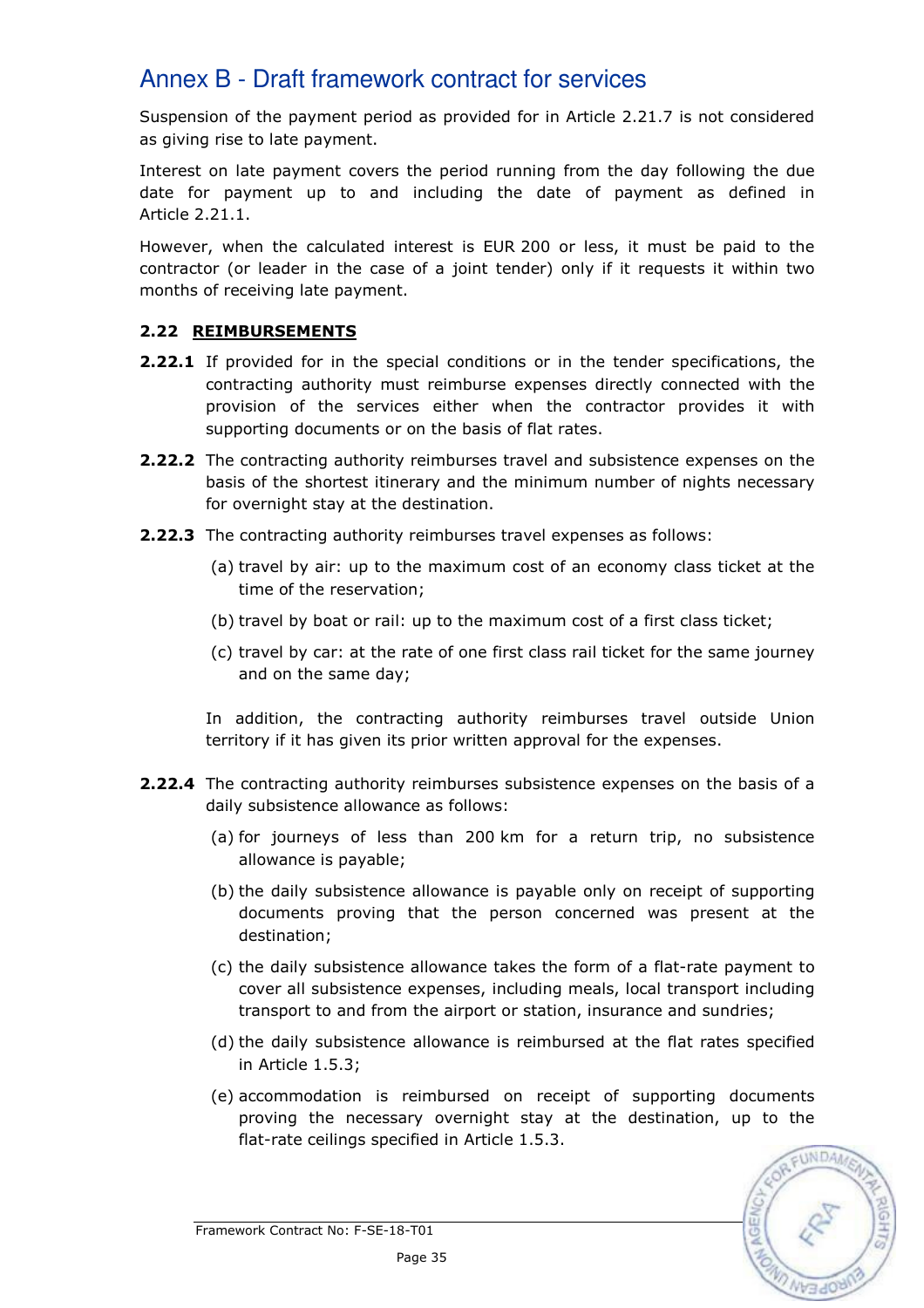**2.22.5** The contracting authority reimburses the cost of shipment of equipment or unaccompanied luggage if it has given its prior written approval for the expense.

# 2.23 RECOVERY

**2.23.1** If an amount is to be recovered under the terms of the FWC, the contractor must repay the contracting authority the amount in question.

# 2.23.2 Recovery of procedure

Before recovery, the contracting authority must formally notify the contractor of its intention to recover the amount it claims, specifying the amount due and the reasons for recovery and inviting the contractor to make any observations within 30 days of receipt.

If no observations have been submitted or if, despite the observations submitted, the contracting authority decides to pursue the recovery procedure, it must confirm recovery by formally notifying a debit note to the contractor, specifying the date of payment. The contractor must pay in accordance with the provisions specified in the debit note.

If the contractor does not pay by the due date, the contracting authority may, after informing the contractor in writing, recover the amounts due:

- (a) by offsetting them against any amounts owed to the contractor by the Union or by the European Atomic Energy Community;
- (b) by calling in a financial guarantee if the contractor has submitted one to the contracting authority;
- (c) by taking legal action.

## 2.23.3 Interest on late payment

If the contractor does not honour the obligation to pay the amount due by the date set by the contracting authority in the debit note, the amount due bears interest at the rate indicated in Article 2.21.8. Interest on late payments will cover the period starting on the day after the due date for payment and ending on the date when the contracting authority receives the full amount owed.

Any partial payment is first entered against charges and interest on late payment and then against the principal amount.

## 2.23.4 Recovery rules in the case of joint tender

If the contract is signed by a group (joint tender), the group is jointly and severally liable under the conditions set out in Article 2.6 (liability). The contracting authority first claims the full amount to the leader of the group.

If the leader does not pay by the due date and if the amount cannot be offset in accordance with Article 2.23.2 (a), the contracting authority may claim the full amount to any other member of the group by *notifying* the debit note already sent to the leader under Article 2.23.2.

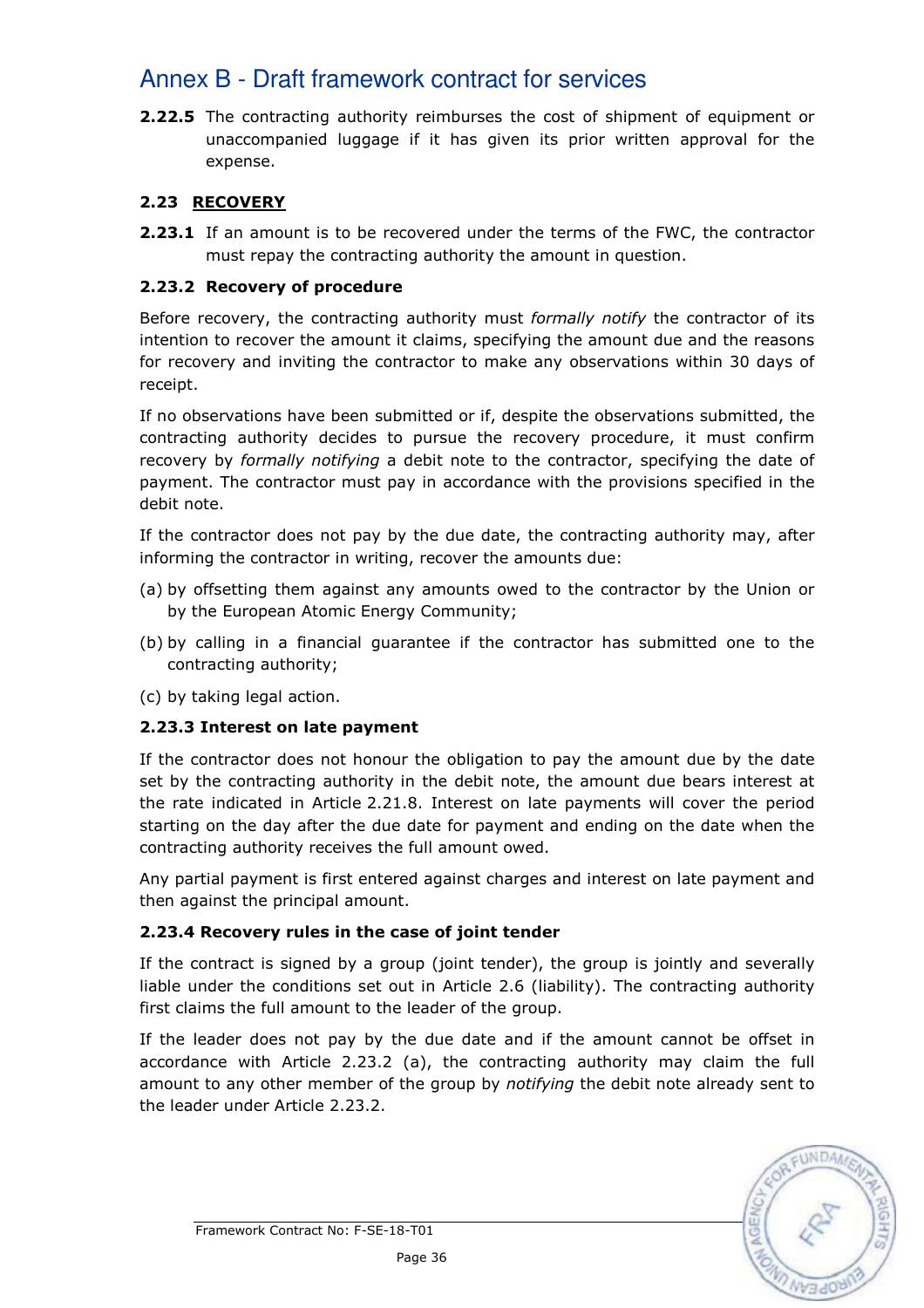# 2.24 CHECKS AND AUDITS

2.24.1 The contracting authority and the European Anti-Fraud Office may check or require an audit on the *implementation of the FWC*. This may be carried out either by OLAF's own staff or by any outside body authorised to do so on its behalf.

Such checks and audits may be initiated at any moment during the provision of the services and up to five years starting from the payment of the balance of the last specific contract issued under this FWC

The audit procedure is initiated on the date of receipt of the relevant letter sent by the contracting authority. Audits are carried out on a confidential basis.

- **2.24.2** The contractor must keep all original documents stored on any appropriate medium, including digitised originals if authorised under national law, for a period of five years starting from the payment of the balance of the last specific contract issued under this FWC.
- **2.24.3** The contractor must grant the contracting authority's staff and outside personnel authorised by the contracting authority the appropriate right of access to sites and premises where the FWC is implemented and to all the information, including information in electronic format, needed to conduct such checks and audits. The contractor must ensure that the information is readily available at the moment of the check or audit and, if so requested, that information is handed over in an appropriate format.
- 2.24.4 On the basis of the findings made during the audit, a provisional report is drawn up. The contracting authority or its authorised representative must send it to the contractor, who has 30 days following the date of receipt to submit observations. The contractor must receive the final report within 60 days following the expiry of the deadline to submit observations.

On the basis of the final audit findings, the contracting authority may recover all or part of the payments made in accordance with Article 2.23 and may take any other measures which it considers necessary.

2.24.5 In accordance with Council Regulation (Euratom, EC) No 2185/96 of 11 November 1996 concerning on-the-spot checks and inspection carried out by the Commission in order to protect the European Communities' financial interests against fraud and other irregularities and Regulation (EU, Euratom) No 883/2013 of the European Parliament and of the Council of 11 September 2013 concerning investigations conducted by the European Anti-Fraud Office, the European Anti-Fraud Office may carry out investigations, including on the spot checks and inspections, to establish whether there has been *fraud,* corruption or any other illegal activity under the contract affecting the financial interests of the Union. Findings arising from an investigation may lead to criminal prosecution under national law.

 The investigations may be carried out at any moment during the provision of the services and up to five years starting from the payment of the balance of the last specific contract issued under this FWC.

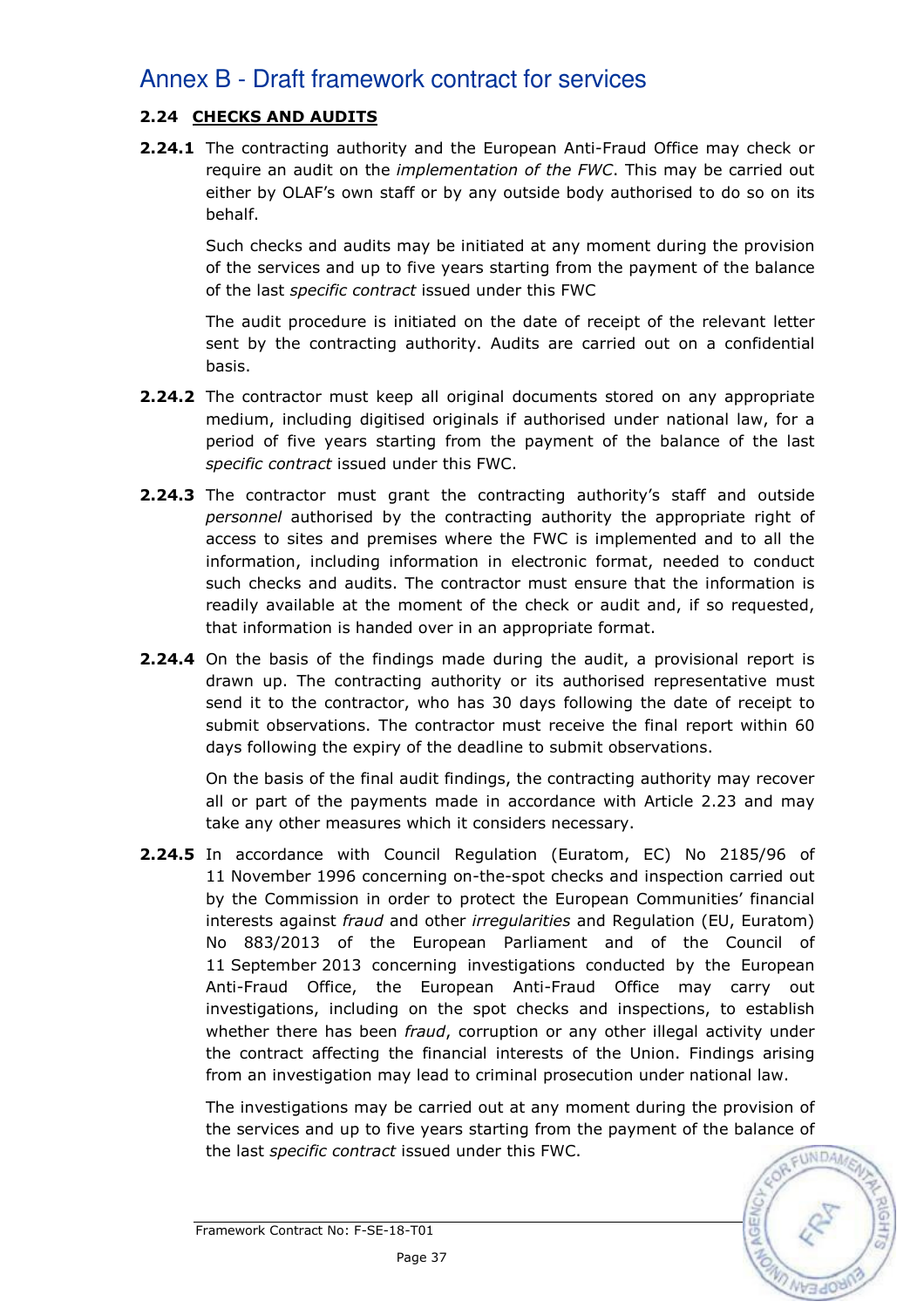2.24.6 The Court of Auditors has the same rights as the contracting authority, particularly right of access, for the purpose of checks and audits.

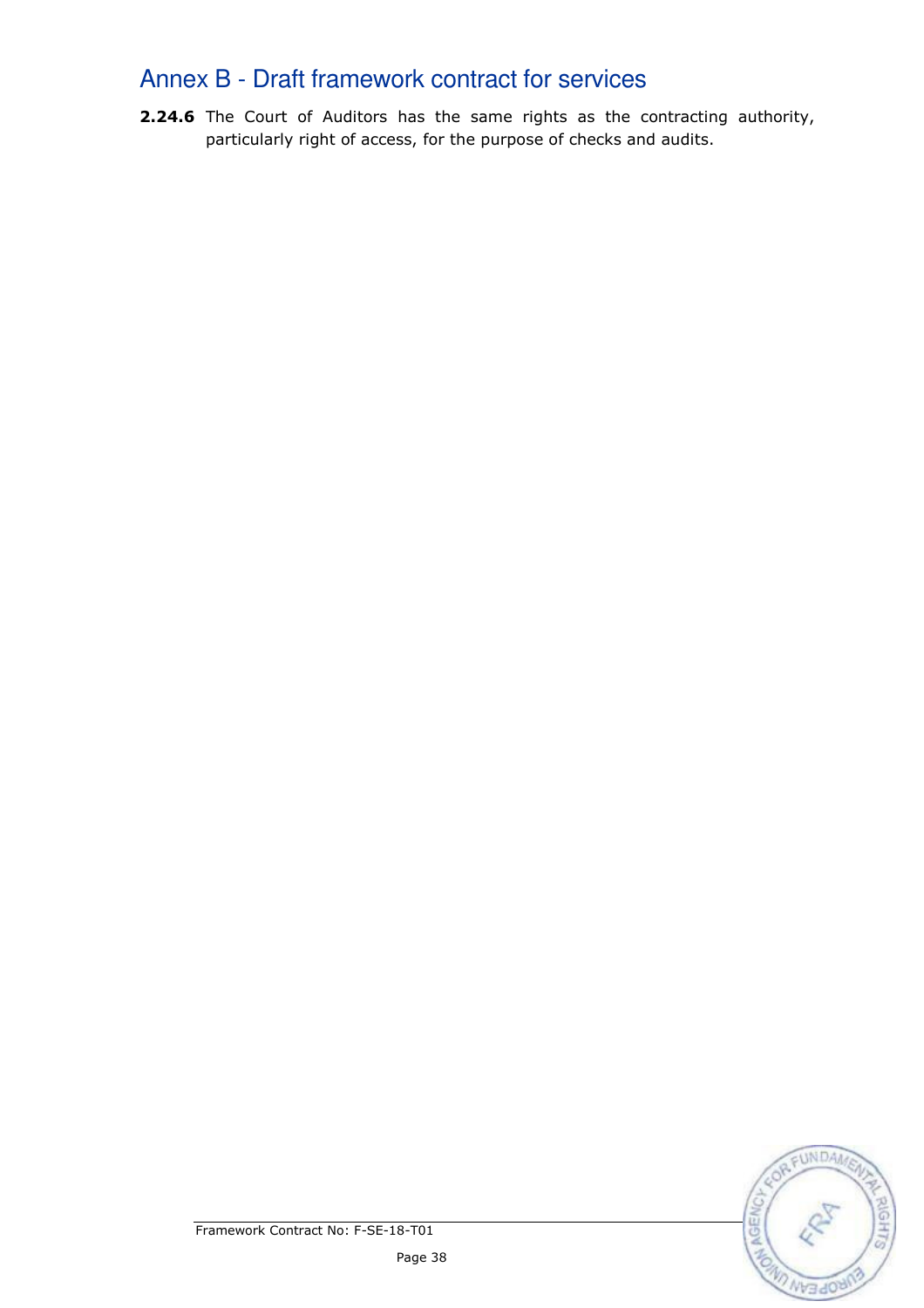# ANNEX I

Tender and Technical Specifications

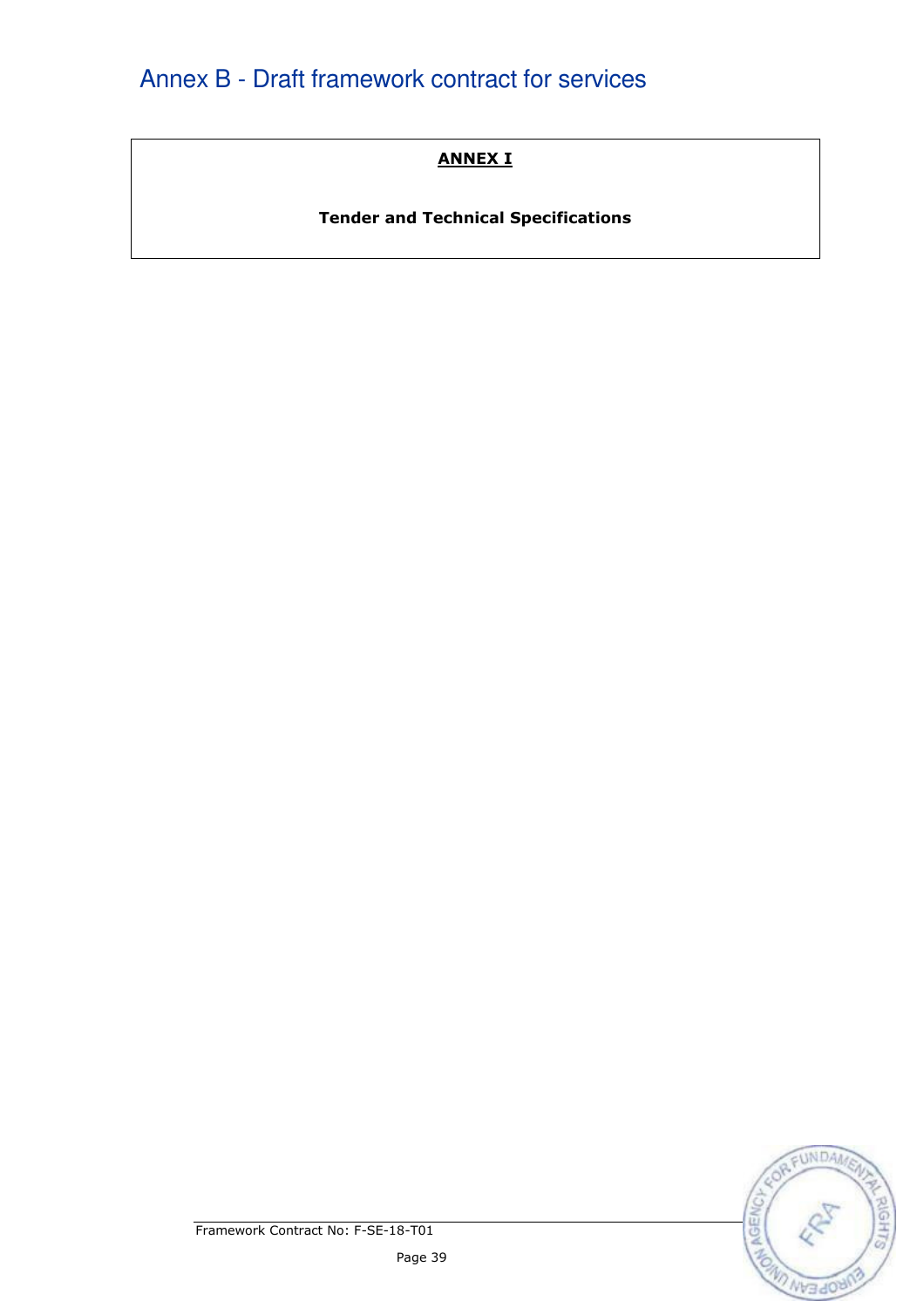# ANNEX II

Contractor's Tender of [to be completed]

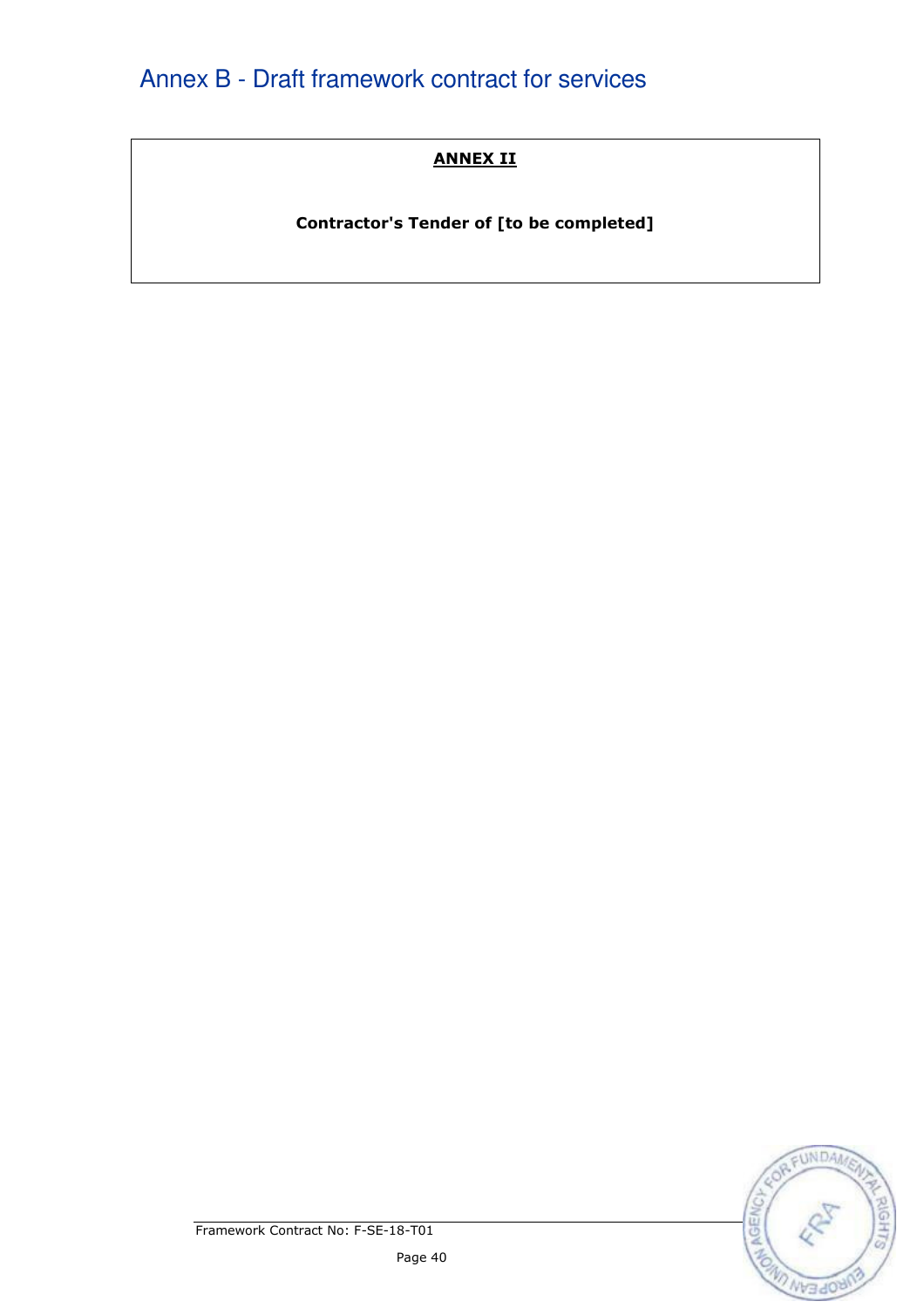# ANNEX III

**Model for order forms and model specific contract**

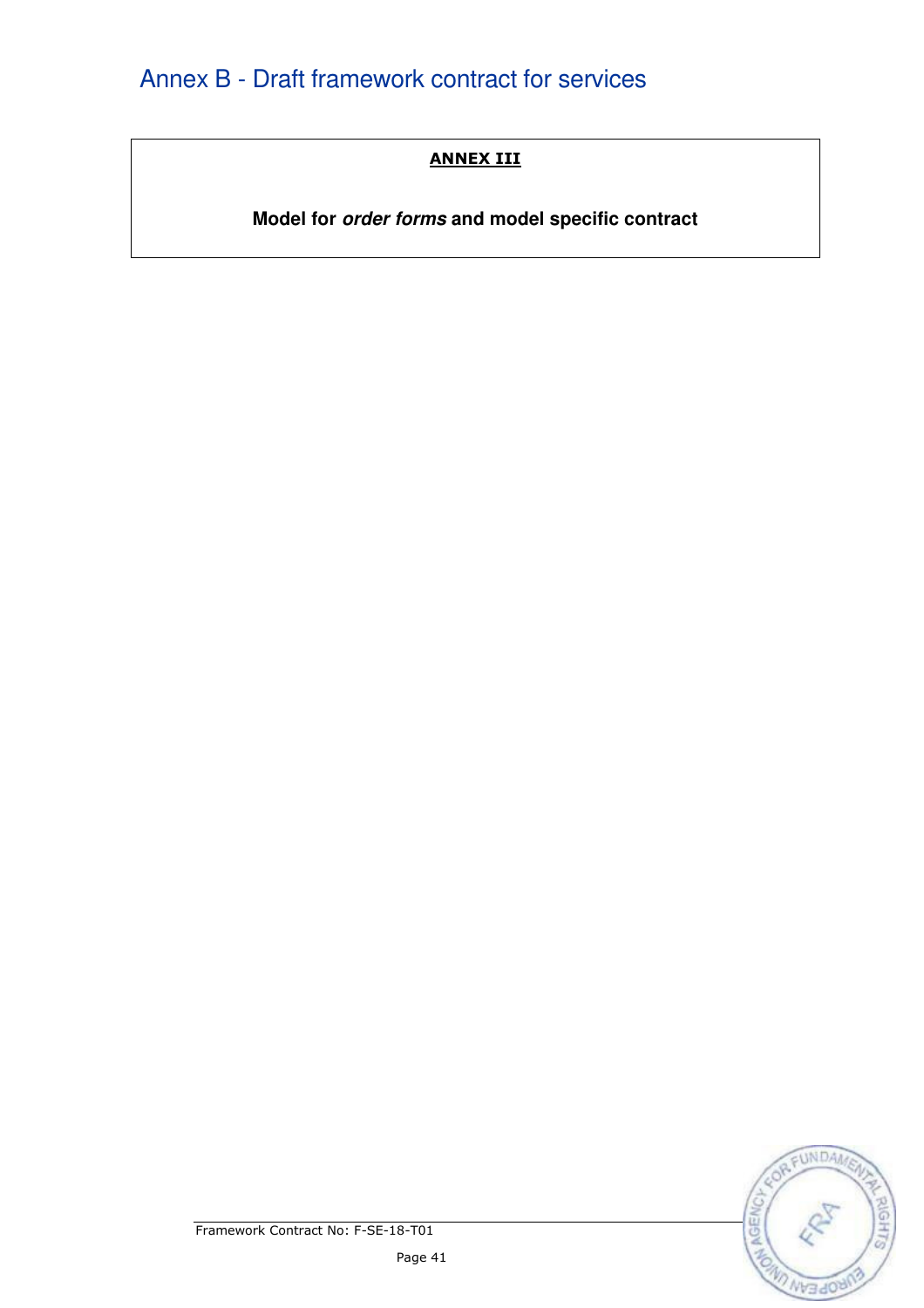# FIXED PRICE DRAFT SPECIFIC CONTRACT No [to be completed]

## Implementing Framework Contract No [to be completed]

The European Union Agency for Fundamental Rights (hereinafter referred to as 'the contracting authority'), with its seat at Schwarzenbergplatz 11, Vienna 1040, Austria, which is represented for the purposes of the signature of this contract by [forename, surname and function]

of the one part, and

### [official name in full]

[official legal form]

[statutory registration number]

[official address in full]

[VAT registration number]

[appointed as the leader of the group by the members of the group that submitted the joint tender] [to be added under the leading company]

[collectively] 'the contractor', [represented for the purposes of the signature of this specific contract by [forename, surname and function]

[The parties identified above and collectively referred to as 'the contractor' shall be jointly and severally liable vis-à-vis the contracting authority for the performance of this specific contract']

of the other part

## HAVE AGREED

#### 1 Subject matter

- 1.1 This specific contract implements framework contract (FWC) No [complete] signed by the contracting authority and the contractor on [complete date].
- 1.2 The subject matter of this specific contract is [short description of subject]. [This specific contract relates to lot [complete] of the FWC.]
- 1.3 The contractor undertakes, in accordance with the terms set out in the FWC and in this specific contract and the annexes thereto, which form an integral part thereof, to perform the tasks specified in Annex I.

## 2 Entry into force and duration

- 2.1 This specific contract shall enter into force on the date on which it is signed by the last party.
- 2.2 [The duration of the execution of the tasks shall not exceed [complete] [days/weeks/months].] [Execution of the tasks shall be completed before [to be competed].] Execution of the tasks shall start from the date of entry into force of this specific contract.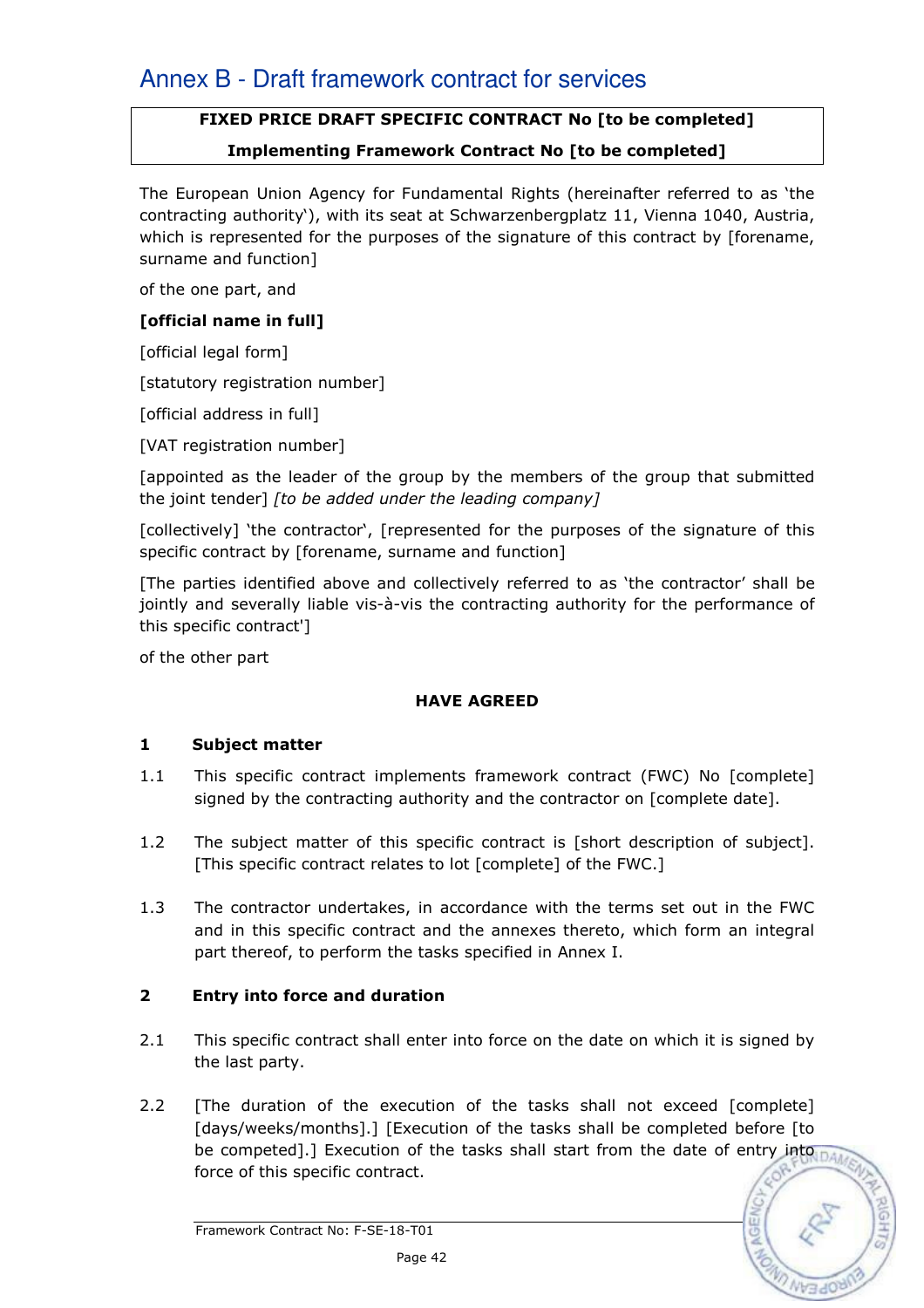The period of execution of the tasks may be extended only with the express written agreement of the parties before such period elapses.

## 3 PERFORMANCE AND LOCATION

3.1 The tasks performed by the contractor under this specific contract shall result in deliverables, defined according to the provisions of Annex I.

 Signature by the contracting authority of the Task Acceptance Form attached in Annex III shall provide evidence of the work performed.

3.2 The tasks shall be performed at the contractor's premises, unless otherwise specified in Annex I.

## 4 Price and payments

- 4.1 The maximum total price to be paid under this specific contract shall be EUR [amount in figures and in words] covering all tasks executed.
- 4.2 This amount shall cover all expenditure incurred by the contractor in performing this specific contract. No reimbursable expenses are foreseen.
- 4.3 In conformity with Articles 1.5 of the special conditions and 2.21 of the general conditions of the FWC, the invoicing procedures for the services, once accepted by the contracting authority, are as follows:

For specific contracts of a contract amount below EUR 25,000.00:

• 100% on completion of the work, based on a Tasks Acceptance Form signed by the contracting authority in accordance with the form in Annex III (to be attached to the invoice)

For specific contracts of a contract amount between EUR 25,000.00 and EUR 60,000:

- a pre-financing payment of 30 % of the total price of the specific contract
- payment of the balance upon completion of the work, based on Tasks Acceptance Form signed by the contracting authority in accordance with the form in Annex III (to be attached to the invoice)

For specific contracts of a contract amount above EUR 60,000.00:

- a pre-financing payment of 30 % of the total price of the specific contract
- Interim payment 40 % of the total price of the specific contract based on Tasks Acceptance Form (Annex III) signed by the contracting authority as proof of approval of a progress report or any other deliverable stated in the contract (to be attached to the invoice)
- payment of the balance upon completion of the work, based on Tasks Acceptance Form signed by the contracting authority in accordance with the form in Annex III (to be attached to the invoice)

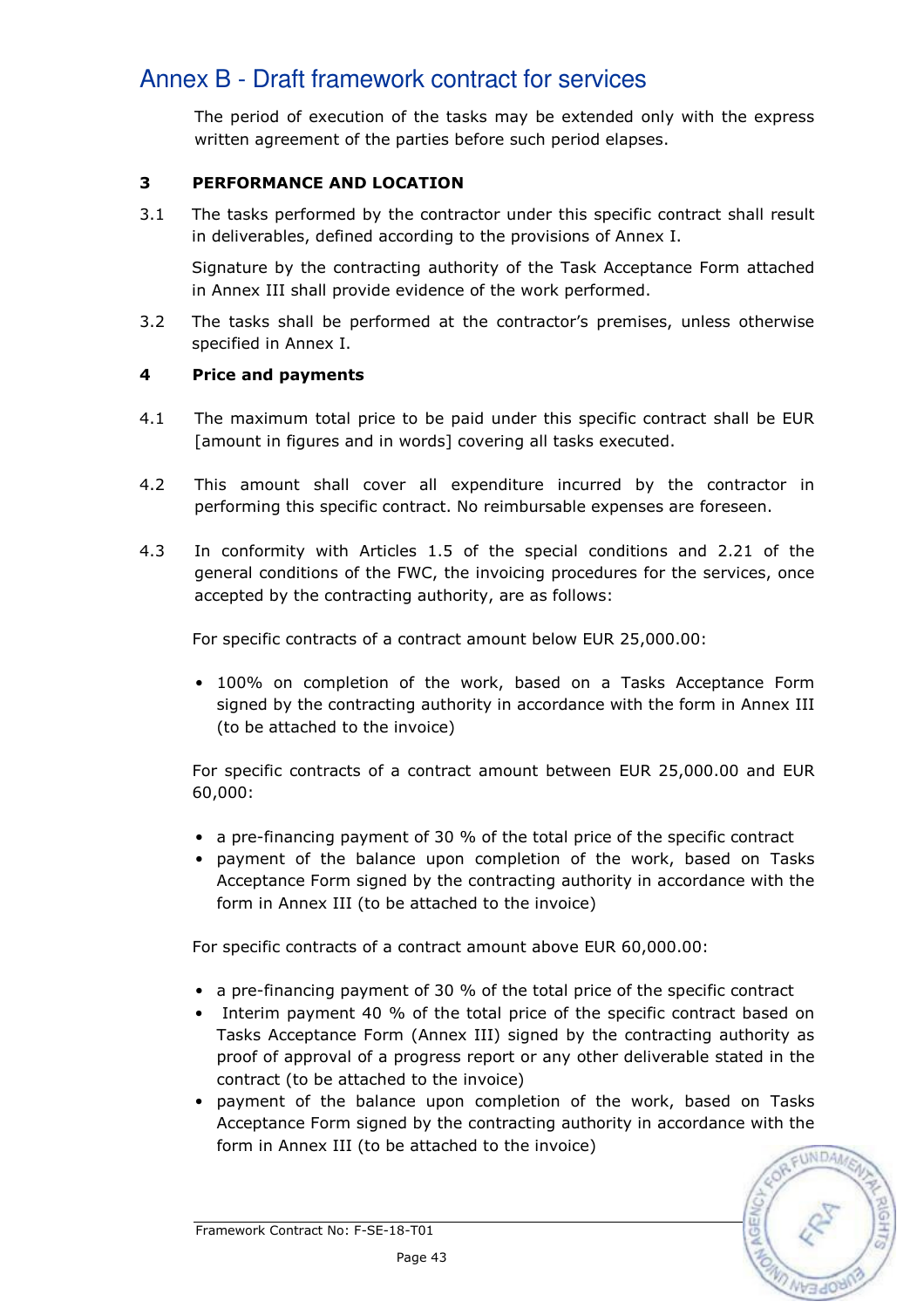- 4.4 Payments shall be made to account No [to be completed] held with [to be completed] on production of the invoice showing separately the amount of the services and the VAT applied and within no more than [30/60] calendar days from the date the invoice is received by the department indicated in article 4.5 below. Invoices presented by the contractor shall indicate his place of taxation for VAT purposes and shall specify separately the amounts not including VAT from those amounts including VAT. The payment shall be deemed to have been effected on the day the contracting authority's financial account is debited.
- 4.5 The address for invoices is:

 European Union Agency for Fundamental Rights to the attention of the Corporate Services Schwarzenbergplatz 11, Vienna 1040, Austria

\*\*\*\*

[Option: for contractors for which VAT is due in Belgium]

[Where VAT is due in Belgium, the provisions of this specific contract constitute a request for VAT exemption No 450, Article 42, paragraph 3.3 of the VAT code (circular 2/1978), provided the contractor includes the following statement in the invoice(s): 'Exonération de la TVA, Article 42, paragraphe 3.3 du code de la TVA (circulaire 2/1978) ' or an equivalent statement in the Dutch or German language.]

[Option: for contractors for which VAT is due in Luxembourg]

[Where VAT is due in Luxembourg, the contractor shall include the following statement in the invoices: 'Commande destinée à l'usage officiel de l'Union européenne. Exonération de la TVA Article 43 § 1 k 2ième tiret de la loi modifiée du 12.02.79. ' In case of intra-Community purchases, the statement to be included in the invoices is: 'For the official use of the European Union. VAT Exemption / European Union/ Article 151 of Council Directive 2006/112/EC. ']

## 5 SUBCONTRACTING

[Subcontracting is not allowed]

or

[In accordance with article 2.10 of the general conditions, the contractor has been permitted to subcontract.

Tasks stated in Annex I may be performed by the subcontractor [name subcontractor, address], entirely at the risk of the contractor.

Without prejudice to the contracting authority's other rights under article 2.10 of the general conditions, if the contractor fails to meet his obligations, the specific contract with the contracting authority may be terminated in accordance with Article 2.18.1 c) of the general conditions. This clause applies throughout the terms of the specific DAM contract.]

Framework Contract No: F-SE-18-T01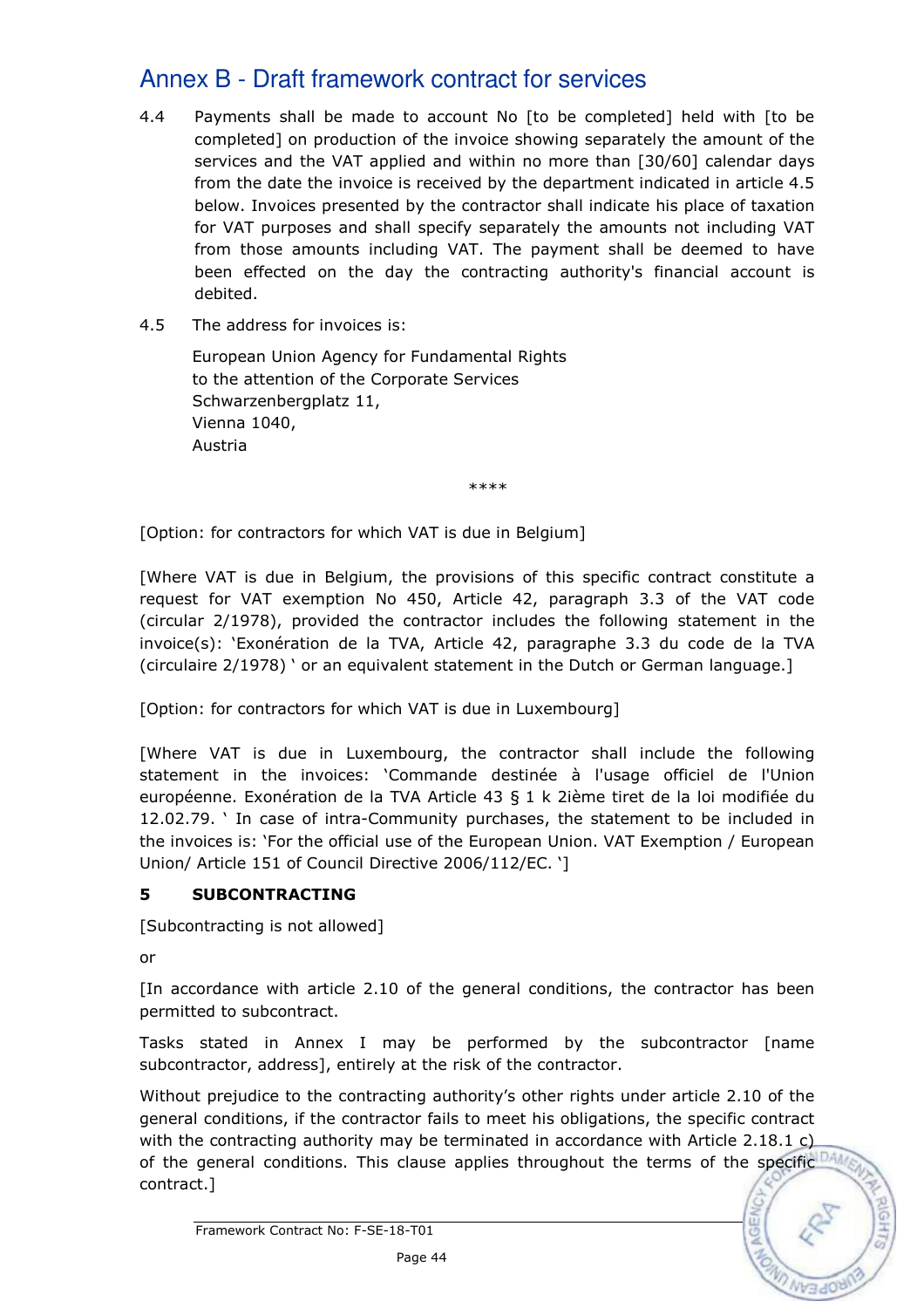#### 6 Performance guarantee

No performance guarantee will be required.

#### 7 Use of results

[Refer to article 1.10 of the framework contract.]

or

[Insert details on the intended use of results linked to the specific request for service supplementing or replacing clause 1.10 of the special conditions]

## 8 ADMINISTRATIVE PROVISIONS

The persons responsible for implementing this specific contract are:

For the contracting authority:

Administrative matters: [name and telephone number]

Technical matters: [name and telephone number]

For the contractor: [name and telephone number]

Administrative matters: [name and telephone number]

Technical matters: [name and telephone number]

All communication relating to the implementation of this specific contract must be in the form of written correspondence and be sent to the appropriate responsible persons.

#### 9 Annexes

The following documents are annexed to the specific contract and form an integral part of it:

Annex I: Technical Annex/Description of the Tasks

Annex II: Contractor's specific tender of [date to be completed]

Annex III: Task Acceptance Form

## **SIGNATURES**

| For the contractor,                           | For the contracting authority, |
|-----------------------------------------------|--------------------------------|
| [name]<br>[function]                          | [name]<br>[function]           |
| signature[s]: _______________________________ |                                |
| Done at _____________ date:______________     | Done at Vienna date:           |
| In duplicate in English.                      |                                |
|                                               | ORFUN                          |

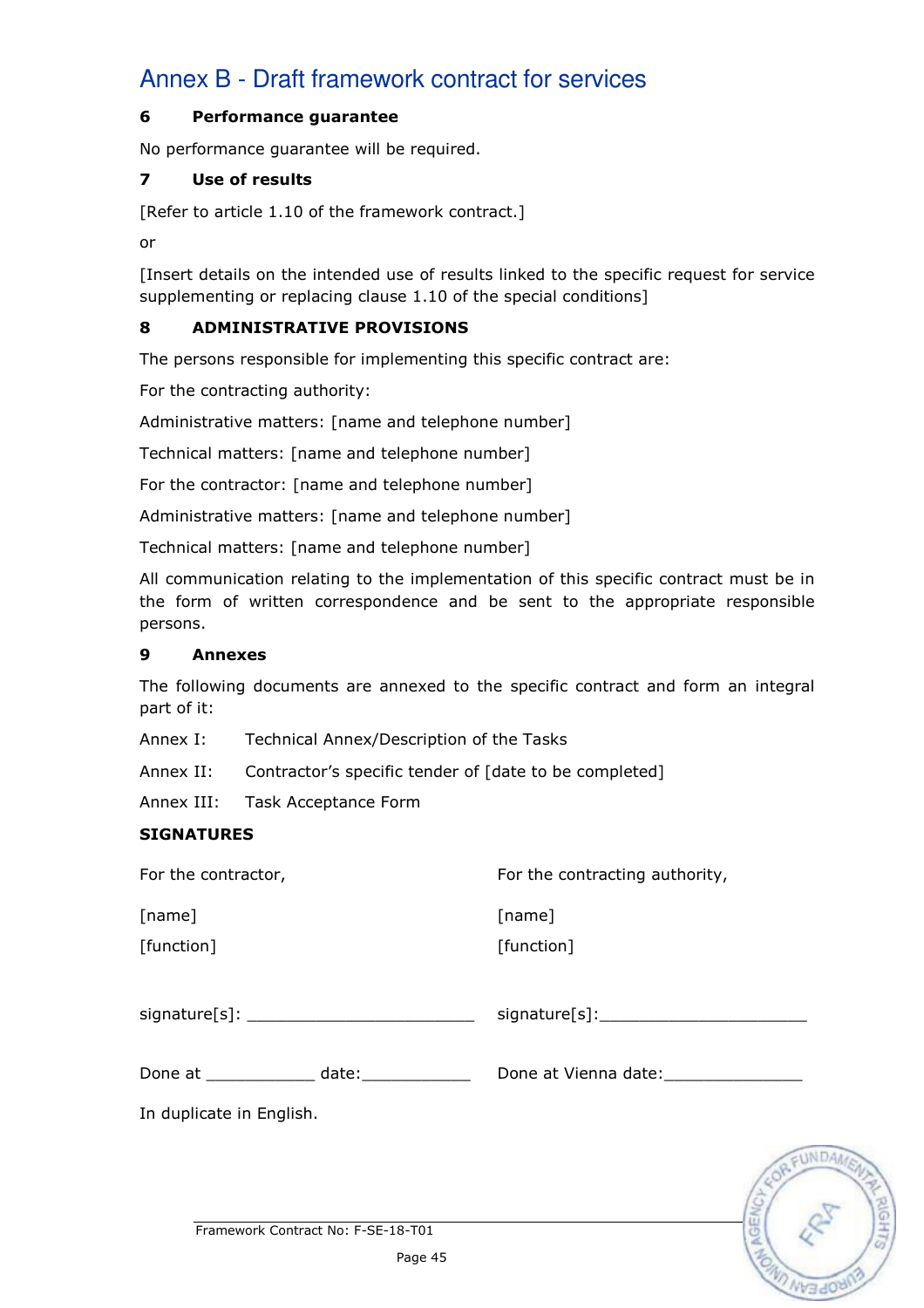# ANNEX I

Technical Annex/Description of the Tasks

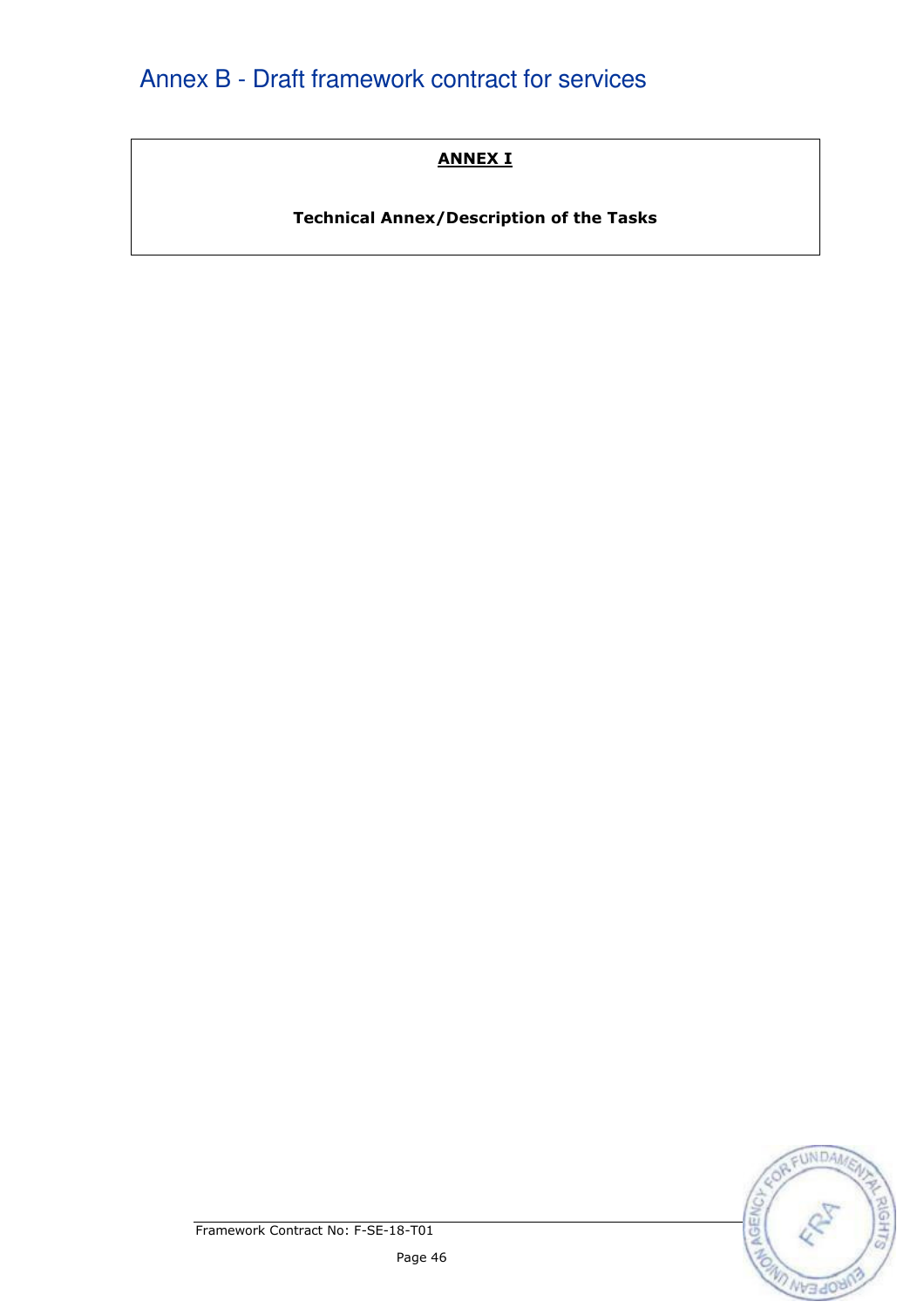# ANNEX II

# Contractor's specific tender

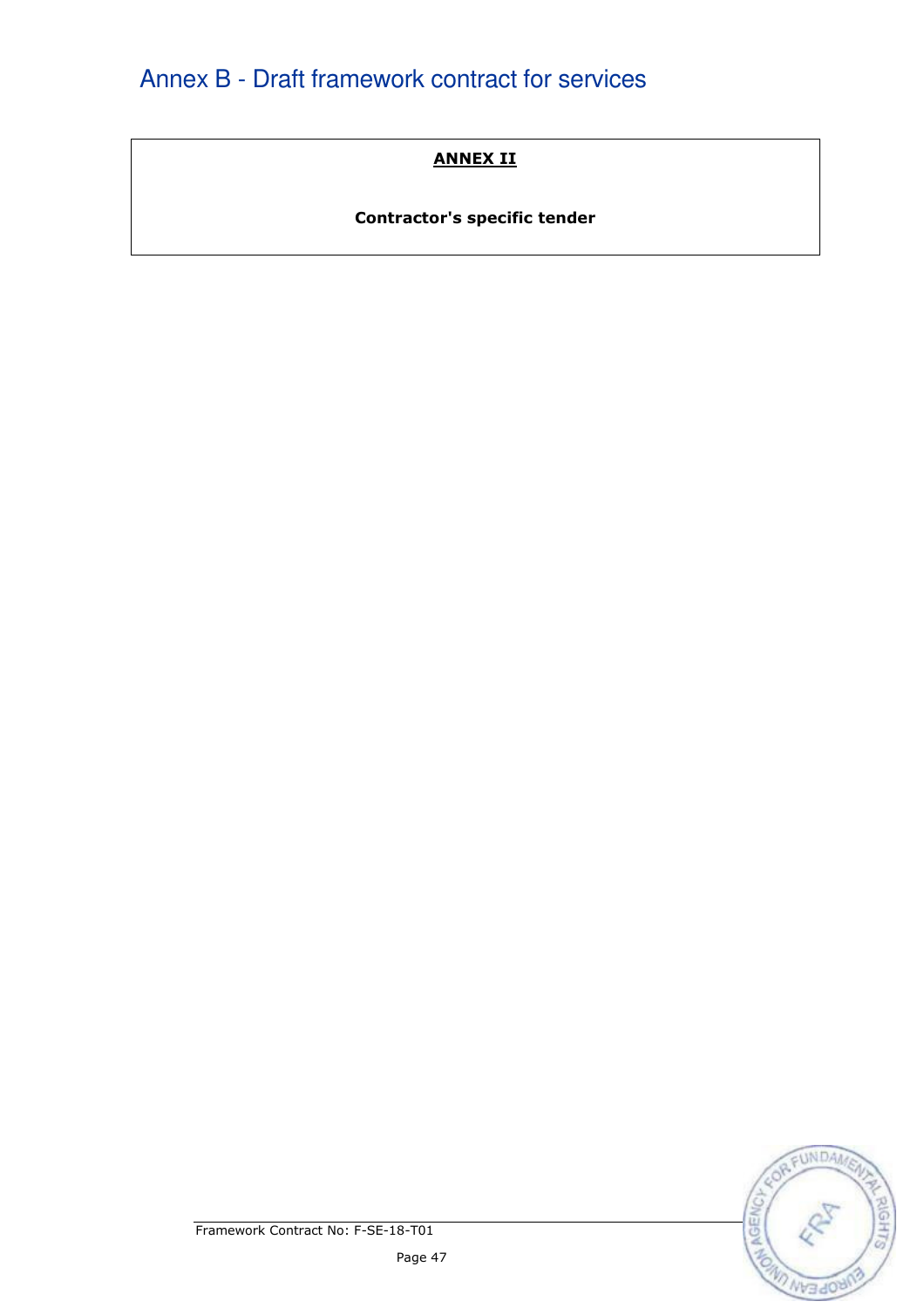# ANNEX III

# Task Acceptance Form

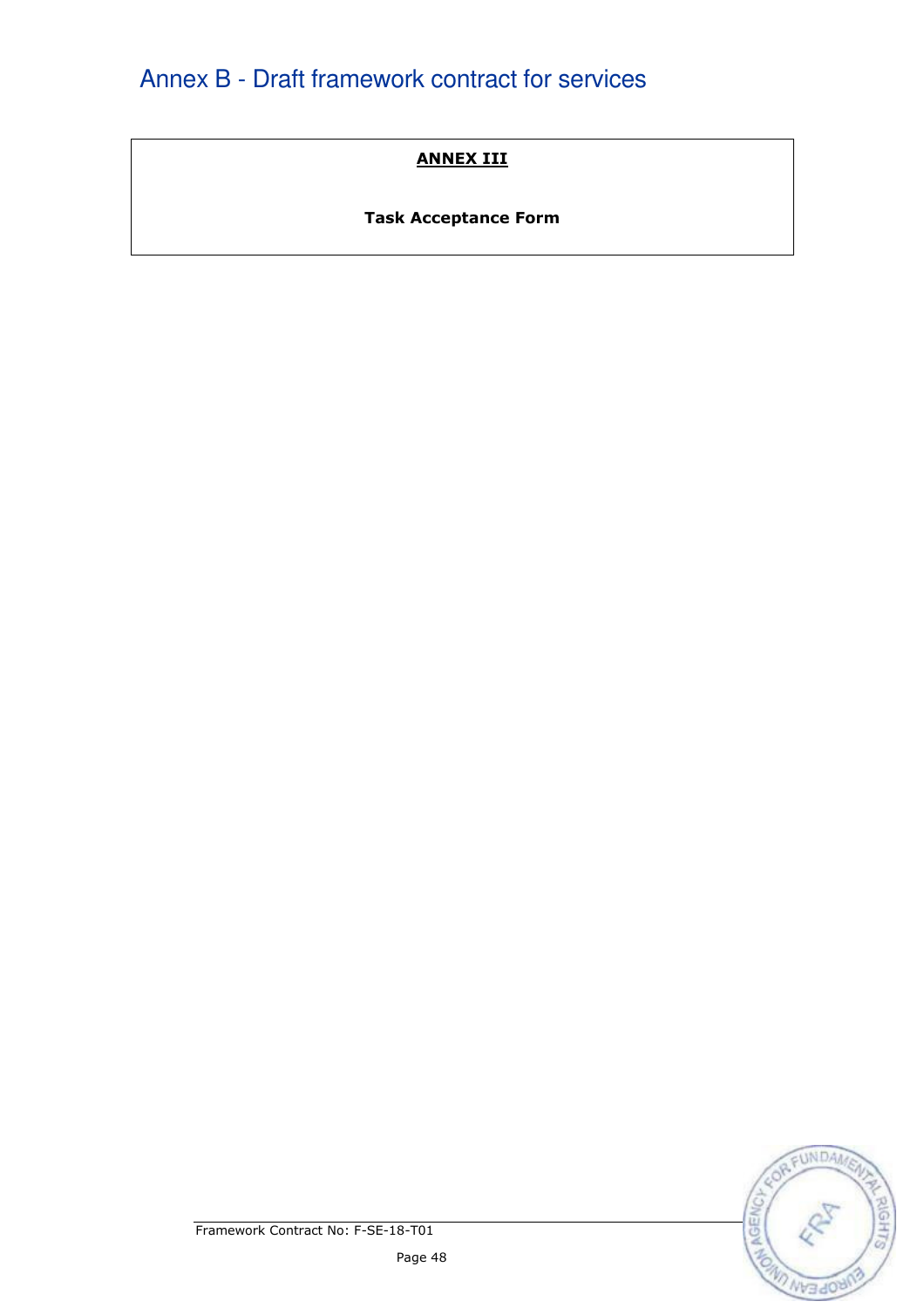# ANNEX III –TASK ACCEPTANCE FORM

#### FOR SPECIFIC CONTRACT No [to be completed]

#### UNDER FRAMEWORK CONTRACT No [to be completed]

One original - duly signed - to be attached to the invoice.

Deliverable:

#### SIGNING FOR WORK

To be filled in by the contractor and the contracting authority:

|                                                         | <b>Contractor</b> | <b>FRA</b> |
|---------------------------------------------------------|-------------------|------------|
| Date of delivery/signing:                               |                   |            |
| Person responsible for checking (in<br>block capitals): |                   |            |
| $Commonents4$ :                                         |                   |            |

#### ACCEPTANCE AND VALIDATION OF THE SERVICE

To be filled in by the contracting authority:

| Official responsible for accepting the<br>work: OIA <sup>5</sup>                       |  |
|----------------------------------------------------------------------------------------|--|
| Date and signature                                                                     |  |
| Official responsible for the final<br>validation (in Block capitals): OVA <sup>6</sup> |  |
| Date and signature:                                                                    |  |

j.

<sup>4</sup> Please indicate if any deviations occur from the contract and attach relevant justification

<sup>&</sup>lt;sup>5</sup> OIA: FRA's responsible in charge of the reception of the work

<sup>6</sup> OVA: FRA's responsible in charge of the final validation of the work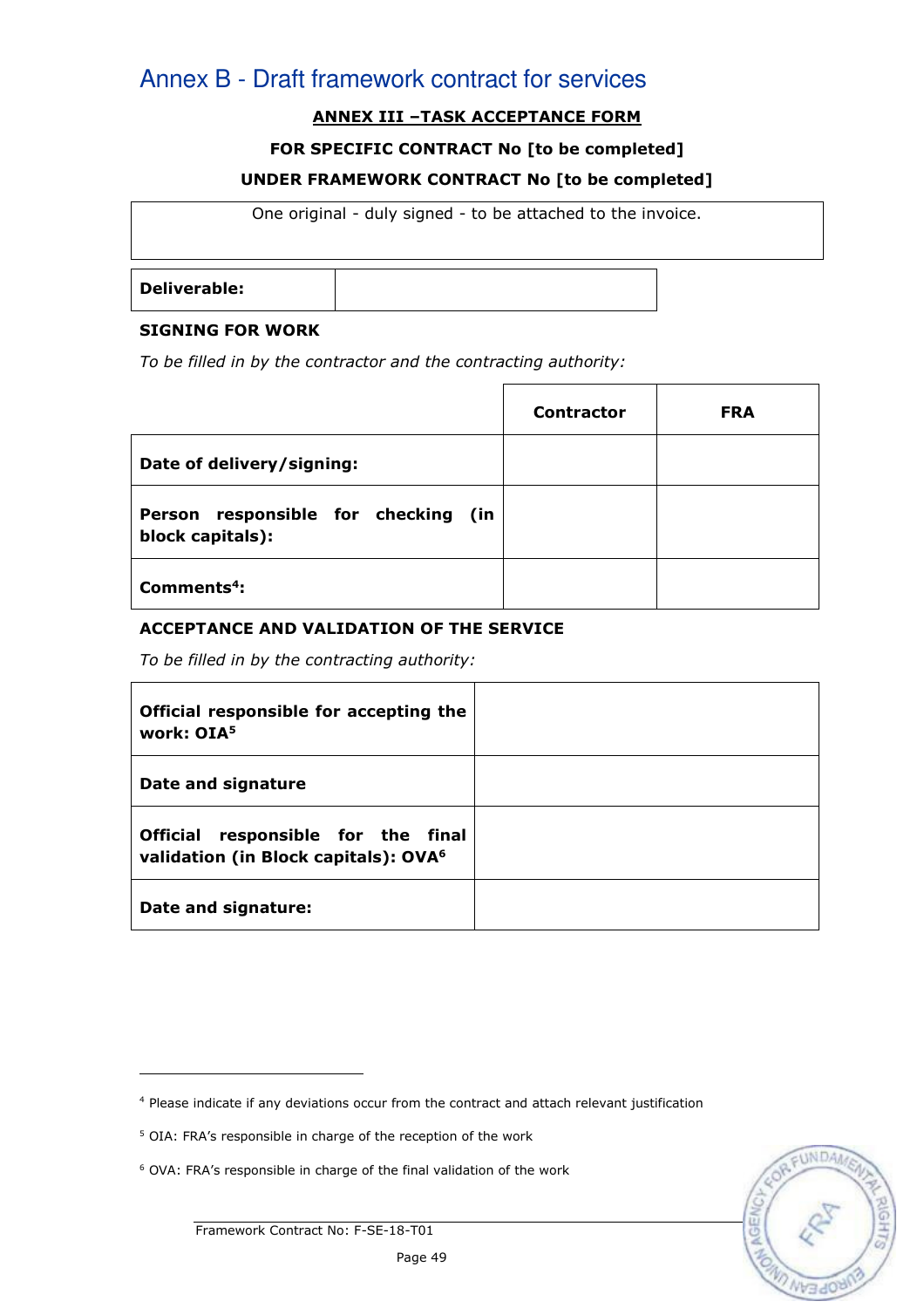## QUOTED TIMES AND MEANS DRAFT SPECIFIC CONTRACT No [to be completed]

### Implementing Framework Contract No [to be completed]

The European Union Agency for Fundamental Rights (hereinafter referred to as 'the contracting authority'), with its seat at Schwarzenbergplatz 11, Vienna 1040, Austria, which is represented for the purposes of the signature of this contract by [forename, surname and function]

of the one part, and

#### [official name in full]

[official legal form]

[statutory registration number]

[official address in full]

[VAT registration number]

[appointed as the leader of the group by the members of the group that submitted the joint tender] [to be added under the leading company]

[collectively] 'the contractor', [represented for the purposes of the signature of specific contract by [forename, surname and function]

[The parties identified above and collectively referred to as 'the contractor' shall be jointly and severally liable vis-à-vis the contracting authority for the performance of this specific contract]

of the other part

#### HAVE AGREED

#### 1 Subject matter

- 1.1 This specific contract implements Framework Contract (FWC) No [complete] signed by the contracting authority and the contractor on [complete date].
- 1.2 The subject matter of this specific contract is [short description of subject]. [This specific contract relates to lot [complete] of the FWC.]
- 1.3 The contractor undertakes, in accordance with the terms set out in the FWC and in this specific contract and the annexes thereto, which form an integral part thereof, to perform the tasks specified in Annex I.

## 2 Entry into force and duration

- 2.1 This specific contract shall enter into force on the date on which it is signed by the last party.
- 2.2 [The duration of the execution of the tasks shall not exceed [complete] [days/weeks/months].] [Execution of the tasks shall be completed before [to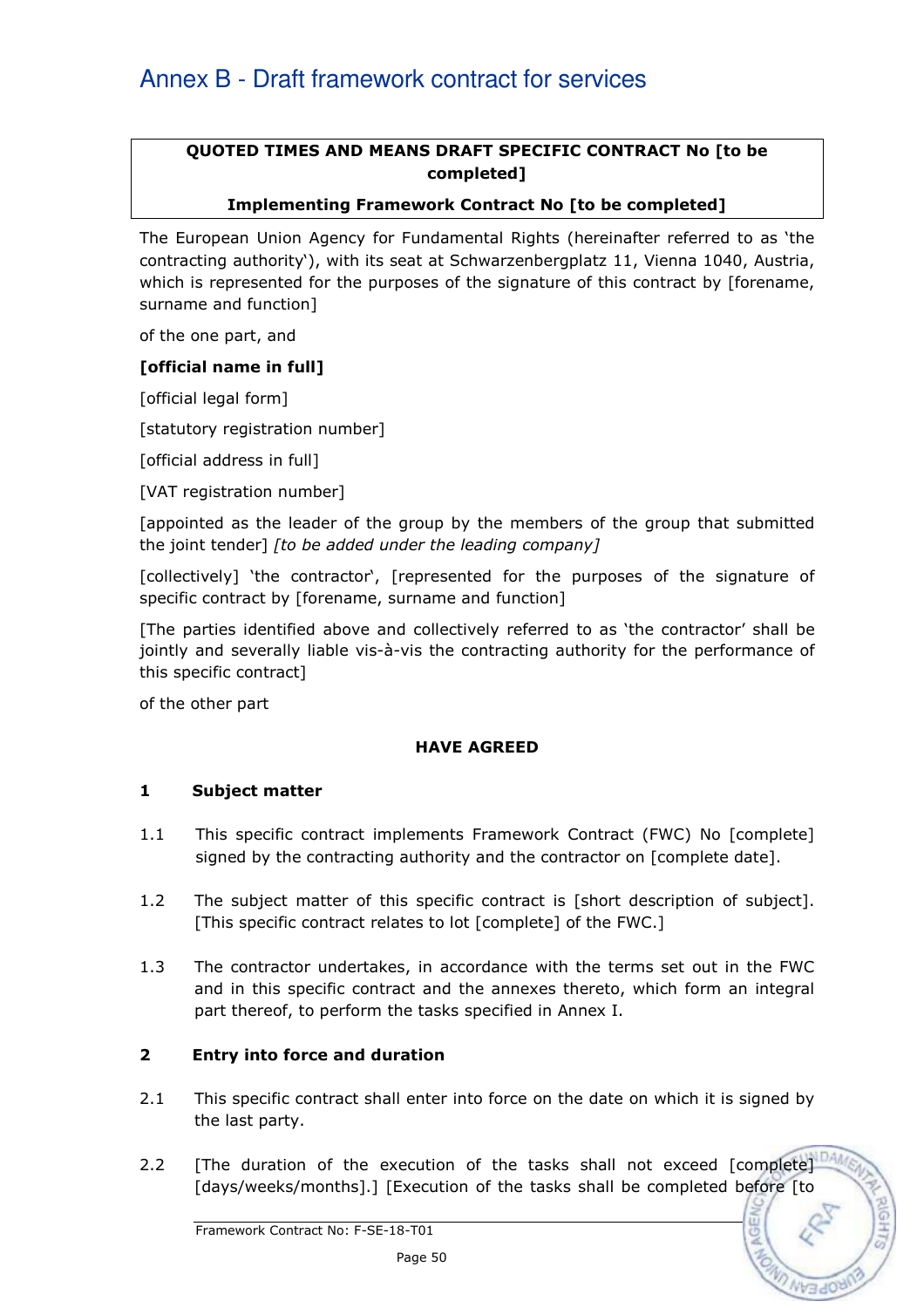be competed].] Execution of the tasks shall start from the date of entry into force of this specific contract.

The period of execution of the tasks may be extended only with the express written agreement of the parties before such period elapses.

## 3 PERFORMANCE AND LOCATION

3.1 The tasks to be performed by the contractor under this specific contract are described in detail in Annex I. These tasks shall be executed on the basis of 'quotations' or 'sub-tasks' drawn up using the Form in Annex IV.

Within five (5) working days from the date on which the contracting authority sends the request by means of the form attached in Annex IV, the contractor shall return it to the contracting authority duly completed. If the contractor fails to meet the above-mentioned deadline, liquidated damages according to Article 2.12 of the general conditions of the contract may apply.

 The time estimated for the execution of the relevant sub-task shall be approved by the contracting authority within a maximum of 10 working days from the date on which the contracting authority received the estimate. If no approval has been sent by the end of the above-mentioned period, the contracting authority shall be deemed to have approved that estimate.

If the number of days agreed has not been fully taken up, the contracting authority shall not be obliged either to use or to pay for the days not worked and the contractor shall not be entitled to claim damages for them.

Signature by the contracting authority of the Task Acceptance Form attached in Annex III shall provide evidence of work performed.

3.2 The tasks shall be performed at the contractor's premises.

# 4 Price and payments

- 4.1 The contracting authority undertakes to pay the Contractor, in consideration of the services actually rendered under the specific contract, in accordance with the breakdown included in Annex II.
- 4.2 The maximum total amount to be paid under this specific contract shall be EUR [to be completed] covering all tasks executed. This amount shall cover all expenditure incurred by the contractor in performing this specific contract. No reimbursable expenses are foreseen.
- 4.3 For specific contracts of a contract amount below EUR 25,000.00:
	- 100% on completion of the work, based on a Tasks Acceptance Form signed by the contracting authority in accordance with the form in Annex III (to be attached to the invoice)

For specific contracts of a contract amount between EUR 25,000.00 and EUR 60,000:

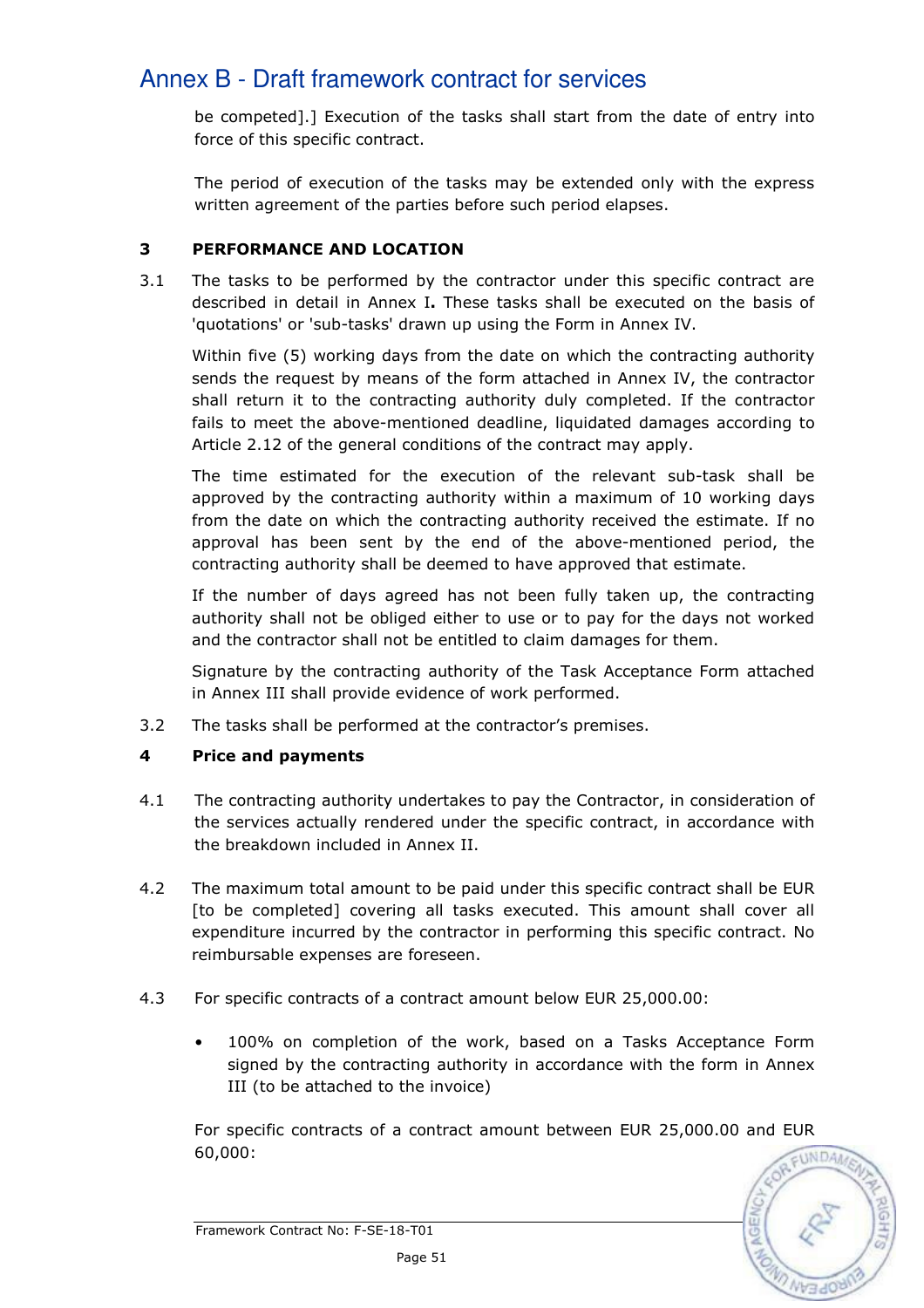- a pre-financing payment of 30 % of the total price of the specific contract
- payment of the balance upon completion of the work, based on Tasks Acceptance Form signed by the contracting authority in accordance with the form in Annex III (to be attached to the invoice)

For specific contracts of a contract amount above EUR 60,000.00:

- a pre-financing payment of 30 % of the total price of the specific contract
- Interim payment 40 % of the total price of the specific contract based on Tasks Acceptance Form (Annex III) signed by the contracting authority as proof of approval of a progress report or any other deliverable stated in the contract (to be attached to the invoice)
- payment of the balance upon completion of the work, based on Tasks Acceptance Form signed by the contracting authority in accordance with the form in Annex III (to be attached to the invoice)
- 4.4 Payments shall be made to account No [to be completed] held with [to be completed] on production of the invoice showing separately the amount of the services and the VAT applied and within no more than [30/60] calendar days from the date the invoice is received by the department indicated in article 4.5 below. Invoices presented by the contractor shall indicate his place of taxation for VAT purposes and shall specify separately the amounts not including VAT from those amounts including VAT. The payment shall be deemed to have been effected on the day the contracting authority's financial account is debited.
- 4.5 The address for invoices is:

 European Union Agency for Fundamental Rights to the attention of the Corporate Services Schwarzenbergplatz 11, Vienna 1040, Austria

\*\*\*\*

[Option: for contractors for which VAT is due in Belgium]

[Where VAT is due in Belgium, the provisions of this specific contract constitute a request for VAT exemption No 450, Article 42, paragraph 3.3 of the VAT code (circular 2/1978), provided the contractor includes the following statement in the invoice(s): 'Exonération de la TVA, Article 42, paragraphe 3.3 du code de la TVA (circulaire 2/1978) ' or an equivalent statement in the Dutch or German language.]

[Option: for contractors for which VAT is due in Luxembourg]

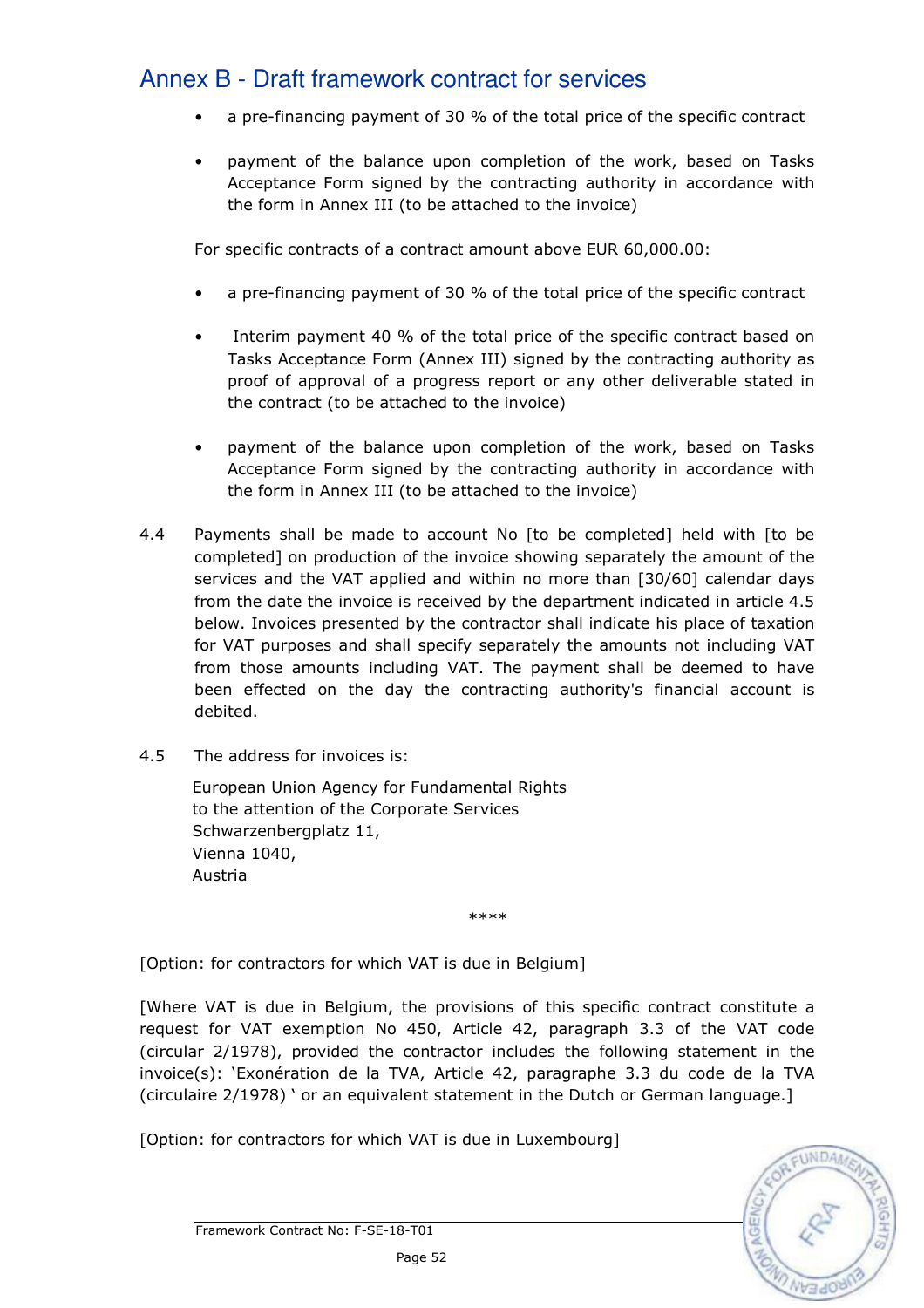[Where VAT is due in Luxembourg, the contractor shall include the following statement in the invoices: 'Commande destinée à l'usage officiel de l'Union européenne. Exonération de la TVA Article 43 § 1 k 2ième tiret de la loi modifiée du 12.02.79. ' In case of intra-Community purchases, the statement to be included in the invoices is: 'For the official use of the European Union. VAT Exemption / European Union/ Article 151 of Council Directive 2006/112/EC. ']

## 5 Performance guarantee

No performance guarantee will be required.

## 6 SUBCONTRACTING

[Subcontracting is not allowed]

or

[In accordance with article 2.10 of the general conditions, the contractor has been permitted to subcontract.

Tasks stated in Annex I may be performed by the subcontractor [name subcontractor, address], entirely at the risk of the contractor.

Without prejudice to the contracting authority's other rights under article 2.10 of the General Conditions, if the contractor fails to meet his obligations, the specific contract with the contracting authority may be terminated in accordance with Article 2.18.1 c) of the General Conditions. This clause applies throughout the terms of the specific contract.]

## 7 Use of results

[Refer to article 1.10 of the framework contract.] or

[Insert details on the intended use of results linked to the specific request for service supplementing or replacing clause 1.10 of the special conditions]

## 8 ADMINISTRATIVE PROVISIONS

The persons responsible for implementing this specific contract are:

For the contracting authority:

Administrative matters: [name and telephone number]

Technical matters: [name and telephone number]

For the contractor: [name and telephone number]

Administrative matters: [name and telephone number]

Technical matters: [name and telephone number]

All communication relating to the implementation of this specific contract must be in the form of written correspondence and be sent to the appropriate responsible persons.

## 9 Annexes

The following documents are annexed to the specific contract and form an integral part of it. part of it:

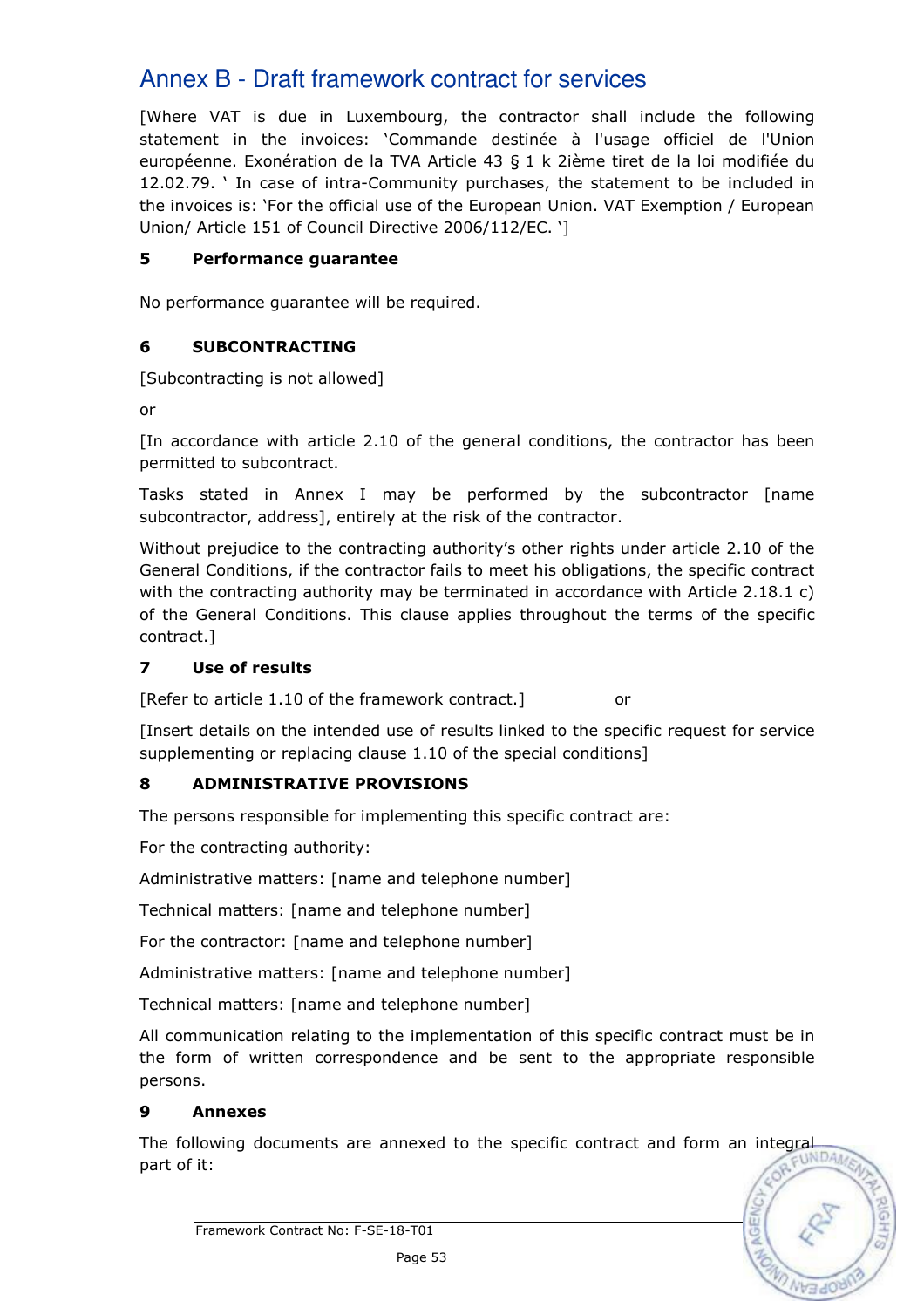- Annex I: Technical Annex/Description of the Tasks
- Annex II: Contractor's specific tender (No [complete] of [insert date])
- Annex III: Task Acceptance Form
- Annex IV: Quotation Form

# **SIGNATURES**

| For the contractor,  | For the contracting authority,            |
|----------------------|-------------------------------------------|
| [name]<br>[function] | [name]<br>[function]                      |
|                      |                                           |
| Done at date:        | Done at Vienna date: None at Vienna date: |

In duplicate in English.

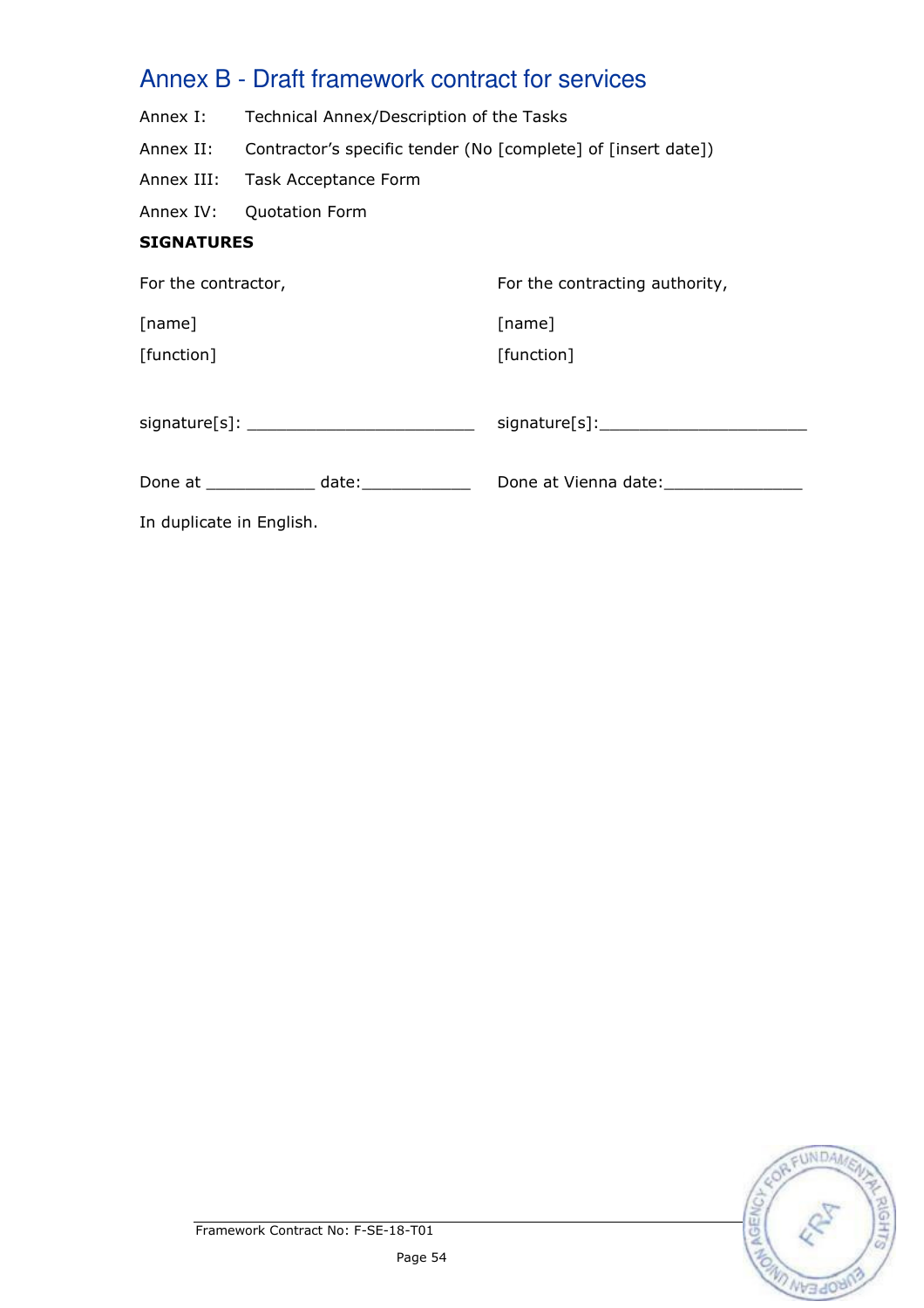# ANNEX I

Technical Annex/Description of the Tasks

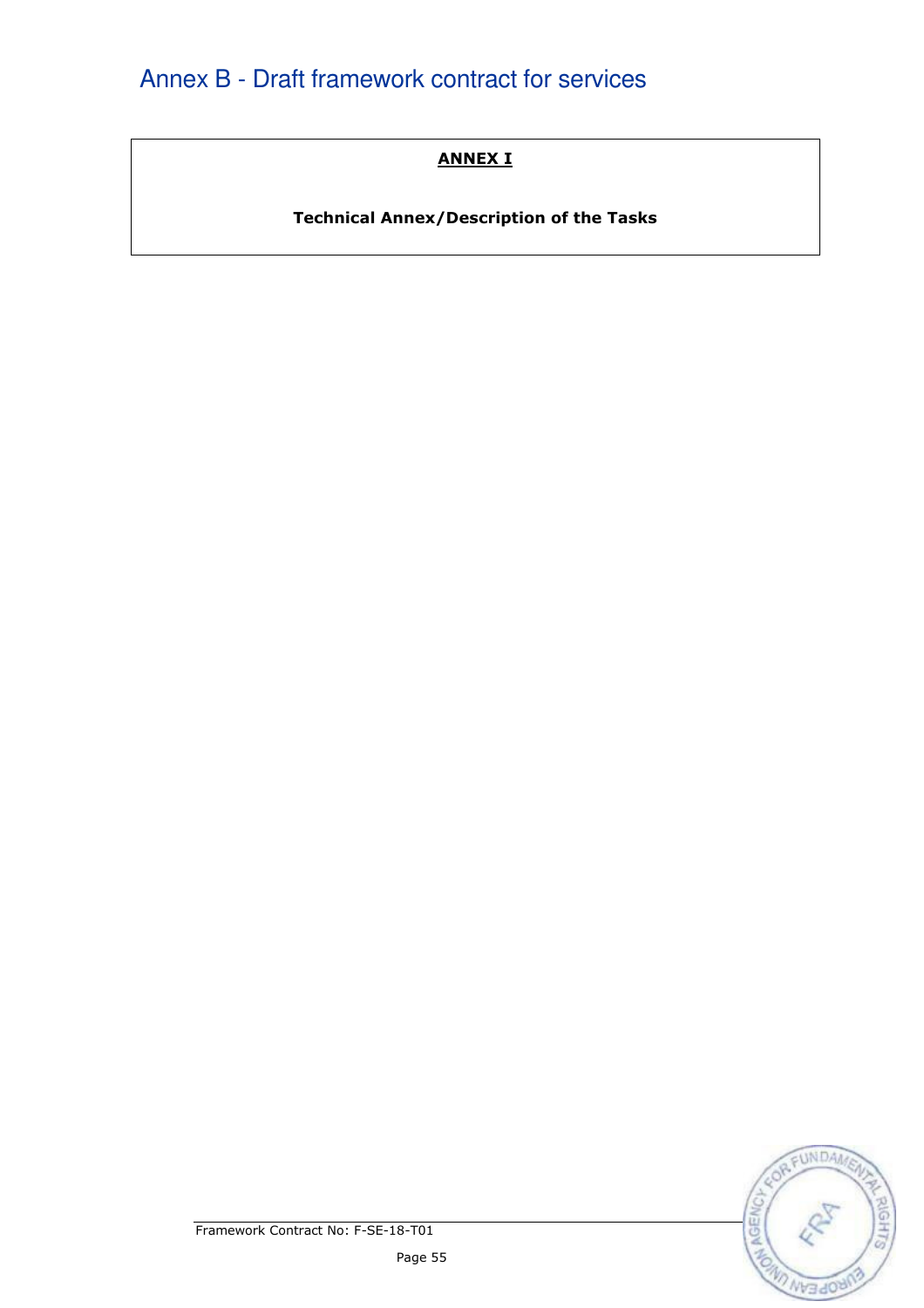# ANNEX II

# Contractor's specific tender

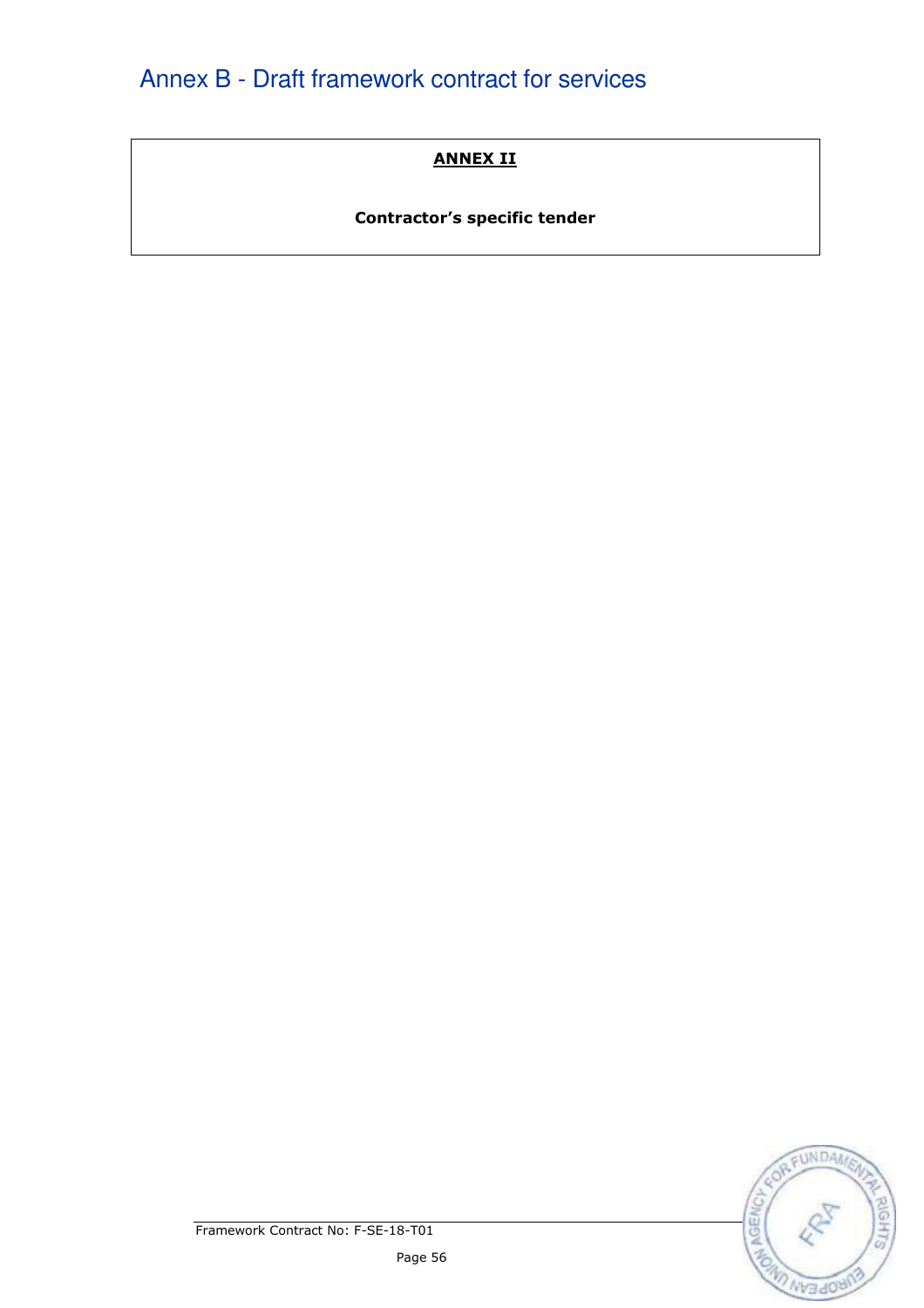# ANNEX III

# Task Acceptance Form

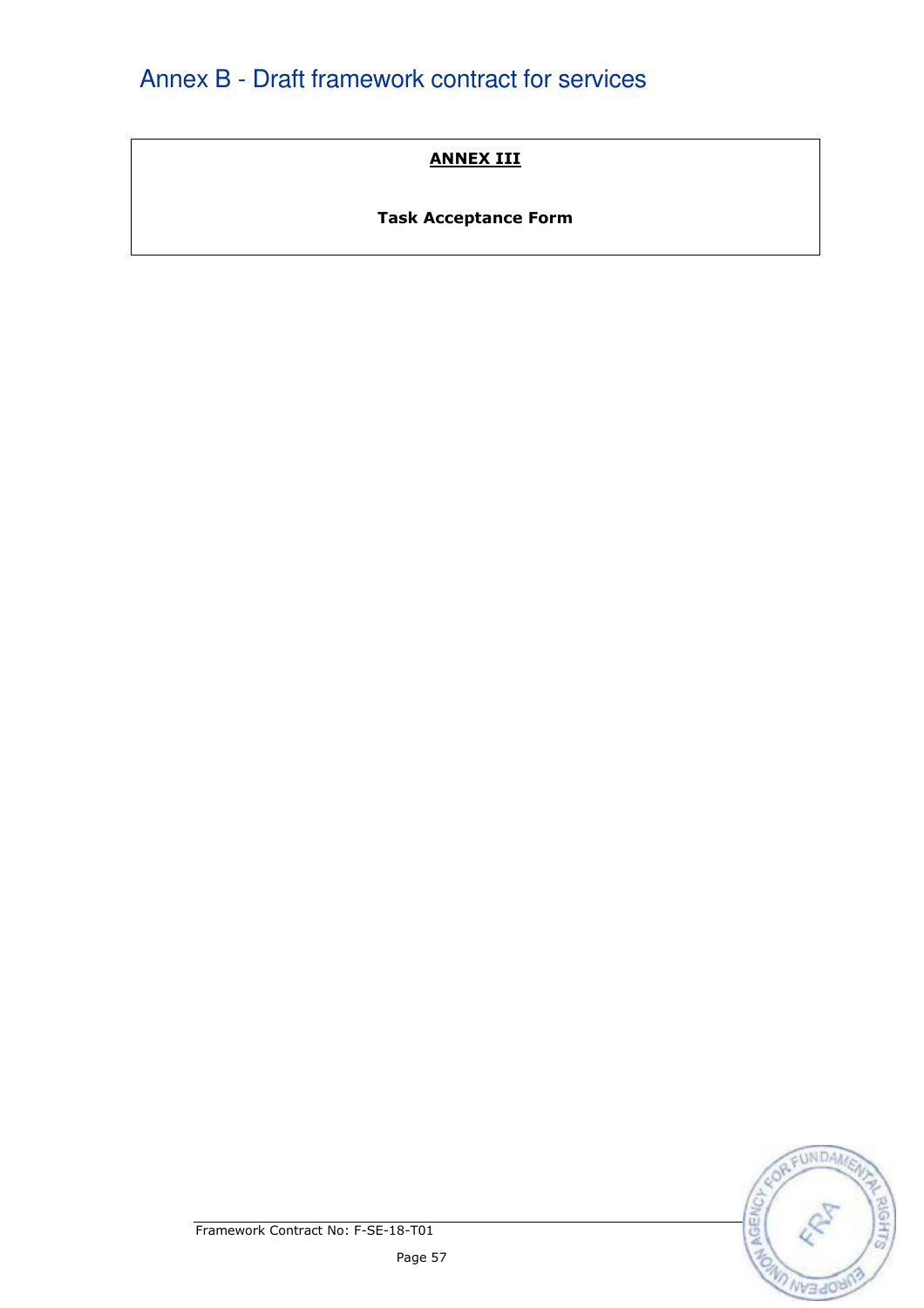# ANNEX III –TASK ACCEPTANCE FORM

#### FOR SPECIFIC CONTRACT No [to be completed]

#### UNDER FRAMEWORK CONTRACT No [to be completed]

One original - duly signed - to be attached to the invoice.

Deliverable:

#### SIGNING FOR WORK

To be filled in by the contractor and the contracting authority:

|                                                                    | <b>Contractor</b> | <b>FRA</b> |
|--------------------------------------------------------------------|-------------------|------------|
| Date of delivery/signing:                                          |                   |            |
| Person responsible for checking (in<br>block capitals)+ signature: |                   |            |
| Comments <sup>7</sup> :                                            |                   |            |

#### ACCEPTANCE AND VALIDATION OF SERVICE

To be filled in by the contracting authority:

| Official responsible for acceptance(in<br>block capitals): OIA <sup>8</sup>            |  |
|----------------------------------------------------------------------------------------|--|
| Date and signature:                                                                    |  |
| Official responsible for the final<br>validation (in block capitals): OVA <sup>9</sup> |  |
| Date and signature:                                                                    |  |

 $<sup>7</sup>$  Please indicate if any deviations occur from the contract and attach relevant justification</sup>

<sup>&</sup>lt;sup>8</sup> OIA: FRA's responsible in charge of the reception of the work

<sup>&</sup>lt;sup>9</sup> OVA: FRA's responsible in charge of the final validation of the work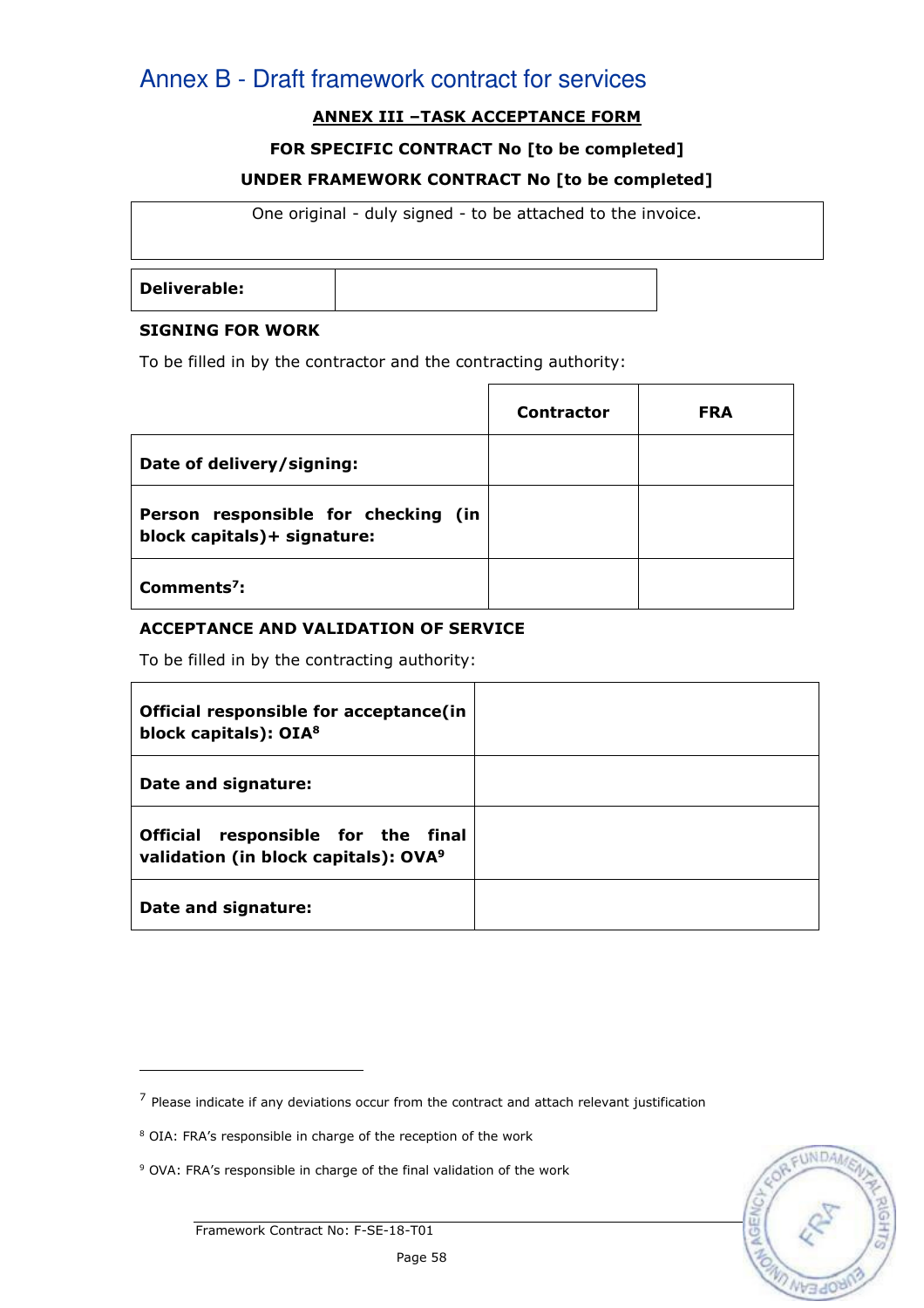## WORKING DAYS ESTIMATE

[to be filled in by the contractor]

|                           | A                            | B                                                     | <b>AxB</b>                                         | C                                                         | <b>AxC</b>                               |
|---------------------------|------------------------------|-------------------------------------------------------|----------------------------------------------------|-----------------------------------------------------------|------------------------------------------|
| <b>PROFILE</b>            | <b>PRICE/DAY</b><br>(in EUR) | <b>TOTAL</b><br><b>ESTIMATED</b><br>number of<br>days | <b>INITIAL</b><br>contract<br>price<br>(in<br>EUR) | <b>ACTUAL</b><br>number of<br>days<br>spent <sup>10</sup> | <b>TOTAL</b><br><b>PRICE</b><br>(in EUR) |
|                           |                              |                                                       |                                                    |                                                           |                                          |
|                           |                              |                                                       |                                                    |                                                           |                                          |
|                           |                              |                                                       |                                                    |                                                           |                                          |
|                           |                              |                                                       |                                                    |                                                           |                                          |
|                           |                              | <b>INITIAL TOTAL:</b>                                 |                                                    | <b>ACTUAL</b><br><b>TOTAL:</b>                            |                                          |
| Date<br>and<br>signature: | contractor's                 |                                                       |                                                    |                                                           |                                          |

 $10$  The actual number of days cannot exceed the estimated number of days



Framework Contract No: F-SE-18-T01

ł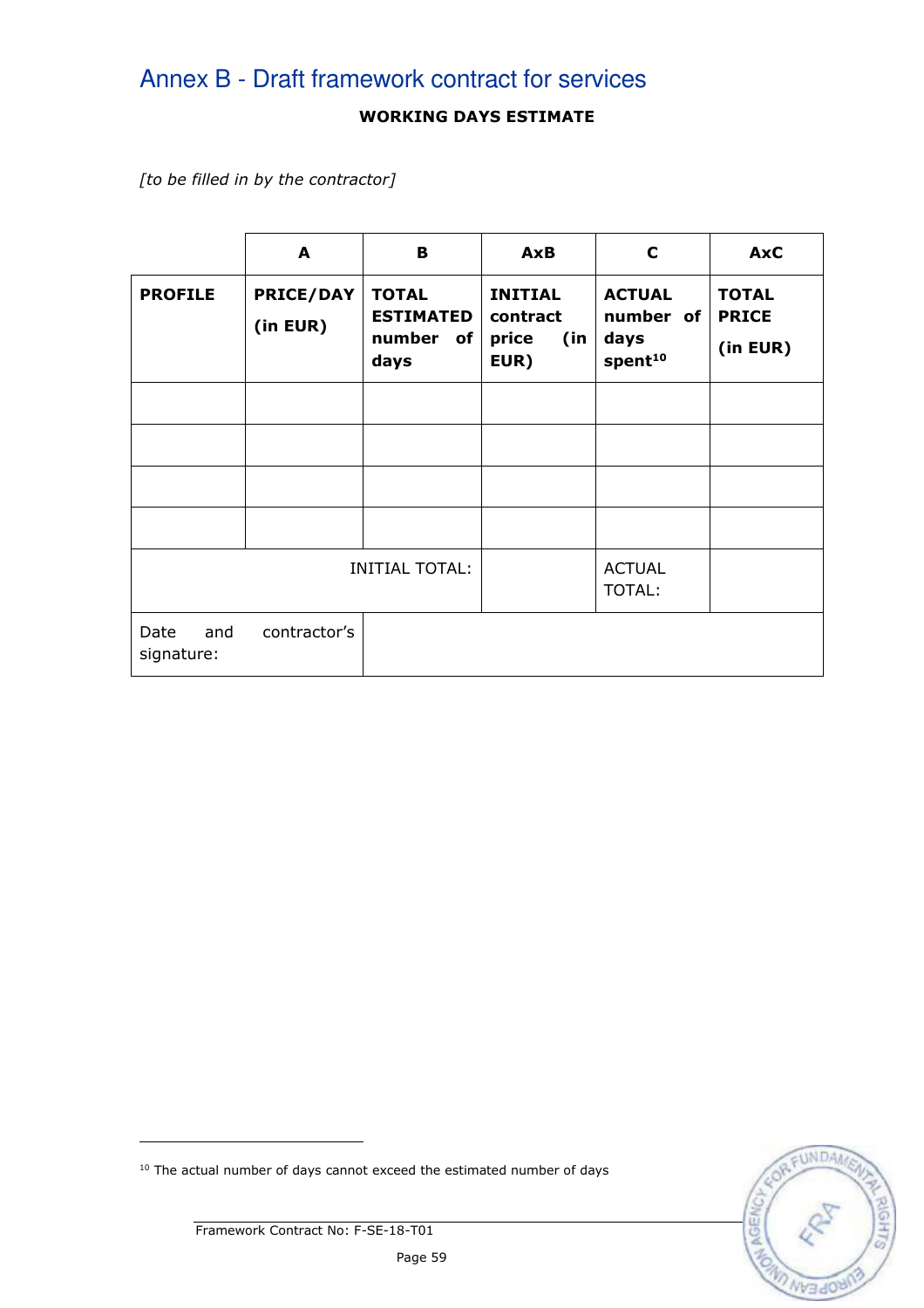## ANNEX IV

# Quotation's form

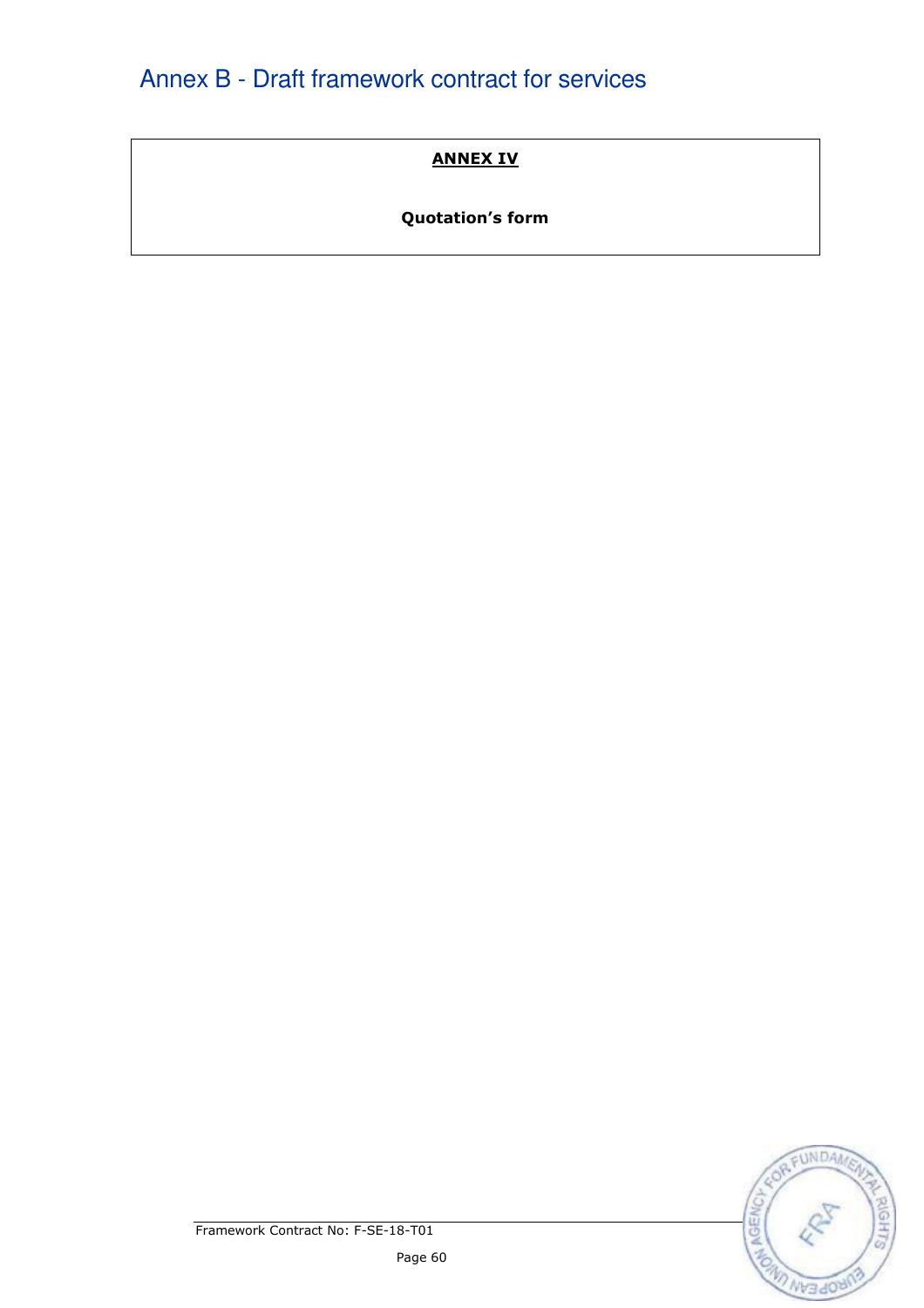



#### ANNEX IV – QUOTATION FORM

#### FOR SPECIFIC CONTRACT No [to be completed]

#### UNDER FRAMEWORK CONTRACT No [to be completed]

#### Task (and Sub-Task) Number [to be completed]

Original document – duly signed – to be attached to the invoice

#### REQUEST AND DESCRIPTION OF WORK

To be filled in by the contracting authority:

Title:

#### Date of request:

Responsible person at contracting authority:

#### Description of work:

#### WORKING DAYS ESTIMATE

To be filled in by the contractor:

| <b>PROFILE</b>                   | <b>PRICE/DAY</b> | <b>NUMBER OF</b><br><b>DAYS</b> | <b>TOTAL PRICE</b> |
|----------------------------------|------------------|---------------------------------|--------------------|
|                                  |                  |                                 |                    |
| Planned starting date of work:   |                  |                                 |                    |
| Planned delivery date for work   |                  |                                 |                    |
| Date and contractor's signature: |                  |                                 |                    |

To be filled in by the contracting authority:

| Date and signature denoting final |  |
|-----------------------------------|--|
| acceptance:                       |  |
|                                   |  |

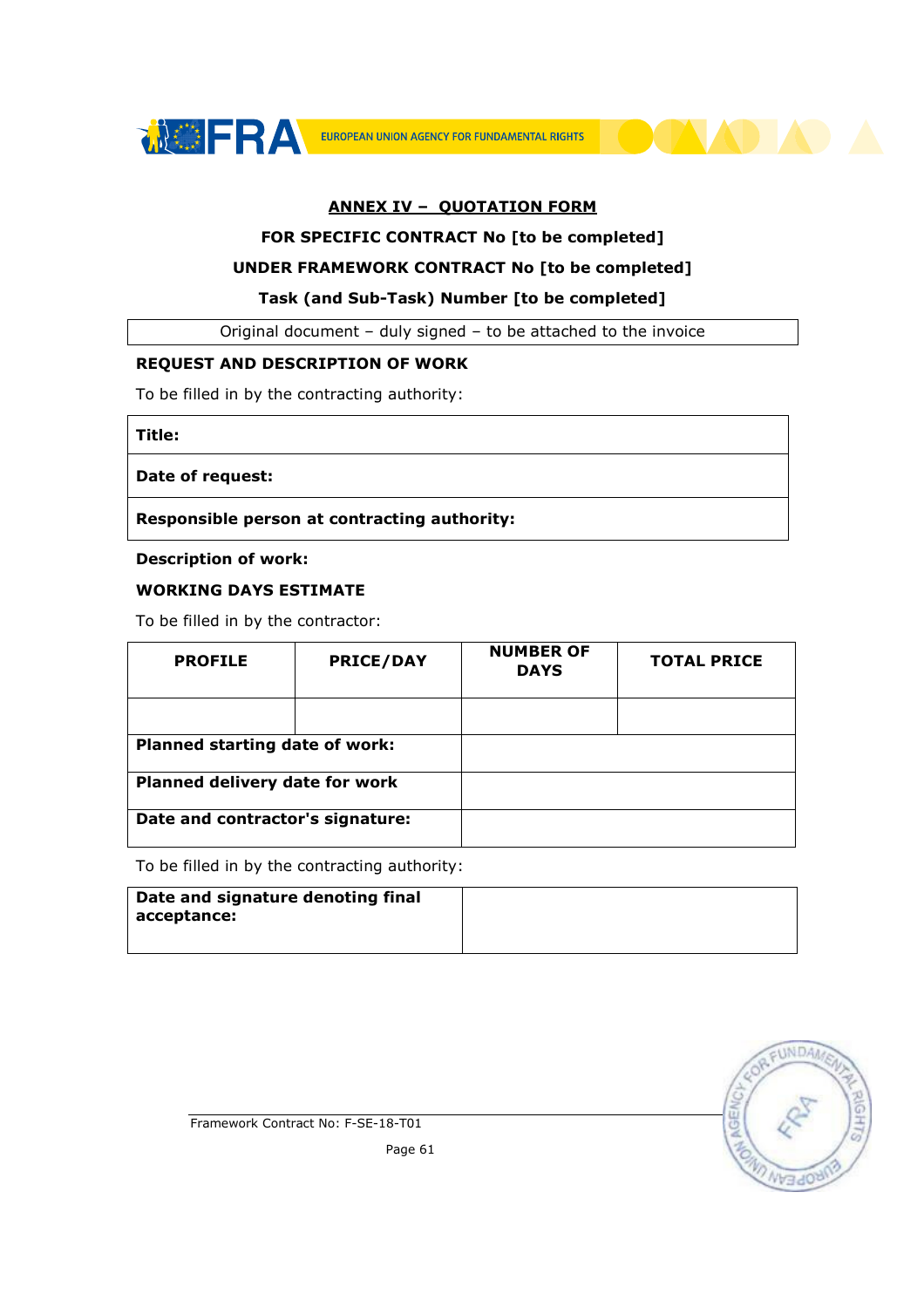

Signature [name and possition]: The invoice will be paid only if the contractor has returned the signed order form.



Framework Contract No: F-SE-18-T01

Page 62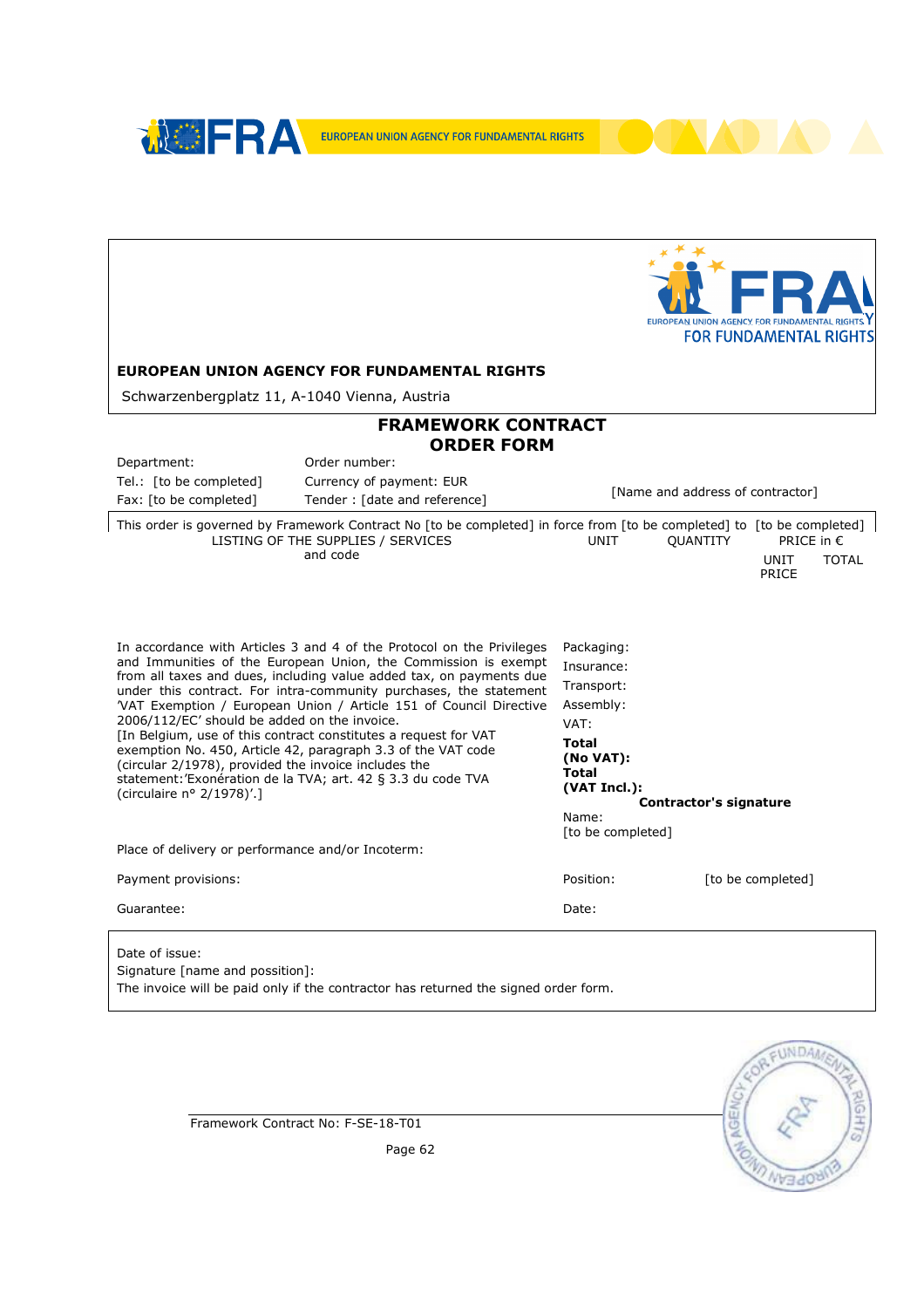



# Authorising Officer:

Signature:

Date of issue :

[name – to be completed]

The request for payment shall be admissible only if the contractor returns a signed copy of this order form with the invoice. This Contract shall be governed by Austrian law and any

dispute shall be brought before the Court of Justice of the European Union.

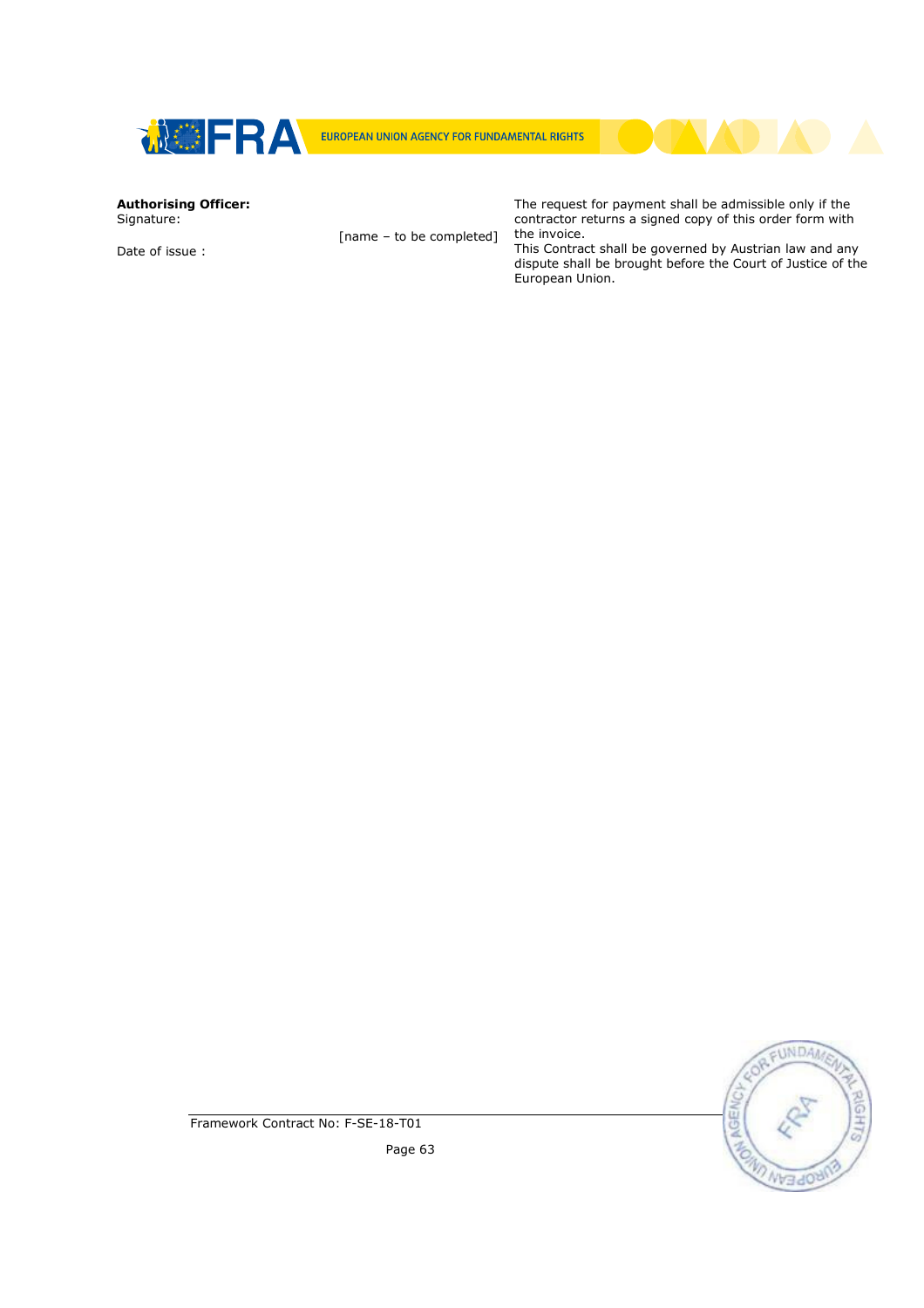

## ANNEX IV

#### Bank Identification Form and Legal Entities File



Framework Contract No: F-SE-18-T01

Page 64